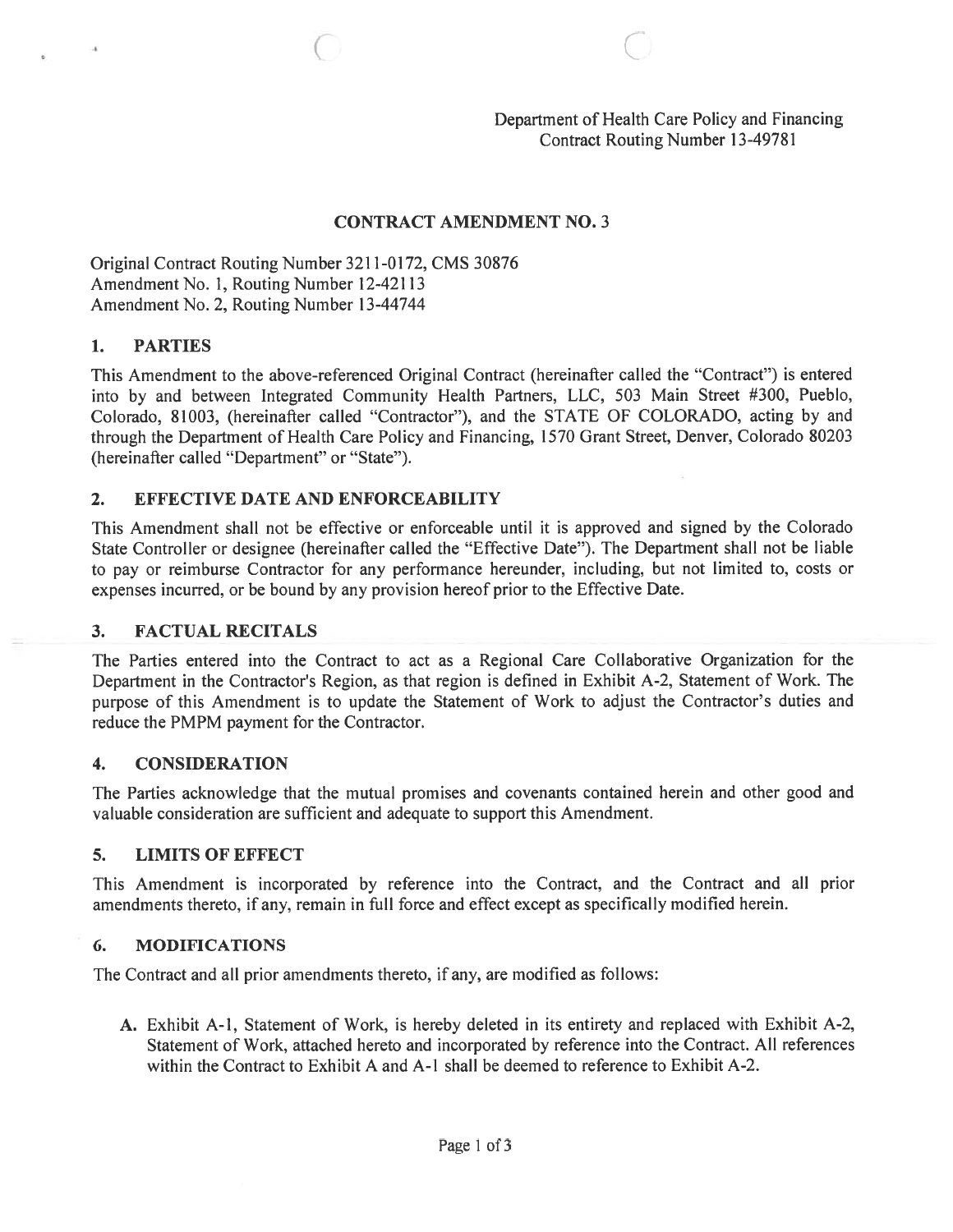# 7. START DATE

This Amendment shall take effect the later of its Effective Date November 1,2012.

# 8. ORDER OF PRECEDENCE

Except for the Special Provisions and the HTPAA Business Associates Addendum, in the event of any conflict, inconsistency, variance, or contradiction between the provisions of this Amendment and any of the provisions of the Contract, the provisions of this Amendment shall in all respects supersede, govern, and control. The most recent version of the Special Provisions incorporated into the Contract or any amendment shall always control other provisions in the Contract or any amendments.

 $\circ$   $\circ$   $\circ$   $\circ$ 

### 9. AVAILABLE FUNDS

Financial obligations of the state payable after the current fiscal year are contingent upon funds for that purpose being appropriated, budgeted, or otherwise made available to the Department by the federal government, state governmen<sup>t</sup> and/or grantor.

# REMAINDER OF THIS PAGE INTENTIONALLY LEFT BLANK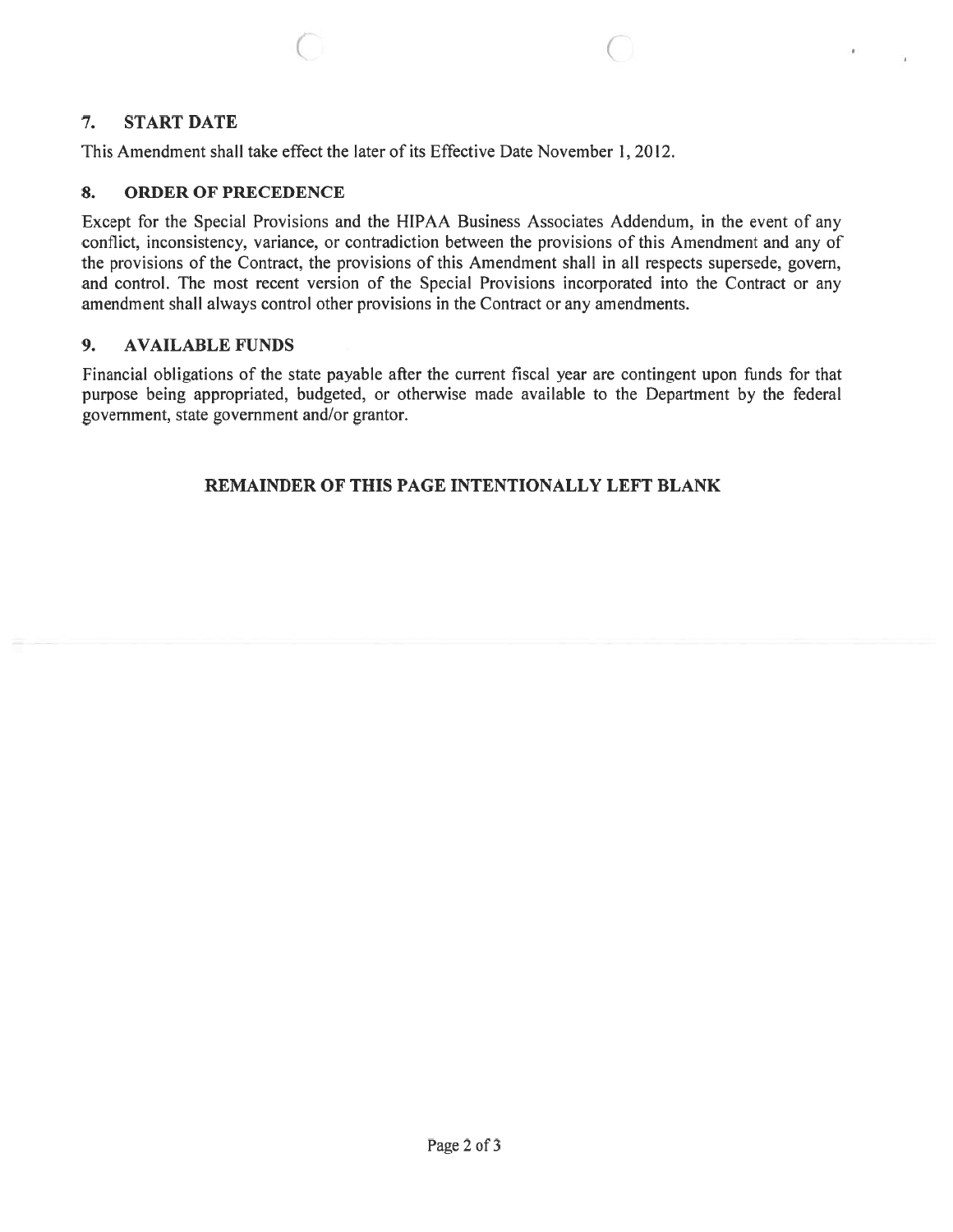## THE PARTIES HERETO HAVE EXECUTED THIS AMENDMENT

 $\bigcirc$  contracts to  $\bigcirc$ 

Persons signing for Contractor hereby swear and affirm that they are authorized to act on Contractor's behalf and acknowledge that the State is relying on their representations to that effect.

| <b>CONTRACTOR:</b> |                                       |       | <b>STATE OF COLORADO:</b>            |  |
|--------------------|---------------------------------------|-------|--------------------------------------|--|
|                    | Integrated Community Health Partners, |       |                                      |  |
|                    | LLC                                   |       | John W. Hickenlooper, Governor       |  |
| By:                |                                       | By:   |                                      |  |
|                    | Signature of Authorized Officer       |       | Susan E. Birch, MBA, BSN, RN         |  |
|                    |                                       |       | <b>Executive Director</b>            |  |
|                    |                                       |       | Department of Health Care Policy and |  |
|                    |                                       |       | Financing                            |  |
|                    | Date: $\lfloor \circ \rangle$         | Date: | $\mathcal{O}$                        |  |
|                    | dille                                 |       | <b>LEGAL REVIEW:</b>                 |  |
|                    | Printed Name of Authorized Officer    |       | John W. Suthers, Attorney General    |  |
|                    |                                       |       |                                      |  |
|                    | Printed Title of Authorized Officer   | By:   |                                      |  |
|                    |                                       | Date: |                                      |  |
|                    |                                       |       |                                      |  |

## ALL CONTRACTS REQUIRE APPROVAL BY THE STATE CONTROLLER

CRS §24-30-202 requires the State Controller to approve all State Contracts. This Contract is not valid until signed and dated below by the State Controller or delegate. Contractor is not authorized to begin performance until such time. If Contractor begins performing prior thereto, the State of Colorado is not obligated to pay Contractor for such performance or for any goods and/or services provided hereunder.

| STATE CONTROLLER:     |                                                |  |  |  |
|-----------------------|------------------------------------------------|--|--|--|
| David LMcDermott, CPA |                                                |  |  |  |
| By:                   | Caroli                                         |  |  |  |
|                       | Department of Health Care Policy and Financing |  |  |  |
| Date:                 |                                                |  |  |  |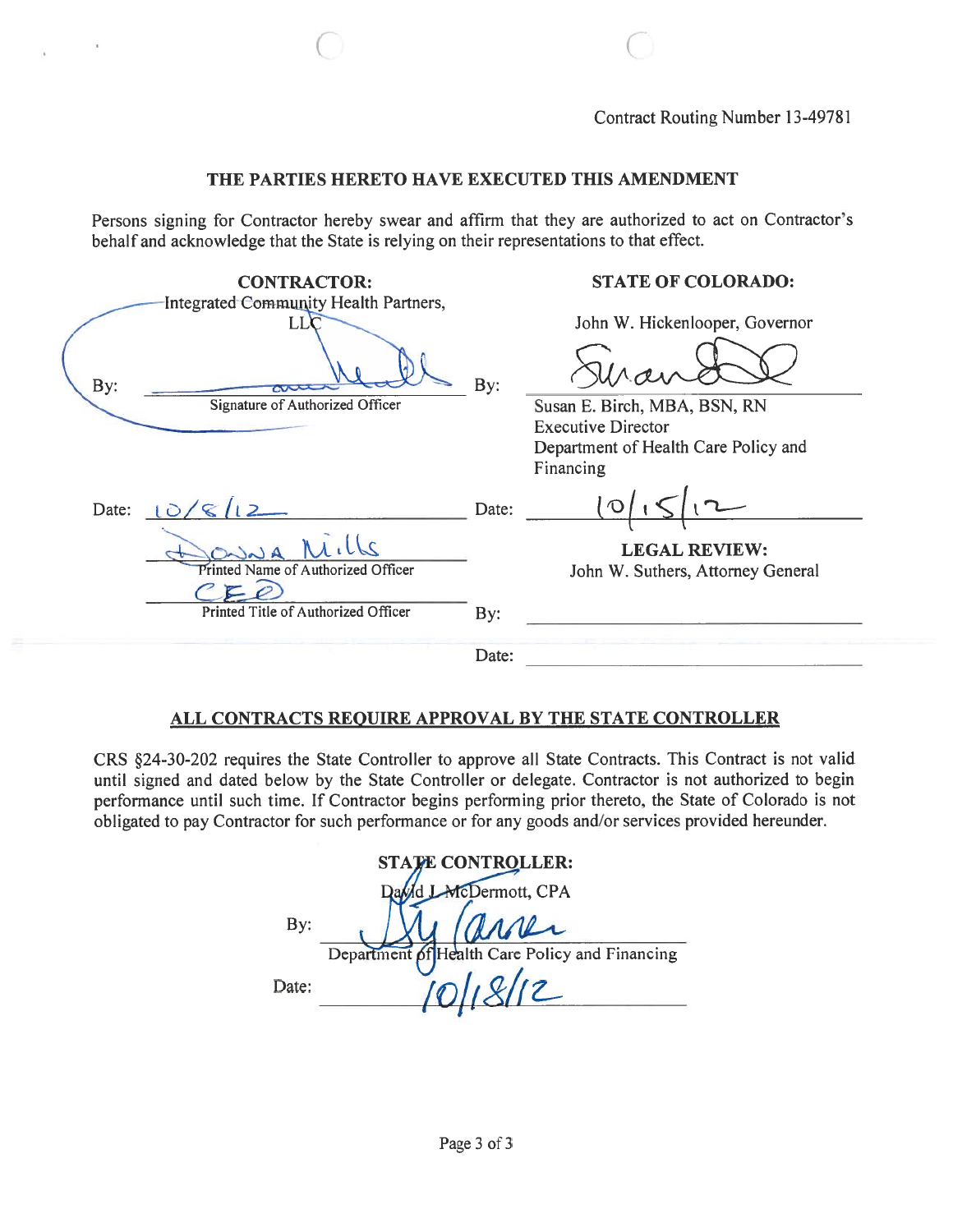Amendment Routing Number 13-49781 Original Contract Routing Number 3211-0172

## EXHIBIT A-2 STATEMENT OF WORK

 $\begin{array}{ccc} \circ & \circ & \circ \end{array}$ 

## SECTION 1.0 TERMINOLOGY

### 1.1. ACRONYMS, ABBREVIATIONS AND DEFINITIONS

- 1.1.1. Acronyms and abbreviations are defined at their first occurrence in this Statement of Work. The following list of acronyms, abbreviations and definitions is provided to assist the reader in understanding acronyms, abbreviations and terminology used throughout this document.
- 1.1.1.1. ACC Accountable Care Collaborative.
- 1.1.1 .2. ACC Program The Department program designed to affordably optimize Client health, functioning and self-sufficiency with the primary goals to improve Medicaid Client health outcomes and control costs.
- 1.1.1.3. AwDC Adults without Dependent Children as defined in CRS §25.5-4-402.3.
- 1.1.1.4. BHO Behavioral Health Organization.
- 1.1.1.5. C.C.R. —Colorado Code of Regulations.
- 1.1.1.6. CFR Code of Federal Regulations.
- 1.1.1.7. Chief Medical Officer The position within the Contractor's organization responsible for the implementation of all clinical and/or medical programs.
- 1.1.1.8. Client—An individual eligible for and enrolled in the Colorado Medicaid Program.
- 1.1.1.9. Contract Manager The position within the Contractor's organization that acts as the primary point of contact between the Contractor and the Department.
- 1.1.1.10. Contractor's PCMP Network All of the providers who have contracted with the Contractor to provide primary care medical home services within the Contractor's Region or to provide primary care medical home services to Members enrolled with the Contractor.
- 1.1.1.11. Contractor's Region The region in which the Contractor operates, in the case of this Contract, Region #4.
- 1.1.1.12. Covered Services Medicaid benefits according to the Department' State Plan, as filed with the federal Centers for Medicare and Medicaid Services, which are provided through billing manuals and provider bulletins.
- 1.1.1.13. CRS—Colorado Revised Statutes.
- 1.1.1.14. EPSDT Early Periodic Screening, Diagnosis and Treatment.
- 1.1.1.15. Essential Community Provider A provider defined under CRS §25.5-5-403.
- 1.1 .1 .16. Expansion Phase The period of time from the end of the Initial Phase until termination of the Contract.
- 1.1.1.17. Federally Qualified Health Center—A providerdefined under 10 C.C.R. 2505-10 §8.700.1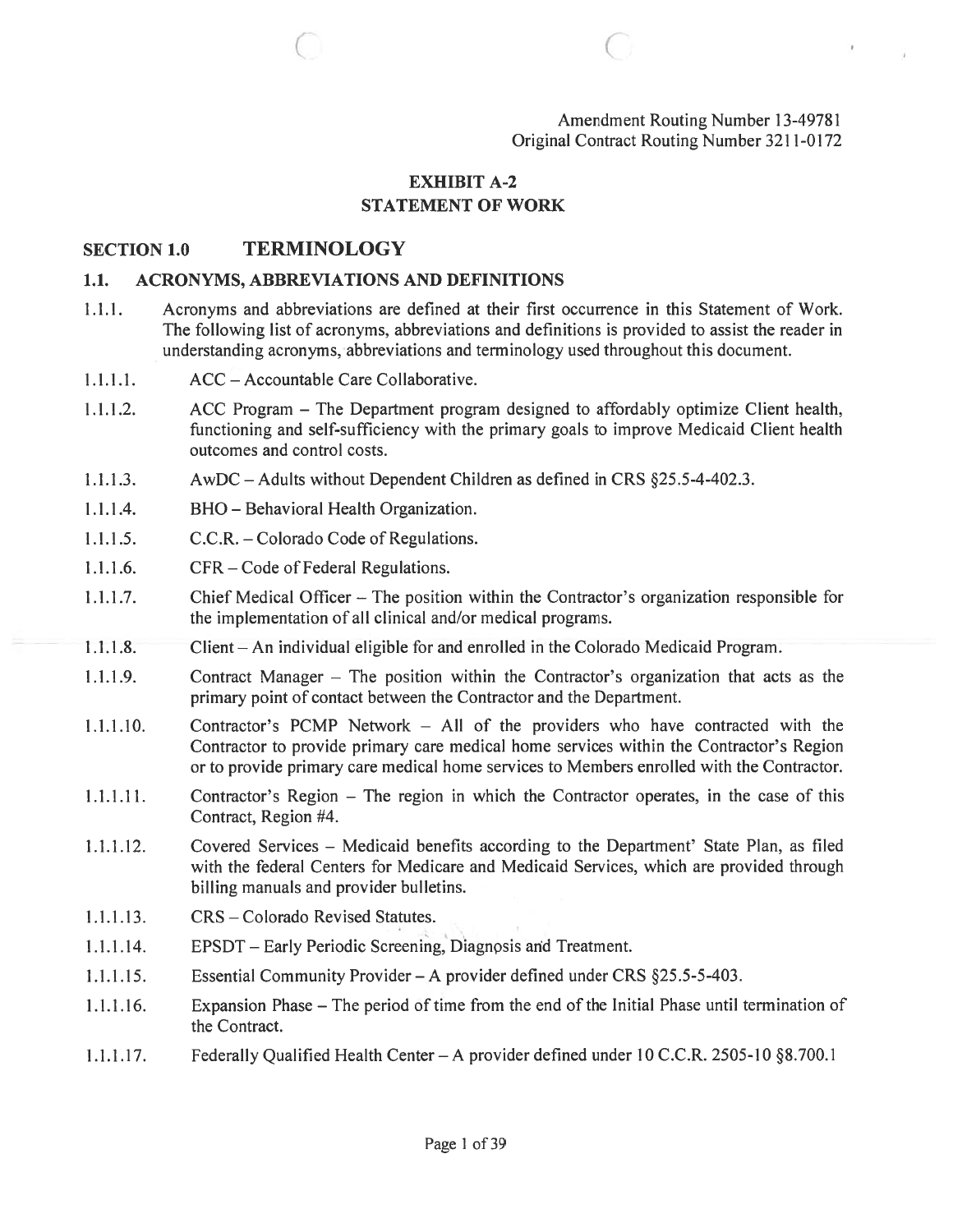1.1.1.18. Financial Manager — The position within the Contractor's organization that is responsible for the implementation and oversight of all of the Contractor's financial operations.

 $\circ$  C

1.1.1 .19. FQHC — Federally Qualified Health Center.

 $\epsilon$ 

- 1.1.1 .20. Go-Live Date June 1, 2011, or the date, upon which the Department gives approval for the Contractor to begin the Initial Phase, whichever is later.
- 1.1.1.21. Informal Network The non-contractual or contractual relationships with Providers, other than PCMPs, designed to meet Member's needs.
- 1.1.1.22. Initial Phase The period of time from the Go-Live Date until June 30, 2012 or until the Contractor is authorized by the Department to enter the Expansion Phase, whichever is later.
- 1.1.1 .23. Key Personnel The individuals fulfilling the positions of Contract Manager, Financial Manager or Chief Medical Officer.
- 1.1.1.24. Marketing Activities Any activity defined in 42 CFR 438.104.
- 1.1.1.25. Medical Home An approach to providing comprehensive primary-care that facilitates partnerships between individual patients, their providers, and, where appropriate, the patient's family, that meets the requirements described in Exhibit B, PCMP Requirements.
- 1.1.1.26. Member Any individual Client who is enrolled with the Contractor or another RCCO.
- 1.1.1.27. MMIS —the Colorado Medicaid Management Information System.
- 1.1.1.28. PCCM Primary Care Case Manager
- 1.1.1.29. Primary Care Case Manager A physician, <sup>a</sup> physician group practice, <sup>a</sup> physician assistant, nurse practitioner, certified nurse-midwife or entity that employs or arranges with providers to furnish primary care case managemen<sup>t</sup> services or as described 42 CFR 438.2.
- 1.1.1.30. Primary Care Medical Provider A primary care provider who serves as <sup>a</sup> Medical Home for Members. A PCMP may be <sup>a</sup> FQHC, RHC, clinic or other group practice that provides the majority of <sup>a</sup> Member's comprehensive primary, preventive and sick care. A PCMP may also be individual or pods of PCMPs that are physicians, advanced practice nurses or physician assistants with <sup>a</sup> focus on primary care, general practice, internal medicine, pediatrics, geriatrics or obstetrics and gynecology.
- 1.1.1.31. PCMP Primary Care Medical Provider.
- 1.1.1.32. PIP Performance Improvement Plan.
- 1.1.1.33. PMPM Per Member Per Month.
- 1.1.1.34. RCCO Regional Care Collaborative Organization.
- 1.1.1.35. Region A geographical area containing specific counties, within the State of Colorado, that is served by <sup>a</sup> RCCO.
- 1.1.1.36. Region #4 The geographical area encompassing Lake, Chaffee, Fremont, Saguache, Custer, Mineral, Rio Grande, Alarnosa, Conejos, Costilla, Huerfano, Las Animas, Pueblo, Crowley, Otero, Bent, Prowers, Baca and Kiowa Counties.
- 1.1.1.37. Regional Care Collaborative Organization One of seven (7) regional entities contracted with the Department to suppor<sup>t</sup> the ACC Program by improving the health outcomes for Members and controlling the cost of care.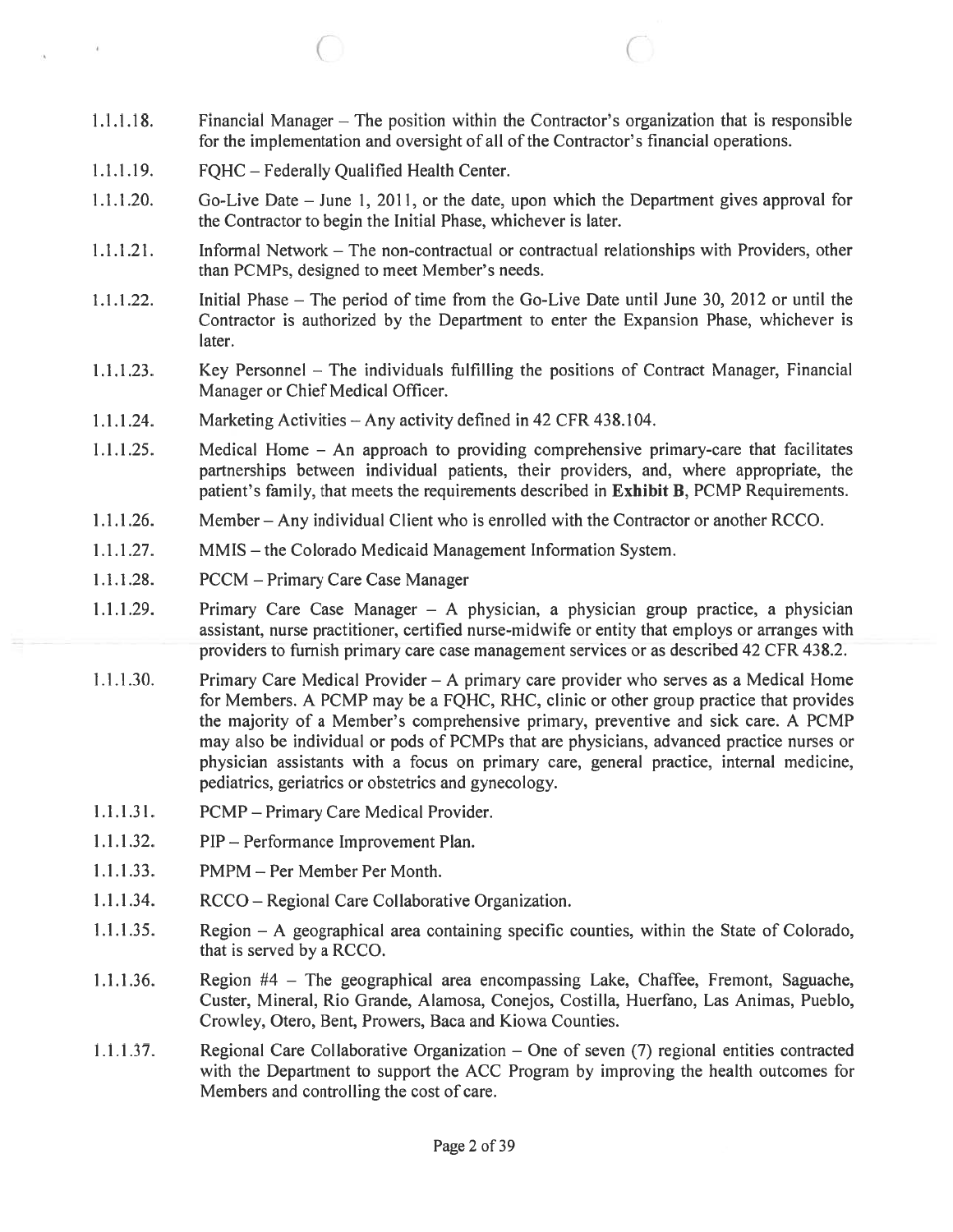1.1.1.38. RHC—Rural Health Clinic.

- 1.1.1.39. Rural Health Clinic—A provider or practice as defined in 10 C.C.R. 2505-10 §8.740
- 1.1.1.40. SDAC Statewide Data Analytics Contractor.
- 1.1.1.41. Start-Up Phase The period of time from the Contract's Effective Date until the Go-Live Date.

 $\circ$  C  $\circ$  C  $\circ$  C  $\circ$  C  $\circ$  C  $\circ$  C  $\circ$  C  $\circ$  C  $\circ$  C  $\circ$  C  $\circ$  C  $\circ$  C  $\circ$  C  $\circ$  C  $\circ$  C  $\circ$  C  $\circ$  C  $\circ$  C  $\circ$  C  $\circ$  C  $\circ$  C  $\circ$  C  $\circ$  C  $\circ$  C  $\circ$  C  $\circ$  C  $\circ$  C  $\circ$  C  $\circ$  C  $\circ$  C  $\circ$  C  $\circ$ 

1.1.1.42. STD — Sexually Transmitted Disease.

## SECTION 2.0 REGION AND PERSONNEL

## 2.1. REGION

2.1.1. The Contractor shall be the RCCO for Region #4 and shall be <sup>a</sup> Primary Care Case Manager (PCCM), as defined in 42 CFR §438.2, for Members are enrolled with the Contractor. Region #4 includes Lake, Chaffee, Fremont, Saguache, Custer, Mineral, Rio Grande, Alamosa, Conejos, Costilla, Huerfano, Las Animas, Pueblo, Crowley, Otero, Bent, Prowers, Baca and Kiowa Counties.

## 2.2. PERSONNEL

- 2.2.1. The Contractor shall possess the corporate resources and structure necessary to perform its responsibilities under the Contract and successfully implement and operate the Accountable Care Collaborative (ACC) Program in the Contractor's Region.
- 2.2.2. The Contractor shall provide the following positions, defined as Key Personnel, in relation to the Contract:

### 2.2.2.1. Contract Manager

- 2.2.2.1.1. The Contract Manager shall be the Department's primary point of contact for Contract and performance issues and responsibilities.
- 2.2.2.1.2. All communication between the Department and the Contractor shall be facilitated by the Contract Manager.
- 2.2.2.1.3. The Contract Manager shall ensure that all Contract obligations are in compliance with all state and federal laws, regulations policies and procedures and with the requirements of the Contract.

### 2.2.2.2. Financial Manager

- 2.2.2.2.1. The Financial Manager shall be responsible for the implementation and oversight of the budget, accounting systems and all other financial operations of the Contractor.
- 2.2.2.2.2. The Financial Manager shall ensure that all financial operations ofthe Contractor are in compliance with all state and federal laws, regulations policies and procedures and with the requirements of the Contract.
- 2.2.2.3. Chief Medical Officer
- 2.2.2.3.1. The Chief Medical Officer shall be <sup>a</sup> physician licensed by the State of Colorado and certified by the Colorado Board of Medical Examiners.
- 2.2.2.3.2. The Chief Medical Officer shall be responsible for the implementation of all clinical and/or medical programs implemented by the Contractor.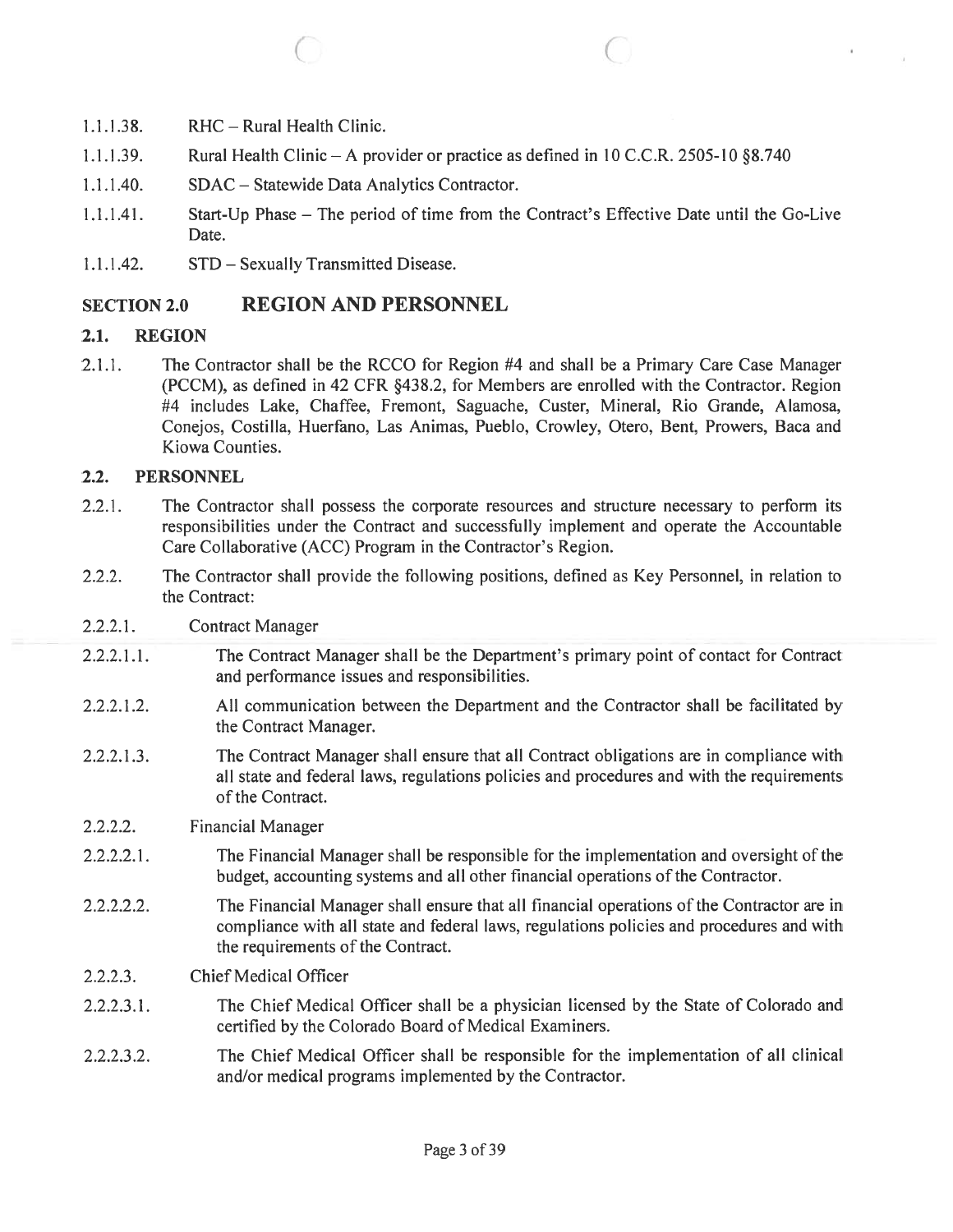2.2.2.3.3. The Chief Medical Officer shall ensure that all clinical and/or medical programs implemented by the Contractor are implemented and operated in compliance with all state and federal laws, regulations policies and procedures and with the requirements of the Contract.

 $\circ$  c

- 2.2.3. Each Key Personnel position shall be filled by separate and distinct individuals. No individual shall be allowed to fulfill multiple Key Personnel positions simultaneously.
- 2.2.4. The Contract Manager shall perform their responsibilities out of an office that is either located within the Contractor's Region or located in the Denver metro area.
- 2.2.5. Other Staff Functions

 $\tilde{\Delta}$ 

- 2.2.5.1. The Contractor shall provide staff necessary to ensure that the following functions are performed, in addition to those of the Key Personnel:
- 2.2.5.1.1. Outcomes and Performance Improvement Management, including overseeing Member and administrative outcomes, coordinating quality improvement activities across the Contractor's Region, benchmarking performance against other Regional Care Collaborative Organizations (RCCOs), ensuring alignment with federal and state guidelines, and setting internal performance goals and objectives.
- 2.2.5.1.2. Medical Management and Care Coordination Activities, including overseeing medical managemen<sup>t</sup> and care coordination activities to assist providers and Members in rendering and accessing necessary and appropriate services and resources.
- 2.2.5.1.3. Communications Management, including organizing, developing, modifying and disseminating information, by way of written material and forums, to providers and Members.
- 2.2.5.1.4. Provider Relations and Network Management, including establishing agreements with Primary Care Medical Providers (PCMPs), establishing all other formal and informal relationships with providers, provider education, data-sharing, and addressing providers' questions and concerns.
- 2.2.6. The Contractor shall provide <sup>a</sup> staff person to be <sup>a</sup> member of <sup>a</sup> Department sponsored workgroup on AwDC issues.
- 2.2.7. The Contractor shall maintain an office in the Contractor's Region and shall make Key Personnel, and other personnel requested by the Department, available for meetings in locations within the State of Colorado, at the Department's request.
- 2.2.8. The Contractor shall provide the Department with an organizational chart listing all positions within the Contractor's organization that are responsible for the performance of any activity related to the Contract, their hierarchy and reporting structure and the names of the individuals fulfilling each position, within thirty (30) days of the Contract's Effective Date. The organizational chart shall contain accurate and up-to-date telephone numbers and email addresses for each individual listed.
- 2.2.8.1. DELIVERABLE: Organizational Chart.
- 2.2.8.2. DUE: Thirty (30) days from the Contract's Effective Date.
- 2.2.9. Contractor shall provide the Department with the opportunity to approve new Key Personnel working on the Contract. Any new Key Personnel shall have, at <sup>a</sup> minimum, the same qualifications as the individual previously fulfilling that position. The Contractor shall deliver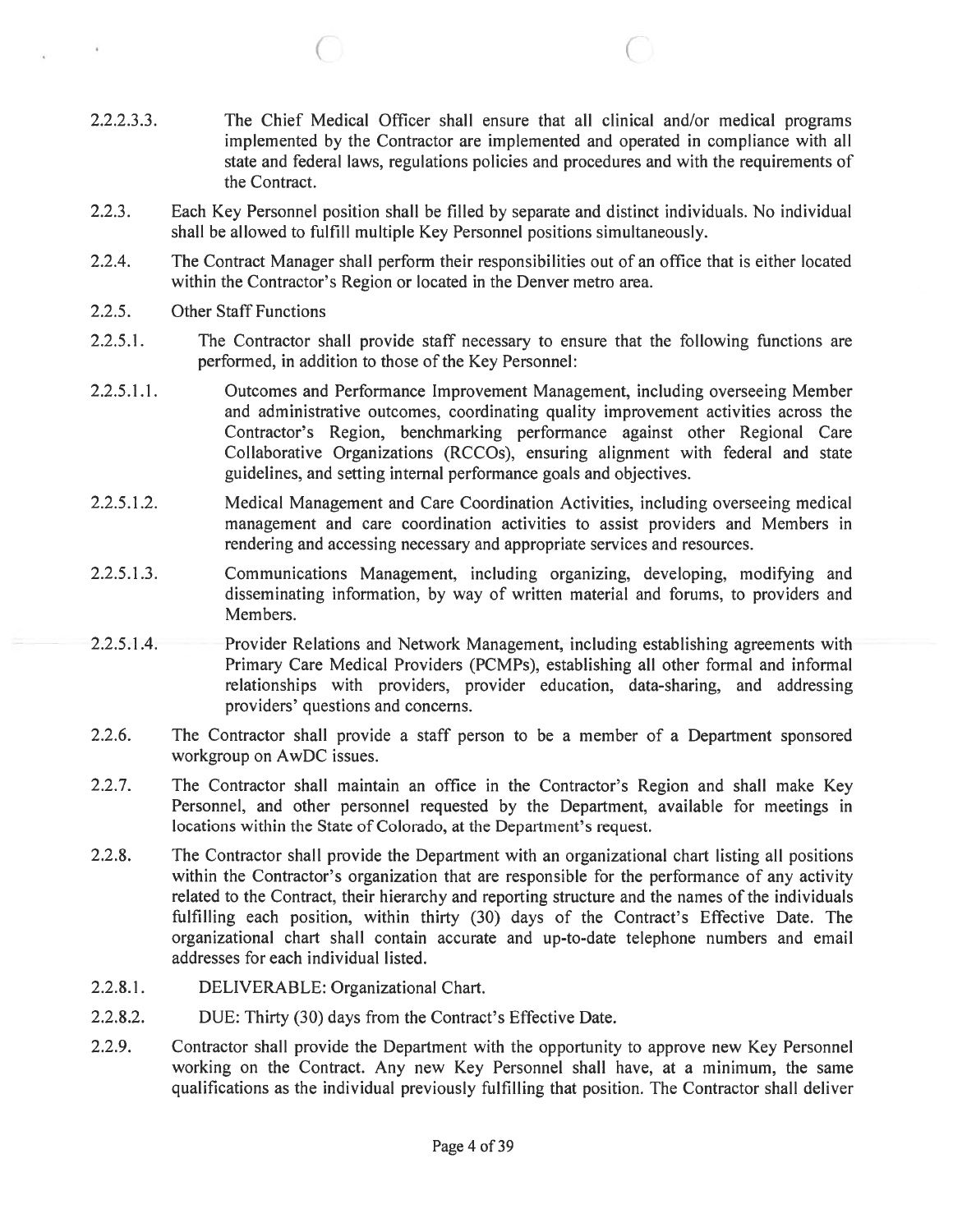an updated Organizational Chart within five (5) days of any change in Key Personnel or reques<sup>t</sup> from the Department for an updated Organizational Chart. The Contractor shall deliver to the Department an interim plan for fulfilling any vacant position's responsibilities and the plan for filling the vacancy.

- 2.2.9.1. DELIVERABLE: Updated Organizational Chart.
- 2.2.9.2. DUE: Five (5) days from any change in Key Personnel of from the Department's reques<sup>t</sup> for an updated Organizational Chart.

 $\circ$  c

- 2.2.10. The Contractor shall appoint any new Key Personnel only after <sup>a</sup> candidate has been approved by the Department to fill <sup>a</sup> vacancy.
- 2.2.11. The Department may reques<sup>t</sup> the removal from work on the Contract of employees or agents of the Contractor whom the Department justifies as being incompetent, careless, insubordinate, unsuitable or otherwise unacceptable, or whose continued employment on the Contract the Department deems to be contrary to the public interest or not in the best interest of the Department. For any requested removal of Key Personnel, the Department shall provide written notice to Contractor identifying each element of dissatisfaction with each Key Personnel, and Contractor shall have ten (10) business days from receipt of such written notice to provide the Department with <sup>a</sup> written action plan to remedy each stated point of dissatisfaction. Contractor's written action plan may or may not include the removal of Key Personnel from work on the Contract.

# SECTION 3.0 MEMBERSHIP, ENROLLMENT AND CLIENT CONTACT

# 3.1. MEMBERSHIP AND ENROLLMENT

- 3.1.1. Enrollment and PCMP Selection
- 3.1.1.1. The Department will enroll Clients with the Contractor based on the Department's enrollment and reenrollment procedures. The Contractor shall accep<sup>t</sup> all Clients, that the Department enrolls, that are eligible for enrollment. The Contractor shall accep<sup>t</sup> individuals eligible for enrollment in the ACC Program in the order in which they are passively enrolled or apply without restriction. The Department may enroll any Client who is included in any of the eligibility categories shown in Exhibit B, Eligible Member Categories.
- 3.1.1.2. Members who are eligible through AwDC are mandatorily enrolled in the ACC Program.
- 3.1.1.3. Each Member shall have the option to select <sup>a</sup> PCMP to provide comprehensive primarycare to the Member and <sup>a</sup> majority of all of the Member's medical care. If <sup>a</sup> Member has not selected <sup>a</sup> PCMP prior to the Member's enrollment, the Contractor shall attempt to contact the Member and assist the Member in selecting <sup>a</sup> PCMP. The Contractor shall attempt to contact the Member <sup>a</sup> minimum of one (1) time through telephone and one (1) time through any method of mailing, as defined in 10 C.C.R. 2505-10 §8.050. If the phone number or address are incorrect, the Contractor shall, on at least <sup>a</sup> quarterly basis, identify and implement methods to continue to attempt to reach those clients. The Contractor shall develop specific strategies for reaching AwDC members. Once the Contractor has contacted the Member, it shall provide the Member with contact information for available PCMPs who are enrolling new Members in the Member's Region and assist the Member in selecting <sup>a</sup> PCMP. The Contractor may act as <sup>a</sup> liaison between the Member and any PCMP the Member wishes to select. The Contractor shall document all attempts at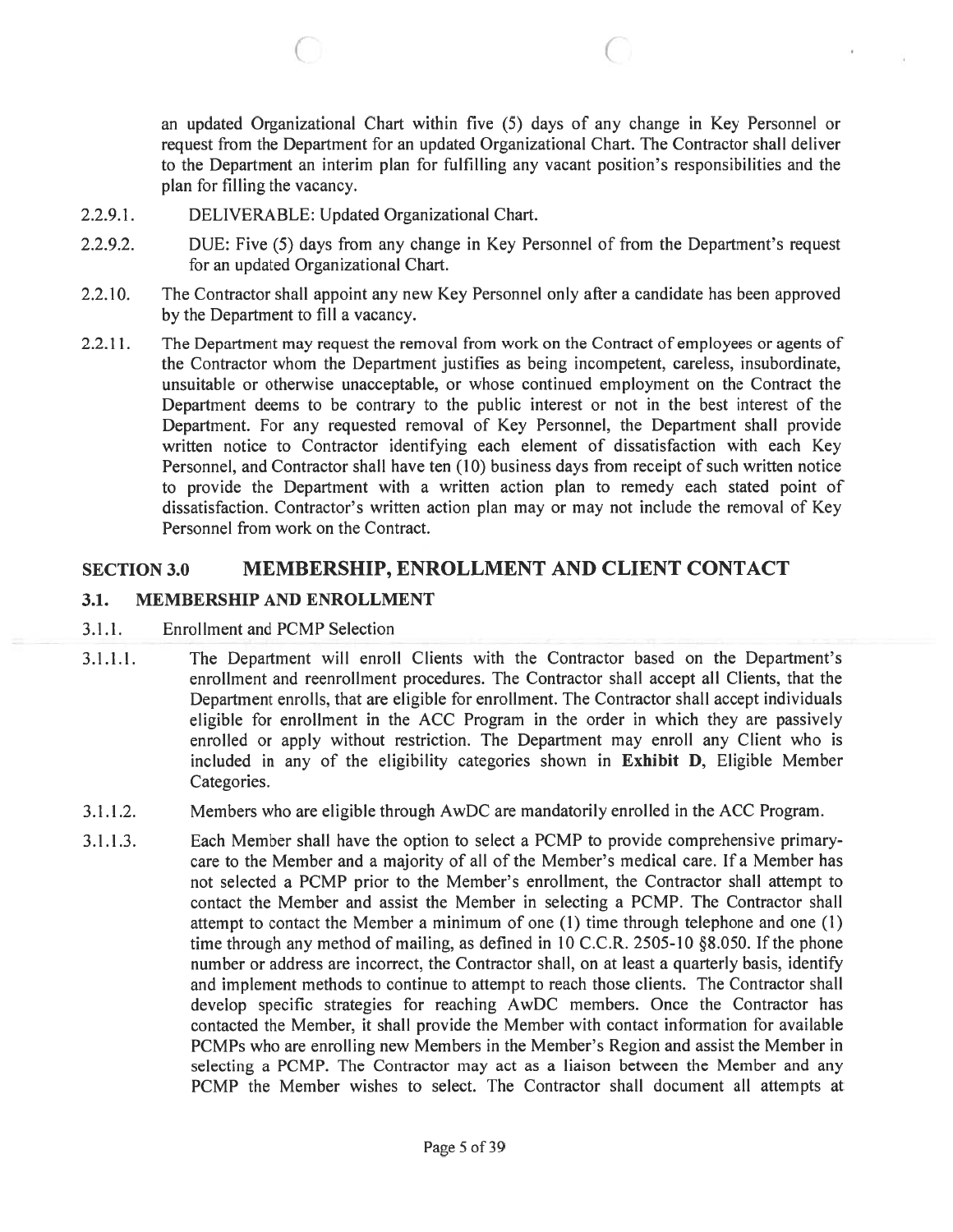contacting Members who have not selected <sup>a</sup> PCMP and the results of each attempt. The Contractor shall maintain <sup>a</sup> record of all attempts made to contact <sup>a</sup> Member.

 $\bigl(\bigl(\begin{array}{c} 1 \\ 1 \end{array}\bigr)$ 

- 3.1.1.3.1. The Department shall provide the Contractor with <sup>a</sup> Member eligibility repor<sup>t</sup> and <sup>a</sup> Member eligibility change report, on <sup>a</sup> monthly basis. The Member eligibility repor<sup>t</sup> shall contain the PCMP selected by each Member in the Contractor's Region and the applicable demographics for each Member. The Member change repor<sup>t</sup> shall show any additions, deletions or changes to the existing PCMP selection records.
- 3.1.1.3.2. The Contractor will assist Members who are transitioning from one PCMP to another. Within seven (7) Business Days of notification of the transition, the Contractor will contact the Member and assist the Member in transferring his or her medical records. In the case of emergency, this transition will be done immediately.
- 3.1.1.3.3. The Contractor shall provide the results of the attempts to contact Members who have not selected <sup>a</sup> PCMP during the calendar quarter in the Stakeholder Report. The repor<sup>t</sup> shall also contain <sup>a</sup> plan for the following calendar quarter regarding Member contact and how the Contractor will resolve any deficiencies identified during the prior quarter.
- 3.1.1.4. Members have the option to select PCMP or receive care within <sup>a</sup> Region other than the one in which they reside. In the event that <sup>a</sup> Member within Contractor's Region selects <sup>a</sup> PCMP or selects to receive care within another RCCO's Region, the Contractor shall coordinate with the other RCCO to ensure that the Member's quality, quantity and timeliness of care are not affected by the Member's choice.
- 3.1.1.4.1. The Department and Contractor shall work together to implement <sup>a</sup> repor<sup>t</sup> that will alert the Contractor when <sup>a</sup> Member in the Contractor's Region selects <sup>a</sup> PCMP in another Region so that the Contractor may coordinate with that other Region's RCCO.
- 3.1.1.5. The Contractor shall coordinate with any other RCCO, in the event that <sup>a</sup> Member residing within the other RCCO's Region selects <sup>a</sup> PCMP or selects to receive care within the Contractor's Region, to ensure that the Member's quality, quantity and timeliness of care are not affected by the Member's choice.
- 3.1.1.6. The Contractor shall only accep<sup>t</sup> Members who reside within their Region and who reside sufficiently near the office of <sup>a</sup> PCMP in the Contractor's network for the Member to reach that PCMP within <sup>a</sup> reasonable time and using available and affordable modes of transportation.
- 3.1.1.7. The Contractor shall not discriminate against individuals eligible to enroll in the ACC Program on the basis of race, color or national origin, and shall not use any policy or practice that has the effect of discriminating on the basis of race, color or national origin.
- 3.1.1.8. The Department will provide the Contractor with the following reports, from of the Colorado MMIS Medicaid Management Information System (MMIS), for the Contractor to verify Member eligibility and enrollment:
- 3.1.1.8.1. Daily Disenrollment.
- 3.1.1.8.2. Monthly Enrollment Change.
- 3.1.1.8.3. Monthly Report of All Enrollees.
- 3.1.1.8.4. Daily New Enrollees.
- 3.1.1.8.5. Monthly Disenrollments.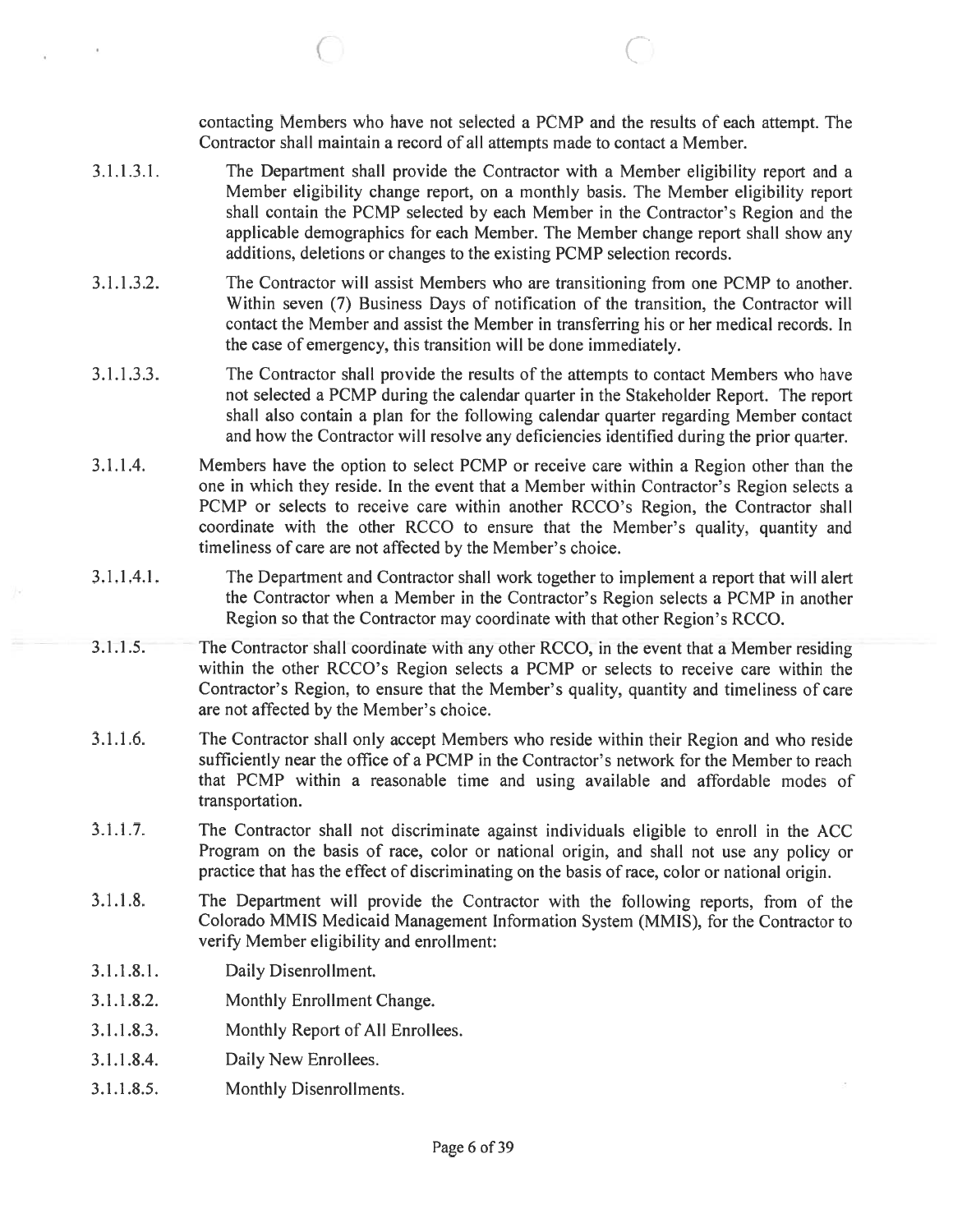- 3.1.1.8.6. Monthly New Enrollees.
- 3.1.1.8.7. X12 transaction reports, including:
- 3.1.1.8.7.1. Client Capitations.
- 3.1.1.8.7.2. Benefit Enrollment and Maintenance.
- 3.1.1.8.7.3. Eligibility Response.
- 3.1.1.8.7.4. Acknowledgment of <sup>a</sup> sent transaction.
- 3.1.1.8.8. Managed Care Transaction Report.
- 3.1.1.8.9. Monthly ACC Roster Report.
- 3.1.2. Disenroliment
- 3.1.2.1. Contractor may only reques<sup>t</sup> disenroliment of <sup>a</sup> Member from the ACC Program for cause. The Department shall review the Contractor's requests for disenroliment and may gran<sup>t</sup> or reject the Contractor's reques<sup>t</sup> at its discretion. A disenroliment for cause may only occur under the following circumstances:

 $\overline{\begin{array}{ccc} \text{C} & \text{C} & \text{C} \end{array}}$ 

- 3.1.2.1.1. The Member moves out of the Contractor's Region.
- 3.1.2.1.2. The Contractor's plan does not, because of moral or religious reasons, cover the service the Member seeks.
- 3.1.2.1.3. The Member needs related services to be performed at the same time, not all related services are available within the network and the Member's PCMP or another provider determines that receiving the services separately would subject the Member to unnecessary risk.
- 3.1.2.1.4. Other reasons, including but not limited to, poor quality of care, lack of access to services covered under the Contract or lack of access to providers experienced in dealing with the Member's health care needs.
- 3.1.2.1.5. Abuse or intentional misconduct consisting of any of the following:
- 3.1.2.1.5.1. Behavior of the Member that is disruptive or abusive to the extent that the Contractor's ability to furnish services to either the Member or other Members is impaired.
- 3.1.2.1.5.2. A documented, ongoing pattern of failure on the par<sup>t</sup> of the Member to keep scheduled appointments or meet any other Member responsibilities.
- 3.1.2.1.5.3. Behavior of the Member that poses <sup>a</sup> physical threat to the provider, to other provider, Contractor or PCMP staff or to other Members.
- 3.1.2.1.5.4. The Contractor shall provide one oral warning, to any Member exhibiting abusive behavior or intentional misconduct, stating that continuation of the behavior or misconduct will result in <sup>a</sup> reques<sup>t</sup> for disenroliment. If the Member continues the behavior or misconduct after the oral warning, the Contractor shall send <sup>a</sup> written warning that the continuation of the behavior or misconduct will result in disenroliment from the Contractor's plan. The Contractor shall send <sup>a</sup> copy of the written warning and <sup>a</sup> written repor<sup>t</sup> of its investigation into the behavior, to the Department, no less than thirty (30) days prior to the disenroliment. If the Member's behavior or misconduct poses an imminent threat to the provider, to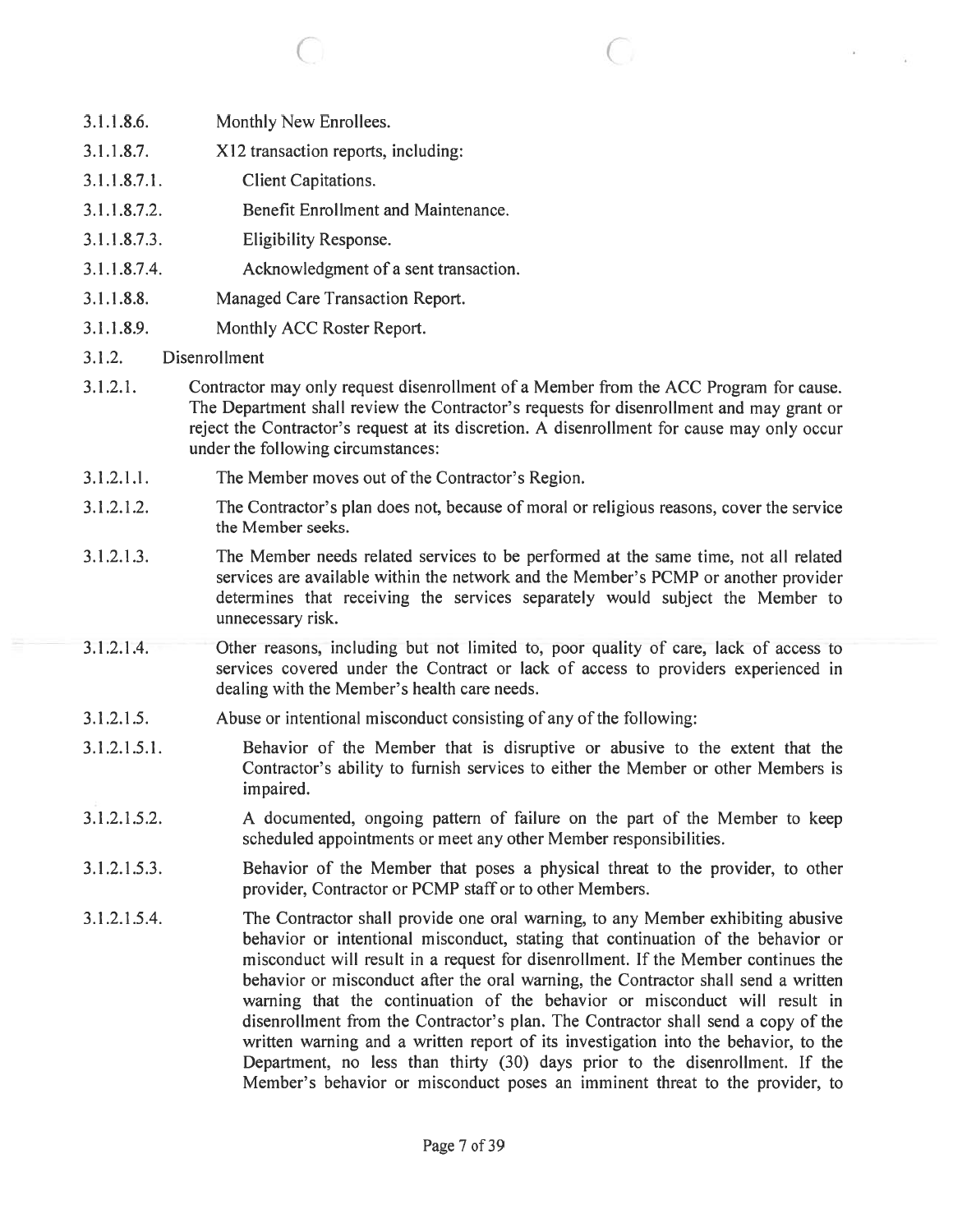other provider, Contractor or PCMP staff or to other Members, the Contractor may reques<sup>t</sup> an expedited disenroliment after it has provided the Member exhibiting the behavior or misconduct an oral warning.

- 31.2.1.5.4.1. DELIVERABLE: Written warning and written repor<sup>t</sup> of abusive behavior or intentional misconduct.
- 3.1.2.1.5.4.2. DUE: No less than thirty (30) days prior to disenrollment unless the Department approves expedited disenrollment.
- 3.1.2.1.6. The Member commits fraud or knowingly furnishes incorrect or incomplete information on applications, questionnaires, forms or statements submitted to the Contractor as part of the Member's enrollment in the Contractor's plan.
- 3.1.2.1.7. Any other reason determined to be acceptable by the Department.
- 3.1.2.2. Disenrollment for cause shall not include disenrollment because of:
- 3.1.2.2.1. Adverse changes in the Member's health status.

C

×.

- 3.1.2.2.2. Change in the Member's utilization of medical services.
- 3.1.2.2.3. The Member's diminished mental capacity.
- 3.1.2.2.4. Any behavior ofthe Member resulting from the Member's special needs, as determined by the Department, unless those behaviors seriously impair the Contractor's ability to furnish services to that Member or other Members.
- 3.1.2.2.5. Receipt of Medicare coverage at any time following the end ofthe Initial Phase.
- 3.1.2.3. The Department may select to disenroll any Member at the Department's sole discretion. If the Department selects to disenroll <sup>a</sup> Member, the Department may reenroll that same Member with the Contractor at any time or with any other RCCO if the Member now resides within that other RCCO's Region.
- 3.1.2.4. The Department may disenroll any Member, who requests disenrollment, in its sole discretion.
- 3.1.2.5. The Department may disenroll <sup>a</sup> Member from the ACC Program upon that Member's request. <sup>A</sup> Member may reques<sup>t</sup> disenrollment, and the Department may gran<sup>t</sup> the Member's request:
- 3.1.2.5.1. For cause, at any time. <sup>A</sup> disenrollment for cause may occur under the following circumstances:
- 3.1.2.5.1.1. The Member moves out of the Contractor's service area.
- 3.1.2.5.1.2. The Contractor does not, because of moral or religious objections, cover the service the Member needs.
- 3.1.2.5.1.3. The Member needs related services (for example, <sup>a</sup> caesarean section and <sup>a</sup> tubal ligation) to be performed at the same time, not all related services are available within the network and the Member's PCMP or another physician determines that receiving the services separately would subject the Member to unnecessary risk.
- 3.1.2.5.1.4. Administrative error on the par<sup>t</sup> of the Department or its designee or the Contractor including, but not limited to, system error.
- 3.1.2.5.1.5. Poor quality of care, as documented by the Department.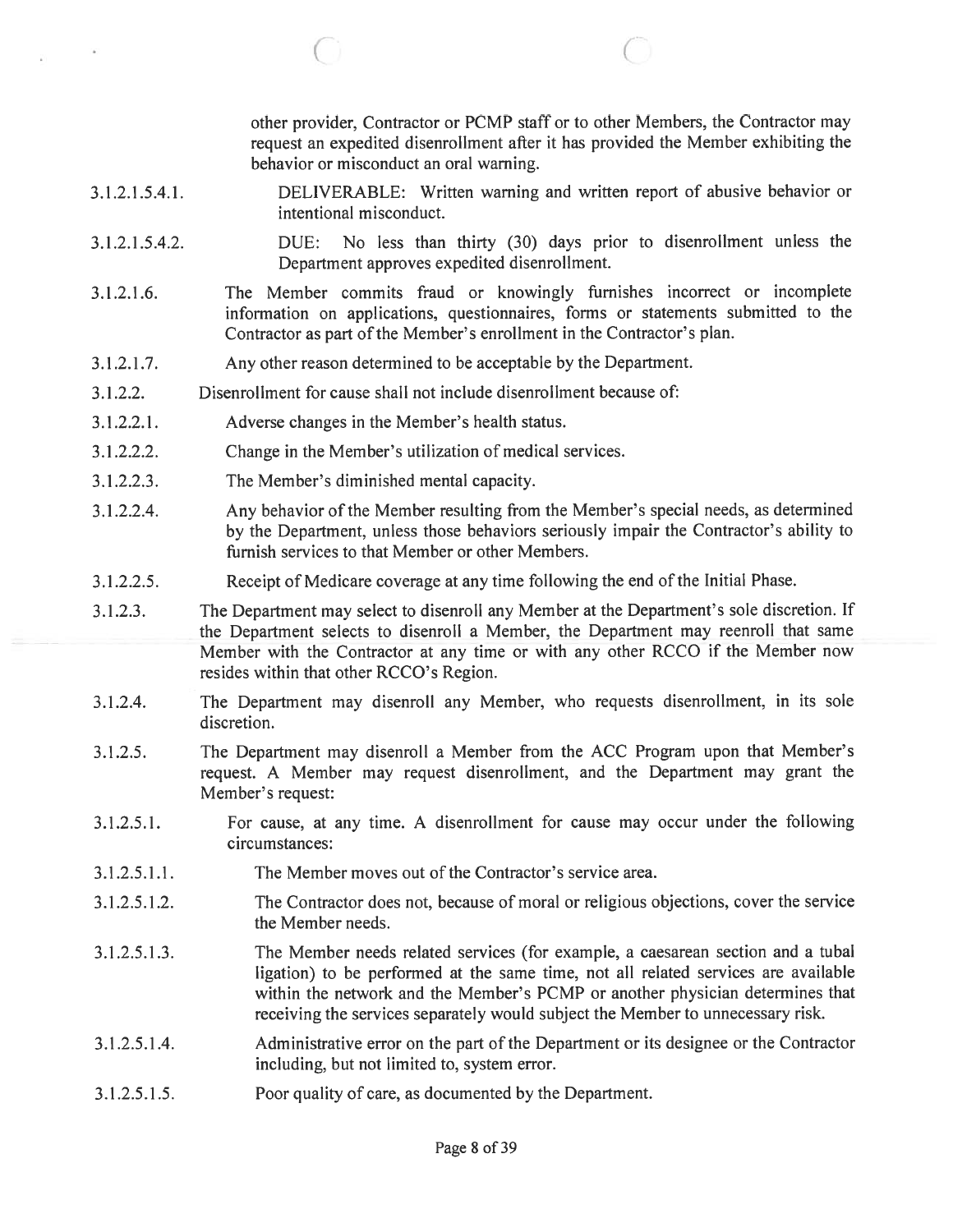- 3.1.2.5.1.6. Lack of access to covered services, as documented by the Department.
- 3.1.2.5.1.7. Lack of access to Providers experienced in dealing with the Member's health care needs.

 $\overline{C}$  contracts to  $\overline{C}$ 

- 3.1.2.5.2. Without cause, at any time during the ninety (90) days following the date of the Member's initial enrollment with the Contractor.
- 3.1.2.5.2.1. A Member may reques<sup>t</sup> disenrollment, without cause, at least once every twelve (12) months after the first ninety (90) day period.
- 3.1.2.5.2.2. A Member may reques<sup>t</sup> disenrollment, without cause, upon automatic reenrollment under 42 CFR 438.56(g), if the temporary loss of Medicaid eligibility has caused the recipient to miss the annual disenrollment opportunity.
- 3.1.2.6. The Department may reenroll with the Contractor any Member who was disenrolled solely because the Member lost eligibility for Medicaid benefits and the loss was for <sup>a</sup> period of sixty (60) days or less.
- 3.1.2.7. In the event that the Department grants <sup>a</sup> reques<sup>t</sup> for disenrollment, either from the Contractor or from a Member, the effective date of that disenrollment shall be no later than the first day of the second month following the month in which the Member or Contractor files the request. If the Department fails to either approve or deny the reques<sup>t</sup> in this timeframe, the reques<sup>t</sup> shall be considered approved.
- 3.1.2.8. The Contractor shall have written policies that comply with the requirements of Exhibit C, Member Rights and Protections.

## 3.2. CLIENT CONTACT RESPONSIBILITIES

- 3.2.1. All materials that the Contractor creates for distribution to any Client or Member shall be culturally and linguistically appropriate to the recipient.
- 3.2.1.1. All materials shall be written in English and Spanish, or any other prevalent language, as directed by the Department or as required by 42 CFR 438. The Contractor shall notify all Members and potential Members of the availability of alternate formats for the information, as required by 42 CFR 438.10, and how to access such information.
- 3.2.1 .2. All materials shall be written in easy to understand language and shall comply with all applicable requirements of 42 CFR 438.10.
- 3.2.1.3. The Contractor shall submit all materials to the Department at least ten (10) Business Days prior to the Contractor printing or disseminating such materials to any Member or Client, unless the Department approves <sup>a</sup> shorter submission deadline. The Department may review any materials and reserves the right to require changes or redrafting of the document as the Department determines necessary to ensure that the language is easy to understand. The Contractor shall make any required changes to the materials. Once <sup>a</sup> change is made to the materials, the Contractor shall not use any prior versions of the materials in any distribution to any Client or Member, unless the Department gives express written consent. This submission requirement shall not apply to items that are directed toward and addressed to individual Members.
- 3.2.1.3.1. DELIVERABLE: Updated client materials including changes required by the Department.
- 3.2.1.3.2. DUE: Thirty (30) days from the reques<sup>t</sup> by the Department to make <sup>a</sup> change.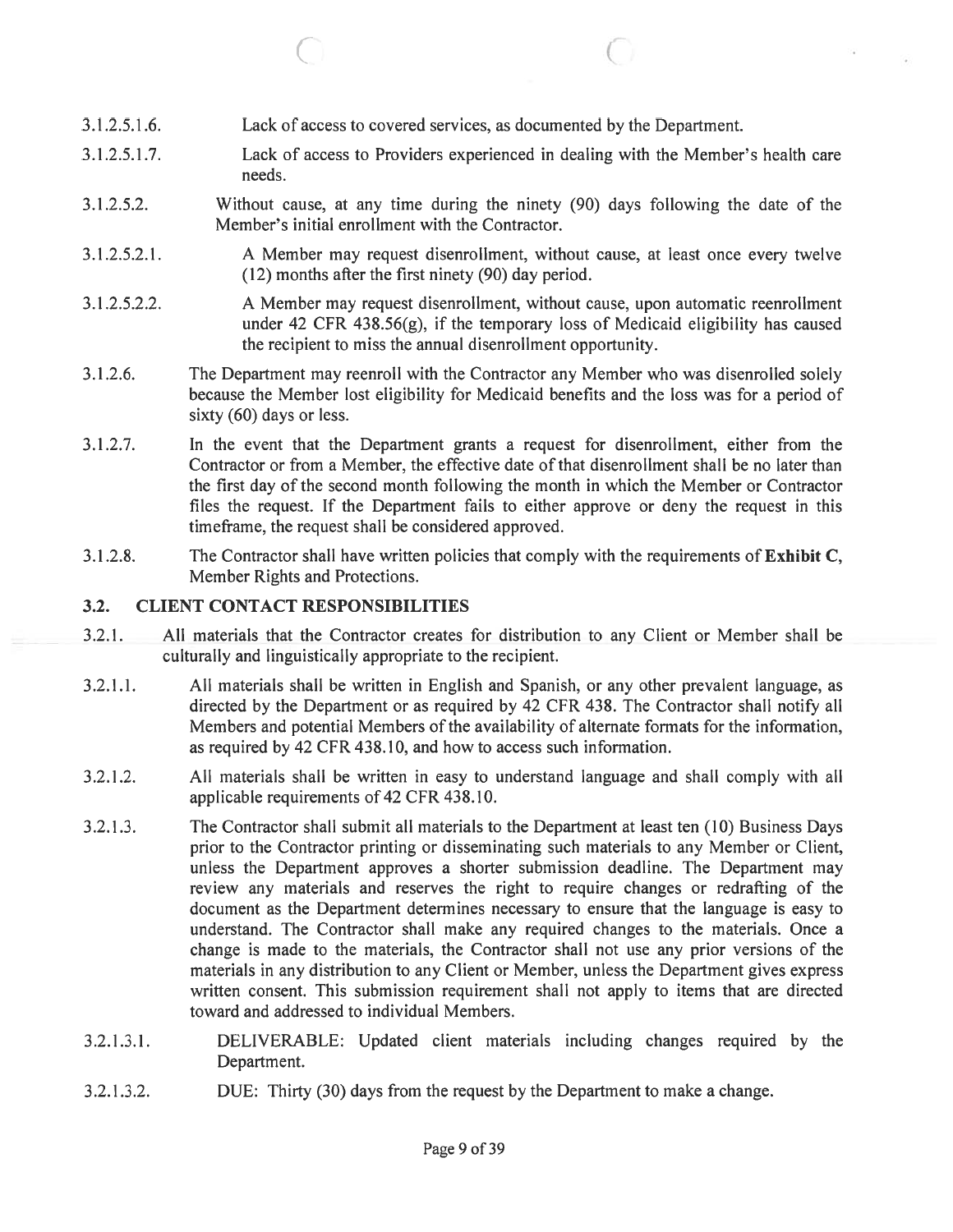3.2.2. The Contractor shall assist any RCCO member who contacts the Contractor, including RCCO members not in the Contractor's region who need assistance with contracting his/her PCMP and/or RCCO. The Department will provide data to the RCCO on all ACC members for this purpose. If the member does not have <sup>a</sup> PCMP, the Contractor shall assist the client in identifying <sup>a</sup> PCMP and making that selection with the enrollment broker.

 $\bigcirc$  contracts to  $\bigcirc$ 

- 3.2.3. The Contractor shall create the following materials during the Start-Up Phase:
- 3.2.3.1. A section of the Department's ACC Program Member Handbook, that describes the Contractor's roles, responsibilities and functions that suppor<sup>t</sup> the ACC Program, how to access the Contractor's care coordination services and relevant telephone numbers and website addresses. The information in this section shall be specific to the Contractor's Region. Within fourteen (14) days of any reques<sup>t</sup> by <sup>a</sup> Member or provider, the Contractor shall make available to that Member or provider <sup>a</sup> Braille, large-font type, audio file, or other language translation of the Member Handbook.
- 3.2.3.1.1. DELIVERABLES: ACC Program Member Handbook section specific to the Contractor's Region.
- 3.2.3.1.2. DUE: Thirty (30) days from the Contract's Effective Date.
- 3.2.3.2. A Directory of PCMPs

 $\bar{\chi}$ 

- 3.2.3.2.1. DELIVERABLES: PCMP Directory.
- 3.2.3.2.2. DUE: by the Go-Live Date and monthly by the first day of the month, unless extension is allowed by the Department.
- 3.2.4. The Contractor shall maintain, staff, and publish the number for at least one (1) toll free telephone line, in addition to local lines, that Members may call regarding customer service or care coordination issues.
- 3.2.4.1. Members and providers calling the Contractor's toll-free line shall have access to Spanishspeaking staff, <sup>a</sup> Spanish-speaking auto-attendant and an interpretation service similar to the AT&T Language Line.
- 3.2.4.2. The Contractor shall allow Members who call its toll-free line to leave <sup>a</sup> voice message and receive <sup>a</sup> return call instead of waiting in the queue for their call to be answered. In the event that <sup>a</sup> Member does leave <sup>a</sup> voice message, the Contractor shall return the Member's call within two (2) business hours of the receipt of the voice message.
- 3.2.4.3. <sup>A</sup> majority of calls received by the Contractor shall be answered by <sup>a</sup> Colorado-based call center.
- 3.2.4.4. The Contractor shall maintain <sup>a</sup> log of all calls received, through its call center, that includes, at <sup>a</sup> minimum:
- 3.2.4.4.1. The caller's name.
- 3.2.4.4.2. The caller's telephone number.
- 3.2.4.4.3. The Member's name and telephone number if the caller is not the Member and is calling on behalf of <sup>a</sup> Member.
- 3.2.4.4.4. The caller's Medicaid number or the Medicaid number of the Member if the caller is not the Member and is calling on behalf of <sup>a</sup> Member.
- 3.2.4.4.5. The caller's relationship to the Member ifthe caller is not the Member.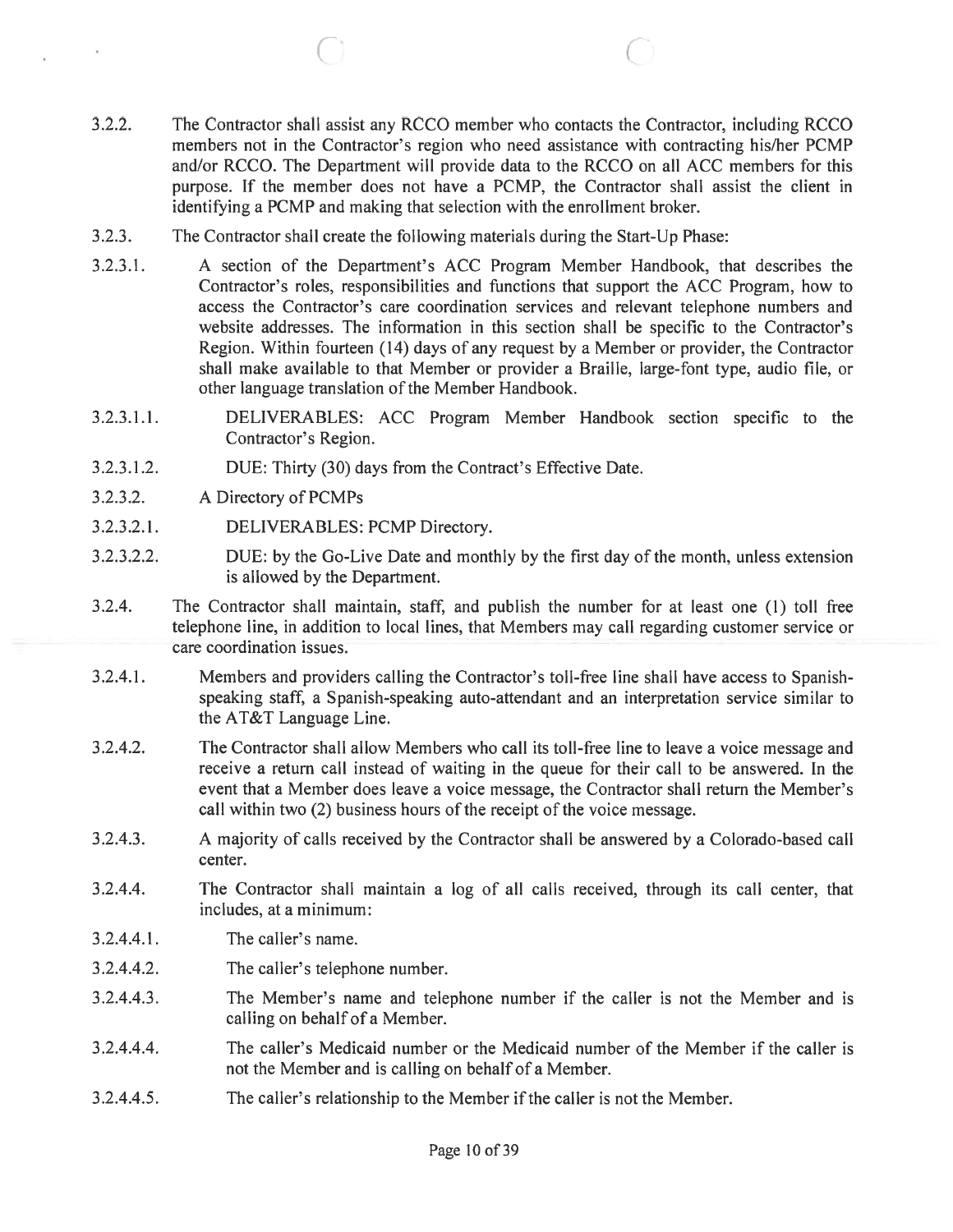- 3.2.4.4.6. The reason for the call.
- 3.2.4.4.7. The result of the call.
- 3.2.4.5. The Contractor shall provide records regarding received calls, based on date of the call and telephone number, to the Department upon the Department's request.

 $\circ$  (

- 3.2.5. Marketing
- 3.2.5.1. The Contractor shall not engage in any Marketing Activities, as defined in 42 CFR 438.104, during the Start-Up Phase or the Initial Phase.
- 3.2.5.2. During the Expansion Phase, the Contractor may engage in Marketing Activities at its discretion. The Contractor shall not distribute any marketing materials without the Department's approval.
- 3.2.5.2.1. The Contractor shall submit all materials relating to Marketing Activities to the Department's designee, and allow the Department's Night State Medical Assistance and Services Advisory Council and the Department to review any materials the Contractor proposes to use in relation to its Marketing Activities before distributing any such materials. Based on this review, the Department may require changes to any materials before the Contractor may distribute those materials, or may disallow the use of any specific materials in its sole discretion.
- 3.2.5.2.2. The Contractor shall specify methods of assuring the Department that Marketing, including plans and materials, is accurate and does not mislead, confuse, or defraud the Members or the Department.
- 3.2.5.2.3. The Contractor shall distribute the materials to the entire service area.
- 3.2.5.2.4. The Contractor shall not seek to influence enrollment in conjunction with the sale or offering of any private insurance.
- 3.2.5.2.5. The Contractor and any Subcontractors shall not, directly or indirectly, engage in doorto-door, telephone, or other cold call marketing activities.
- 3.2.5.2.6. Marketing materials shall not contain any assertion or statement, whether written or oral, that the potential Member must enroll with the Contractor to obtain benefits or not to lose benefits.
- 3.2.5.2.7. Marketing Materials shall not contain any assertion or statement, whether written or oral, that the Contractor is endorsed by the Centers for Medicare and Medicaid Services, the Federal or State governmen<sup>t</sup> or similar entity.
- 3.2.5.3. The Contractor shall only engage in Marketing Activities in compliance with federal and state laws, regulations, policies and procedures.
- 3.2.6. Upon termination of <sup>a</sup> PCMP's agreemen<sup>t</sup> or participation with the Contractor, for any reason, the Contractor shall notify any Member, who has selected that PCMP, of that PCMP's termination, as required in 42 CFR 438.10(f)(5).
- 3.2.6.1. DELIVERABLE: Notice to Members of PCMP termination.
- 3.2.6.2. DUE: Fifteen (15) days from the notice of termination.

## SECTION 4.0 NETWORK STRATEGY

4.1. PCMP NETWORK AND NETWORK DEVELOPMENT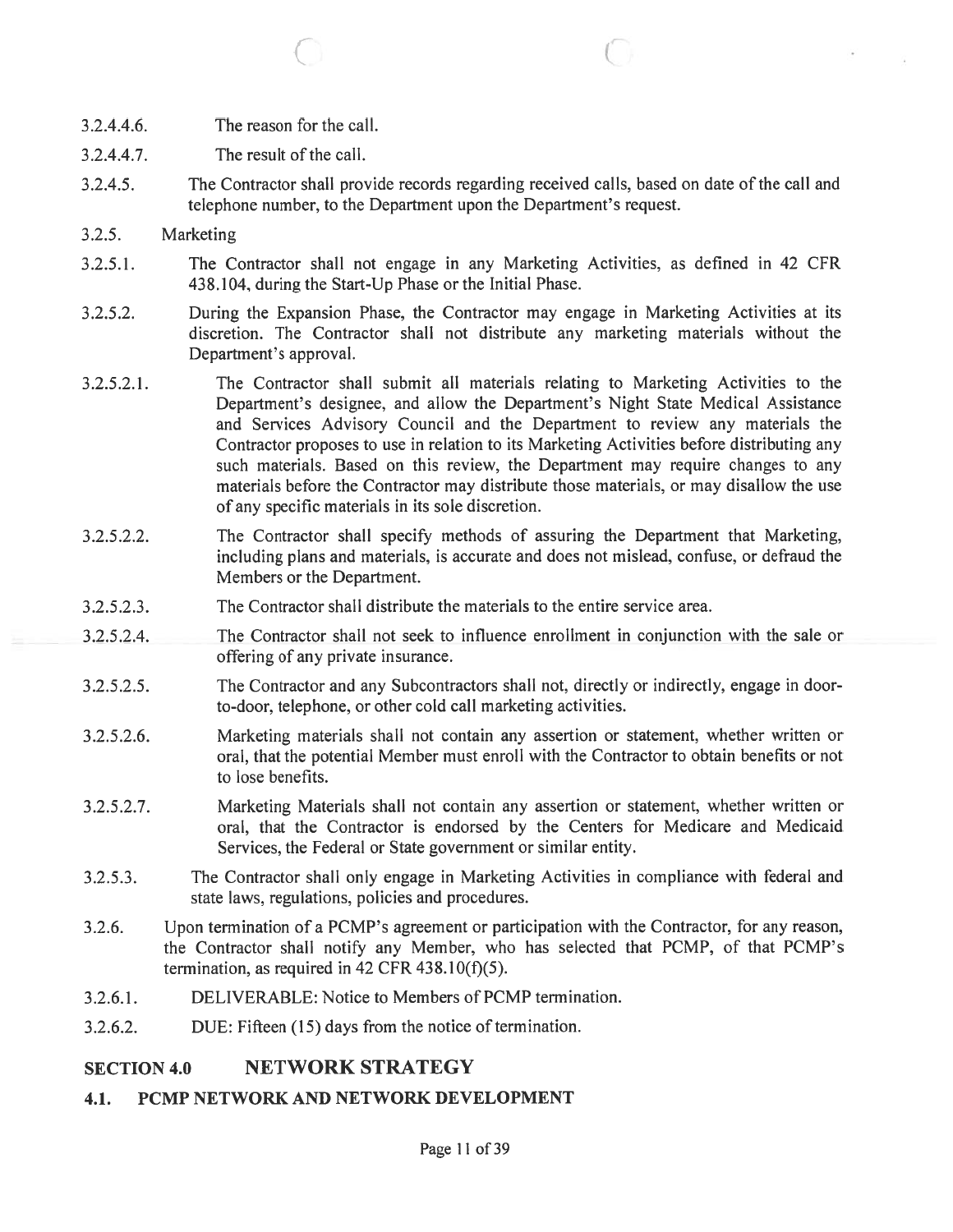4.1.1. The Contractor shall create, administer and maintain <sup>a</sup> network of PCMPs and other Medicaid providers, building on the current network of Medicaid providers, to serve the needs of its Members.

 $\bigcirc$  c

- 4.1.2. The Contractor shall document its relationship with and requirements for each PCMP in the Contractor's PCMP Network in <sup>a</sup> written contract with that PCMP.
- 4.1.3. The Contractor shall only enter into written contracts with PCMPs that meet the following criteria:
- 4.1.3.1. The PCMP practice and the individual PCMP are enrolled as <sup>a</sup> Colorado Medicaid provider.
- 4.1.3.2. The PCMP practice and the individual PCMP, as applicable, are currently licensed by the Colorado Board of Nursing or Board of Medical Examiners to practice medicine in the State of Colorado.
- 4.1.3.3. The individual PCMP shall act as the primary care provider for <sup>a</sup> Member and is capable of providing <sup>a</sup> majority of that Member's comprehensive primary, preventative and urgen<sup>t</sup> or sick care.
- 4.1.3.4. The PCMP practice is certified by the Department as <sup>a</sup> provider in the Medicaid and CHP+ Medical Homes for Children Program or the PCMP practice is <sup>a</sup> Federally Qualified Health Center, <sup>a</sup> Rural Health Clinic, clinic or other group practice with <sup>a</sup> focus on primary care, general practice, internal medicine, pediatrics, geriatrics or obstetrics and gynecology.
- 4.1.3.5. The PCMP meets all additional criteria in Exhibit B.
- 4.1.3.6. The Contractor may not prohibit <sup>a</sup> PCMP from entering into <sup>a</sup> contract with another RCCO.
- 4.1.4. The Contractor shall ensure that its PCMP network is sufficient to meet the requirements for every Member's Access to Care, to serve all Member's primary care needs and allow for adequate Member freedom of choice amongs<sup>t</sup> PCMPs and providers during the Initial Phase and Expansion Phase.
- 4.1.5. The Contractor's network shall include Essential Community Providers and private for-profit and not-for-profit providers.
- 4.1.6. The Contractor shall ensure that its network includes providers or PCMPs with the interest and expertise in serving the special populations that include, but are not limited to:
- 4.1.6.1. The physically or developmentally disabled.
- 4.1.6.2. Children and foster children.
- 4.1.6.3. Adults and the aged.

g)

- 4.1.6.4. Non-English speakers.
- 4.1.6.5. AwDC expansion population.
- 4.1.6.6. Members with complex behavioral or physical health needs.
- 4.1 .6.7. Members with Human Immunodeficiency Virus (HIV).
- 4.1.7. The Contractor's network shall provide the Contractor's Members with <sup>a</sup> meaningful choice in selecting <sup>a</sup> PCMP.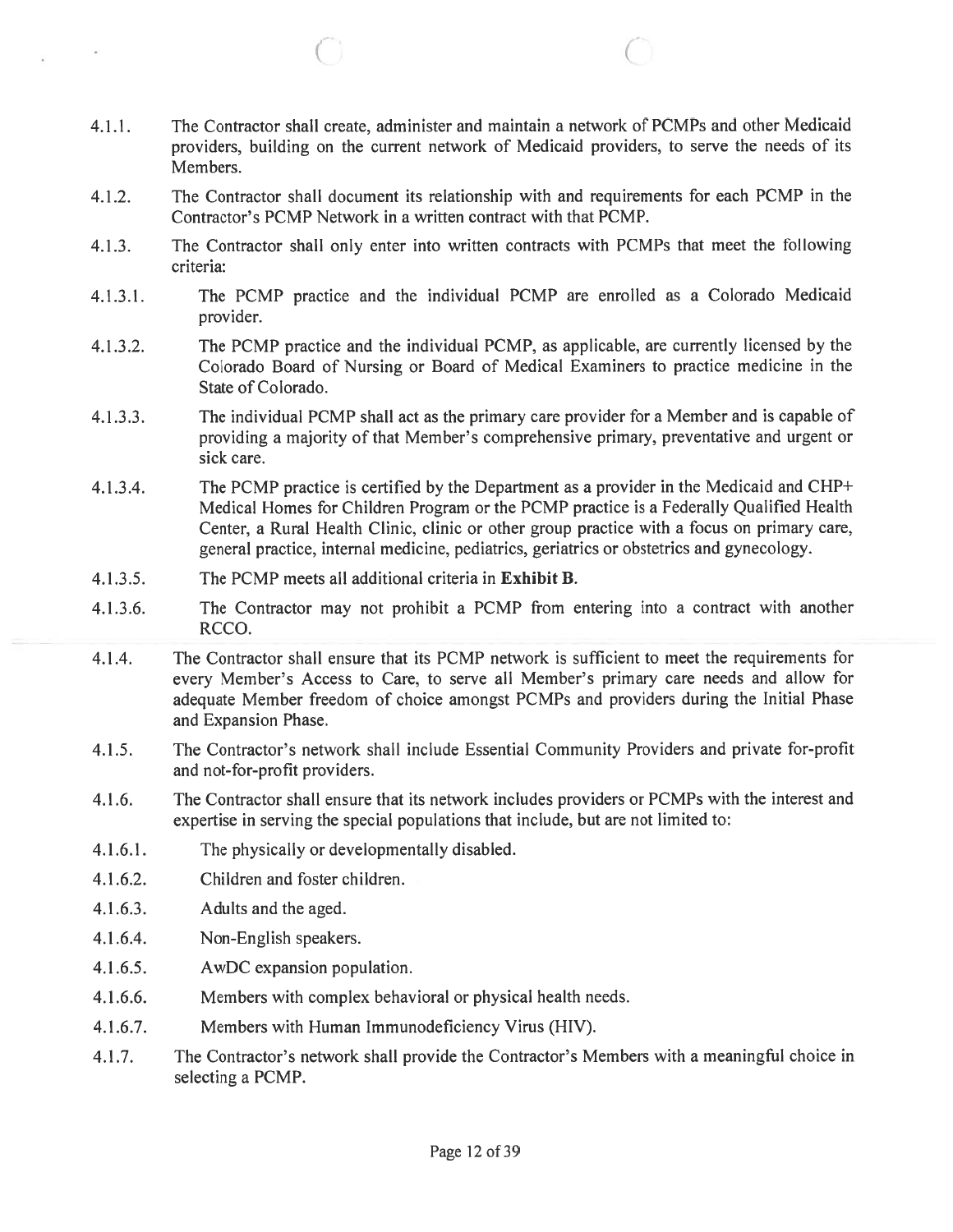- 4.1.7.1. If <sup>a</sup> Member within the Contractor's Region selects <sup>a</sup> provider that has not entered into an agreemen<sup>t</sup> with the Contractor or another RCCO, the Contractor shall make an effort to enroll the provider.
- 4.1.7.1.1. The Contractor shall make an initial contact, through any method allowed by the Department and state and federal statutes, regulations policies or procedures, with the provider to attempt to enroll the provider in the Contractor's network.
- 4.1.7.1.2. If the Contractor is unsuccessful in its initial contact, then the Contractor shall make one (1) follow-up contact to attempt to enroll the provider in the Contractor's network.
- 4.1.8. The Contractor shall reasonably ensure that all providers and PCMPs in its network are aware of the requirement for <sup>a</sup> clinical referral when <sup>a</sup> Member receives services from another provider.
- 4.1.9. The Contractor shall provide individuals to act as provider suppor<sup>t</sup> representatives. These provider suppor<sup>t</sup> representatives shall educate providers about the Contractor's available tools and resources, provide informational seminars and visit provider offices upon reques<sup>t</sup> by the provider. The provider suppor<sup>t</sup> representatives shall create <sup>a</sup> regular repor<sup>t</sup> on the findings and results of their activities, at least monthly, which the Contractor shall use to take any applicable corrective action or address any concerns. The Contractor shall also use this information to track trends, identify PCMPs who are not meeting program expectations and recognize PCMPs who are exceeding expectations.
- 4.1.9.1. The Contractor shall assign at least one (1) provider suppor<sup>t</sup> representative to each PCMP in its network. This individual will attempt, at least quarterly, to meet with all PCMPs to whom they are assigned.

### 4.2. ACCESS-TO-CARE STANDARDS

C

- 4.2.1. The Contractor's PCMP Network shall have <sup>a</sup> sufficient number of PCMPs so that each Member has <sup>a</sup> PCMP and each Member has their choice of at least two (2) PCMPs within their zip code or within thirty (30) minutes of driving time from their location, whichever area is larger. For rural and frontier areas, the Department may adjust this requirement based on the number and location of available providers.
- 4.2.1.1. In the event that there are less than two (2) medical providers qualified to be <sup>a</sup> PCMP within the area defined in the prior paragraph for <sup>a</sup> specific Member, then the requirements of that paragraph shall not apply to that Member.
- 4.2.1.2. The Contractor shall use GeoAccess or <sup>a</sup> comparable service to measure the distance between the Members and the providers and PCMPs in the Contractor's Region so that the Contractor can identify gaps and weaknesses in its network of PCMPs and develop and implement the appropriate recruitment strategies.
- 4.2.2. The Contractor's PCMP Network shall provide for extended hours on evenings and weekends and alternatives for emergency room visits for after-hours urgen<sup>t</sup> care. The Contractor will determine the appropriate requirements for the number of extended hours and weekend availability based on the needs of the Contractor's Region, and submit these requirements to the Department for approval. The Contractor shall assess the needs of the Contractor's Region on <sup>a</sup> regular basis, no less often than quarterly, and submit <sup>a</sup> reques<sup>t</sup> to the Department to adjust its requirements accordingly.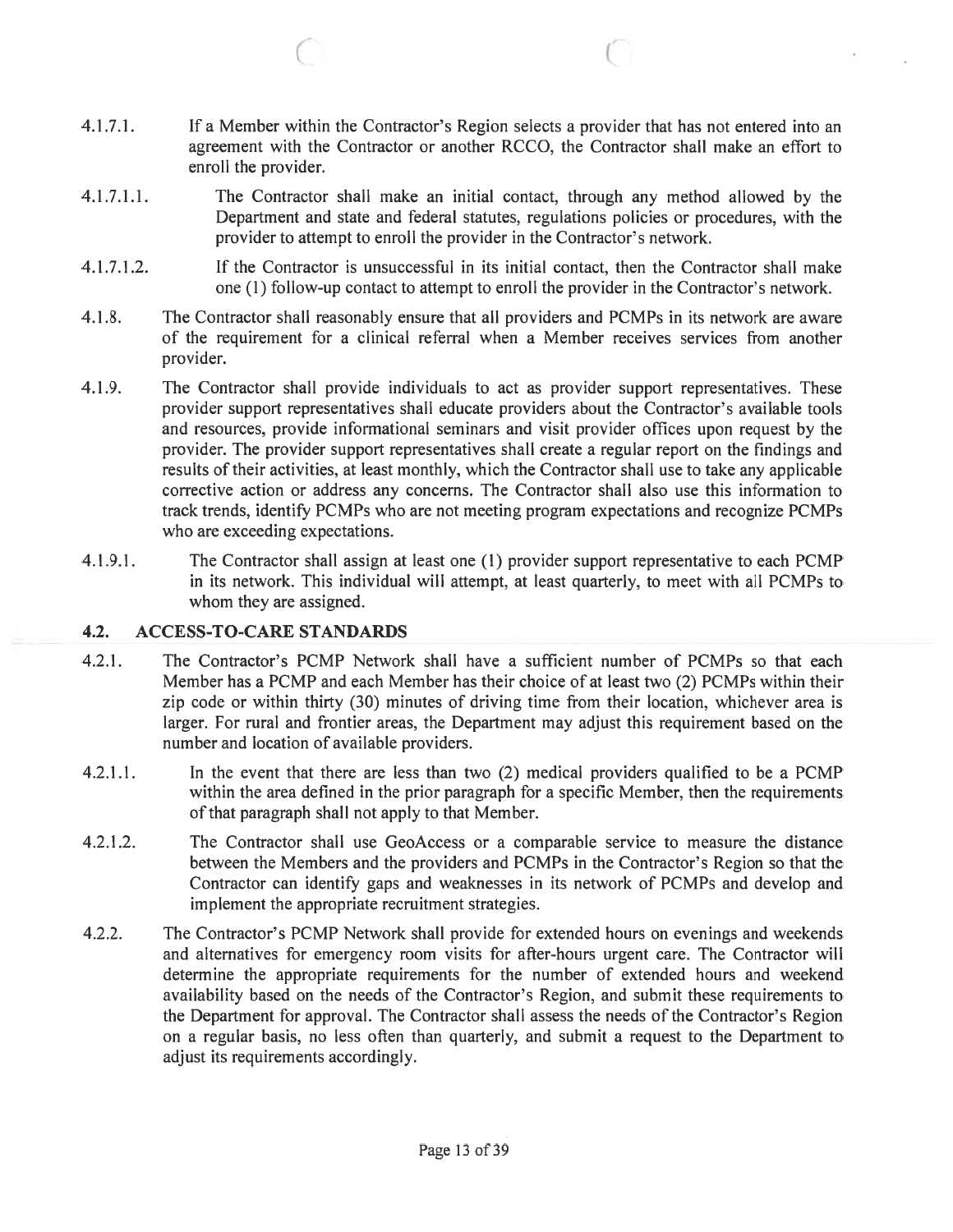4.2.2.1. At <sup>a</sup> minimum, the Contractor's PCMP Network shall provide for twenty-four (24) hour <sup>a</sup> day availability of information, referral and treatment of emergency medical conditions.

 $\circ$  (

- 4.2.3. The Contractor shall have <sup>a</sup> system to track Member access at the PCMP provider level, including requests for same-day care, requests for routine care and how long <sup>a</sup> Member must wait before an appointment is available. The Contractor shall provide this information in <sup>a</sup> mutually agreed reporting format and on <sup>a</sup> mutually agreed schedule.
- 4.2.4. The Contractor's PCMP Network shall be sufficient to ensure that appointments will be available to all Members:
- 4.2.4.1. Within forty-eight (48) hours of <sup>a</sup> Member's reques<sup>t</sup> for urgen<sup>t</sup> care.
- 4.2.4.2. Within ten (10) calendar days of <sup>a</sup> Member's reques<sup>t</sup> for non-urgent, symptomatic care.
- 4.2.4.3. Within forty-five (45) calendar days of <sup>a</sup> Member's reques<sup>t</sup> for non-symptomatic care, unless an appointment is required sooner to ensure the provision of screenings in accordance with the Department's accepted Early Periodic Screening, Diagnosis and Treatment (EPSDT) schedules.
- 4.2.5. The Contractor shall reasonably ensure that Members in the Contractor's Region have access to specialists and other Medicaid providers promptly and without compromising the Member's quality of care or health.
- 4.2.6. The Department shall reimburse any provider for <sup>a</sup> Member's emergency services as otherwise authorized by Medicaid regardless of whether the provider that furnished the services has <sup>a</sup> contract with the Contractor.

## 4.3. ONGOING NETWORK MANAGEMENT AND REGIONAL STRATEGY

- 4.3.1. The Contractor shall develop relationships with providers and other community resources in the Contractor's Region. The Contractor shall document its relationships with its informal network, including document its relationships with those providers and community resources, listing the names of the providers and resources, their area or areas of specialty and any other information requested by the Department. The Contractor shall provide updated documentation of its relationships, at least semiannually, once in December and once in June.
- 4.3.1.1. DELIVERABLE: Provider and community resource relationship documentation.
- 4.3.1.2. DUE: Semiannually in December  $31<sup>st</sup>$  and June  $30<sup>th</sup>$ .
- 4.3.2. The Contractor shall create and document <sup>a</sup> communication plan to communicate with all providers, behavioral health managed care organizations and PCMPs in its network and other community resources with which it has relationships, and to promote communication amongs<sup>t</sup> the providers.
- 4.3.2.1. The communication plan may include the following methods:
- 4.3.2.1.1. Assignment of providers to <sup>a</sup> specific provider relations consultant or point-of-contact within the Contractor's organization.
- 4.3.2.1.2. Holding information sessions for interested providers at practice association meetings or conferences.
- 4.3.2.1.3. Providing orientation sessions for providers that are new to the Contractor's network.
- 4.3.2.1.4. Hosting forums for ongoing training regarding the ACC Program and services the Contractor offers.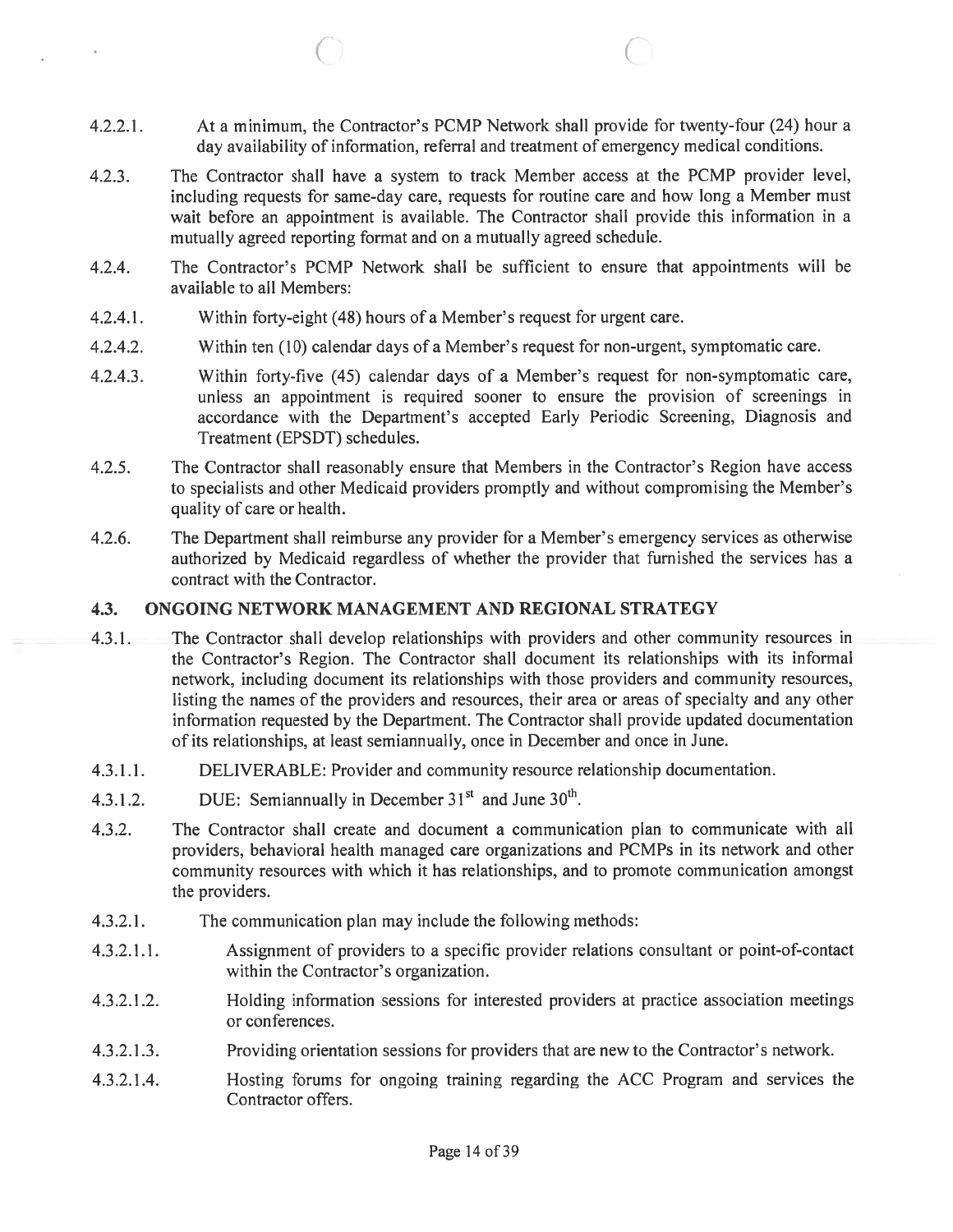4.3.2.1.5. Posting provider tools, trainings, informational material and the Contractor's contact details on the internet in easily accessible formats.

C C

- 4.3.2.1.6. Developing standard communication intervals at which the Contractor will contact providers to maintain connection and lines of communication.
- 4.3.2.2. The Contractor shall distribute <sup>a</sup> network newsletter, on <sup>a</sup> quarterly basis, in both written and electronic format, with tips and tools to promote continuous provider interest and involvement. The Contractor shall also use email and facsimile transmission to communicate with providers who have chosen to receive such communications. This newsletter shall include, at <sup>a</sup> minimum:
- 4.3.2.2.1. Policy changes.
- 4.3.2.2.2. Upcoming training sessions.
- 4.3 .2.2.3. Articles supporting program design for PCMPs in the ACC Program.
- 4.3.2.3. The Contractor shall submit its initial communication plan for the Department's review. The Contractor shall submit any significant changes to the Communication plan for the Department's review and approval.
- 4.3.2.3.1. DELIVERABLE: Communication plan.
- 4.3.2.3.2. DUE: Ten (10) days from the Contract's Effective Date for the initial communication plan and thirty (30) days from the date of any change for an updated communication plan.
- 4.3.2.4. The Contractor shall submit an annual communication plan for the Department's review. In addition, the Contractor shall submit any significant changes to the Communication plan for the Department's review and approval prior to implementation.
- 4.3.2.4.1. DELIVERABLE: Annual communication plan.
- 4.3.2.4.2. DUE: Annually on July 1<sup>st</sup> and thirty (30) days from the date of any change for an updated communication plan.
- 4.3.3. The Contractor shall create an expansion plan that will describe how it will expand its network to accommodate the increased Members enrolled during the Expansion Phase. The Contractor shall deliver this expansion plan to the Department within ninety (90) days of the Contract's Effective Date. The Department may direct changes to the plan if it believes the expansion plan is insufficient.
- 4.3.3.1. DELIVERABLE: Expansion plan.
- 4.3.3.2. DUE: Ninety (90) days from the Contract's Effective Date.
- 4.3.4. The Contractor shall update the expansion plan to address any reques<sup>t</sup> by the Department and resubmit the updated expansion plan to the Department within ten (10) days of the Department's reques<sup>t</sup> for changes.
- 4.3.4.1. DELIVERABLE: Updated expansion plan.
- 4.3.4.2. DUE: Ten (10) days from the Department's reques<sup>t</sup> for <sup>a</sup> change.

### SECTION 5.0 PROVIDER SUPPORT

5.1. ADMINISTRATIVE SUPPORT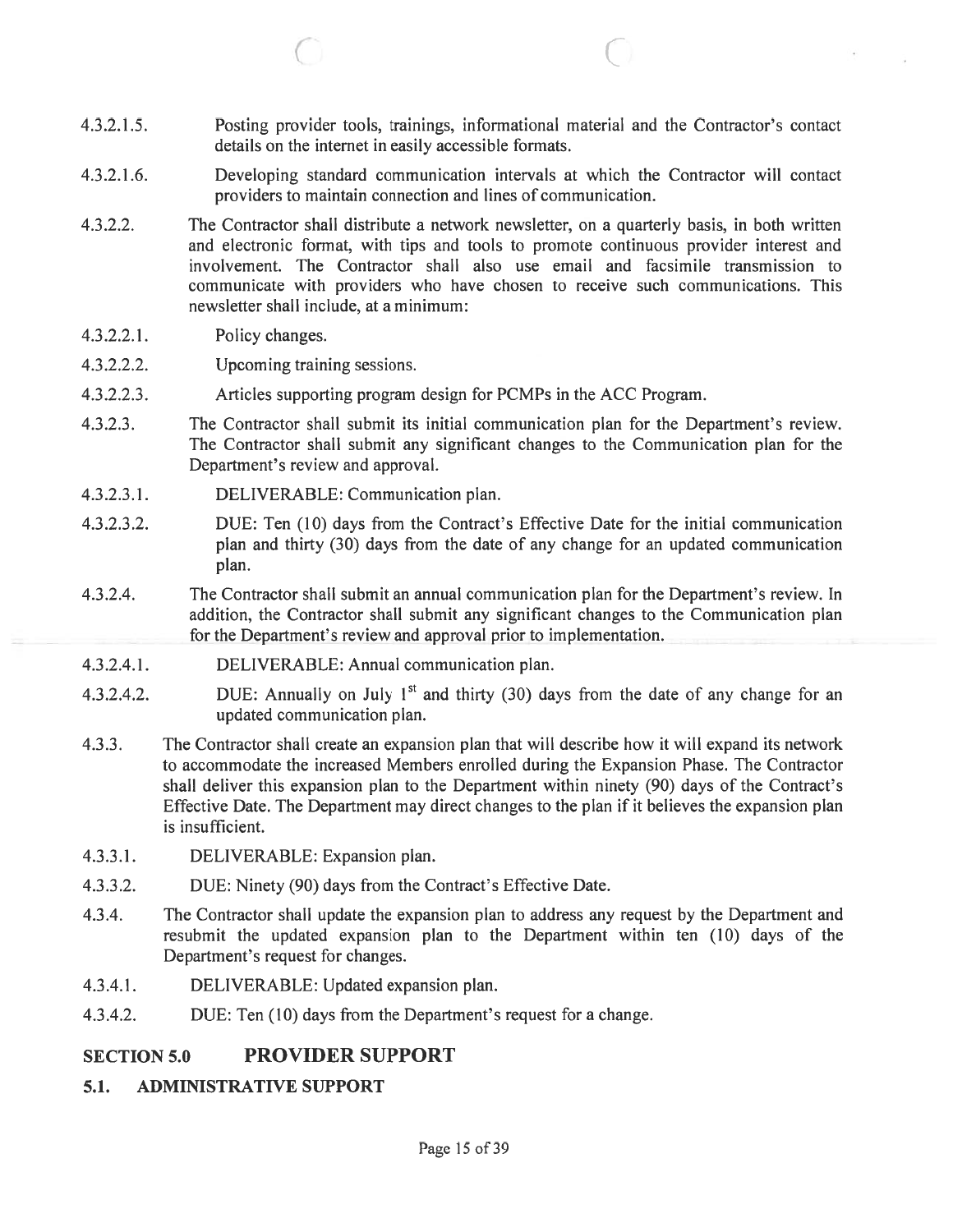5.1.1. The Contractor shall make all of the providers in its network aware of Colorado Medicaid programs, policies and processes within one (1) month of executing <sup>a</sup> contract with <sup>a</sup> that provider.

 $\circ$  (c) and c (c) and c (c) and c (c) and c (c) and c (c) and c (c) and c (c) and c (c) and c (c) and c (c) and c (c) and c (c) and c (c) and c (c) and c (c) and c (c) and c (c) and c (c) and c (c) and c (c) and c (c) an

- 5.1.1.1. This information shall include, but is not limited to, information regarding all of the following:
- 5.1.1.1.1. Benefit packages and coverage policies.
- 5.1.1.1.2. Prior authorization referral requirements.
- 5.1.1.1.3. Claims and billing procedures.

ù.

- 5.1.1.1.4. Eligibility and enrollment processes.
- 5.1.1.1.5. Other operational components of service delivery.
- 5.1.1.2. This information shall be delivered to providers during direct contact at meetings, forums, training sessions or seminars, or through any method of mailing, as defined in 10 C.C.R. 2505-10 §8.050.
- 5.1.1.3. The Contractor shall submit all formal policy and procedure documents and plans for provider suppor<sup>t</sup> to the Department for review. The Department may reques<sup>t</sup> changes to the formal policy and procedure documents or <sup>p</sup>lans for direct contact, and the Contractor shall make the changes and deliver the updated documents or plans to the Department.
- 5.1.1.3.1. DELIVERABLE: All information documents and direct provider contact plans.
- 5.1.1.3.2. DUE: Ten (10) days from the date the documents or plans are requested by the Department; and ten (10) days from the reques<sup>t</sup> by the Department to make <sup>a</sup> change for updated documents.
- 5.1.2. The Contractor shall make informational and educational materials available to providers regarding the roles that the Department, the Contractor and other Department contractors and partners play in the Colorado Medicaid system. These other Department contractors and partners shall include, at <sup>a</sup> minimum all of the following:
- 5.1.2.1. The Statewide Data Analytics Contractor (SDAC).
- 5.1.2.2. The Department's enrollment broker.
- 5.1.2.3. The State's Medicaid fiscal agent.
- 5.1.2.4. The Department's utilization managemen<sup>t</sup> contractor.
- 5.1.2.5. The Department's managed care ombudsman.
- 5.1.2.6. The county departments of human and social services for the counties in the Contractor's Region.
- 5.1.2.7. The Community-Centered Boards and Single Entry Point agencies.
- 5.1.3. The Contractor shall act as <sup>a</sup> liaison between the Department and its other contractors and partners and the providers. The Contractor shall assist providers in resolving barriers and problems related to the Colorado Medicaid systems, including, but not limited to all of the following:
- 5.1.3.1. Issues relating to Medicaid provider enrollment.
- 5.1.3.2. Prior authorization and referral issues.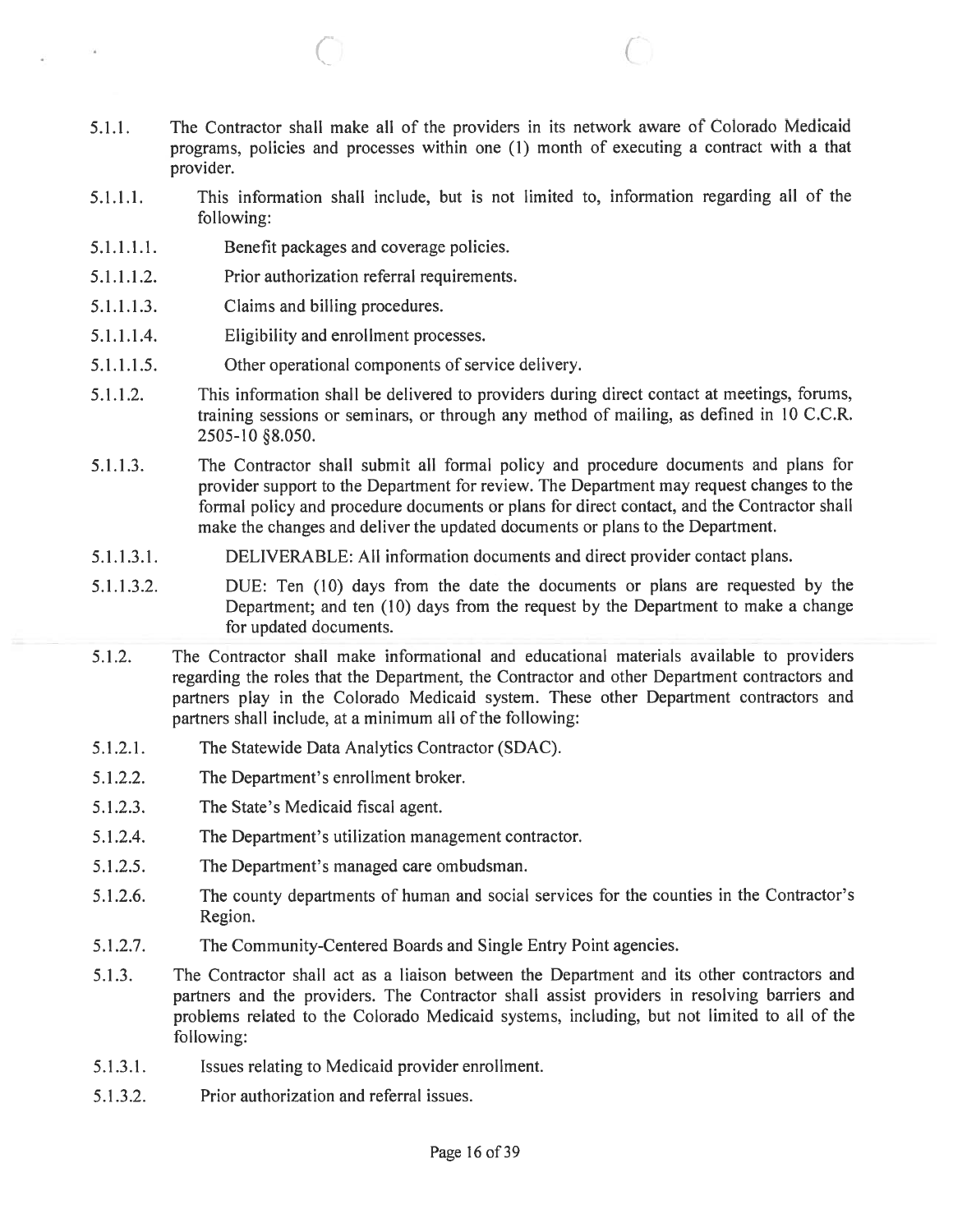- 5.1.3.3. Member eligibility and coverage policies.
- 5.1.3.4. PCMP designation problems.
- 5.1.3.5. PCMP Per Member Per Month (PMPM) payments.
- 5.1.4. Using the Department provided data on all ACC members, the contractor shall assist all ACC PCMPs (including those they are not contracted with), upon request, by providing information on the provider's ACC members and their member's RCCO assignments.

 $\circ$  c

## 5.2. PRACTICE SUPPORT

- 5.2.1. The Contractor shall submit <sup>a</sup> Practice Support Plan, describing its annual activities, specific efforts to suppor<sup>t</sup> the integration of behavioral and primary care, and efforts to meet the needs of the AwDC population for Department review and approval. These practice suppor<sup>t</sup> activities shall be directed at <sup>a</sup> majority of the PCMPs in the Contractor's Region and may range from disseminating <sup>a</sup> practice suppor<sup>t</sup> resource to its PCMP network to conducting formal training classes for PCMPs relating to practice support. These activities shall include at least one activity relating to each of the following topics:
- 5.2.1.1. Operational practice support.
- 5.2.1.2. Clinical tools.
- 5.2.1.3. Client or Member materials.
- 5.2.1.3.1. DELIVERABLE: Practice Support Plan.
- 5.2.1.3.2. DUE: Annually, within the first three (3) months of the state fiscal year.
- 5.2.2. The Department will provide the Contractor materials relating to behavioral health and the BROs. The Contractor shall distribute these materials to all of the PCMPs in the Contractor's PCMP Network. The Department will direct the Contractor on the method for distributing these materials.
- 5.2.3. The Contractor shall offer suppor<sup>t</sup> to PCMPs and providers, which may include comprehensive guidance on practice redesign to providing assistance with practice redesign and performanceenhancing activities. The Contractor shall provide tools to the PCMPs and providers that may include any of the following:
- 5.2.3.1. Clinical Tools:
- 5.2.3.1.1. Clinical care guidelines and best practices.
- 5.2.3.1.2. Clinical screening tools, such as depression screening tools and substance use screening tools.
- 5.2.3.1.3. Health and functioning questionnaires.
- 5.2.3.1.4. Chronic care templates.
- 5.2.3.1.5. Registries.
- 5.2.3.1.6. An interactive 12 hour course that presents an overview of mental illness and substance use disorders in the United States and introduces participants to risk factors and warning signs of mental health problems, similar to the Contractor's Mental Health First Aid course.
- 5.2.3.2. Client Materials: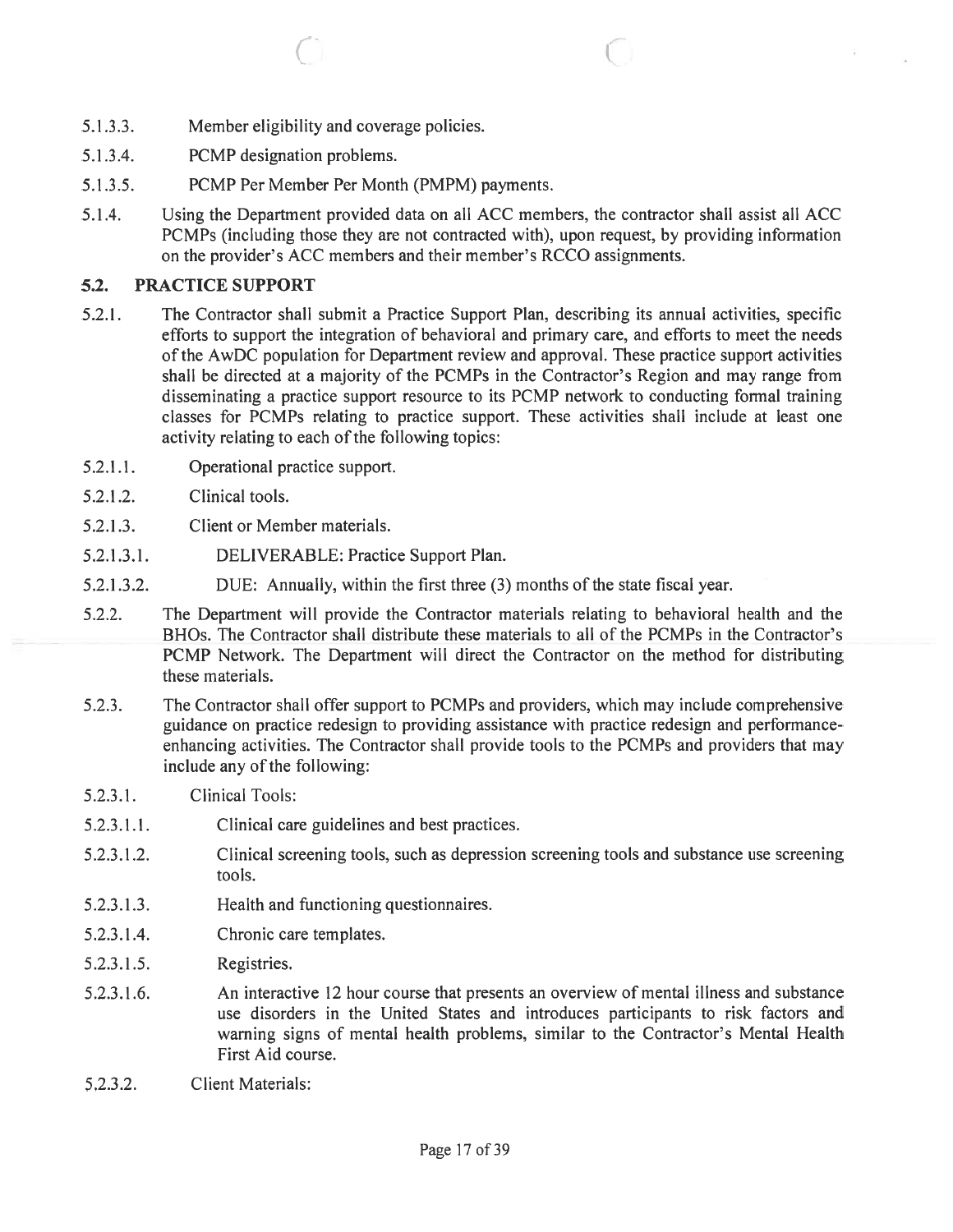| 5.2.3.2.1. | Client reminders.                                                                                                                                                                                                                                                                                      |
|------------|--------------------------------------------------------------------------------------------------------------------------------------------------------------------------------------------------------------------------------------------------------------------------------------------------------|
| 5.2.3.2.2. | Self-management tools.                                                                                                                                                                                                                                                                                 |
| 5.2.3.2.3. | Educational materials about specific conditions.                                                                                                                                                                                                                                                       |
| 5.2.3.2.4. | Client action plans.                                                                                                                                                                                                                                                                                   |
| 5.2.3.2.5. | Behavioral health surveys and other self-screening tools.                                                                                                                                                                                                                                              |
| 5.2.3.3.   | <b>Operational Practice Support:</b>                                                                                                                                                                                                                                                                   |
| 5.2.3.3.1. | Guidance and education on the principles of the Medical Home.                                                                                                                                                                                                                                          |
| 5.2.3.3.2. | Training on providing culturally competent care.                                                                                                                                                                                                                                                       |
| 5.2.3.3.3. | Training to enhance the health care skills and knowledge of supporting staff.                                                                                                                                                                                                                          |
| 5.2.3.3.4. | Guidelines for motivational interviewing.                                                                                                                                                                                                                                                              |
| 5.2.3.3.5. | Tools and resources for phone call and appointment tracking.                                                                                                                                                                                                                                           |
| 5.2.3.3.6. | Tools and resources for tracking labs, referrals and similar items.                                                                                                                                                                                                                                    |
| 5.2.3.3.7. | Referral and transitions of care checklists.                                                                                                                                                                                                                                                           |
| 5.2.3.3.8. | Visit agendas or templates.                                                                                                                                                                                                                                                                            |
| 5.2.3.3.9. | Standing pharmacy order templates.                                                                                                                                                                                                                                                                     |
| 5.2.3.4.   | Data, Reports and Other Resources:                                                                                                                                                                                                                                                                     |
| 5.2.3.4.1. | Expanded provider network directory.                                                                                                                                                                                                                                                                   |
| 5.2.3.4.2. | Comprehensive directory of community resources.                                                                                                                                                                                                                                                        |
| 5.2.3.4.3. | Directory of other Department-sponsored resources, such as the managed care<br>ombudsman and nurse advice line.                                                                                                                                                                                        |
| 5.2.3.4.4. | Link from main ACC Program website to the Contractor's website of centrally located<br>tools and resources.                                                                                                                                                                                            |
| 5.2.4.     | <b>Provider Support Accessibility</b>                                                                                                                                                                                                                                                                  |
| 5.2.4.1.   | The Contractor shall have an internet-accessible website that contains, at a minimum, all of<br>the following:                                                                                                                                                                                         |
| 5.2.4.1.1. | General information about the ACC Program, the Contractor entity, the Contractor's<br>role and purpose and the principles of a Medical Home.                                                                                                                                                           |
| 5.2.4.1.2. | A network directory listing providers and PCMPs with whom the Contractor has a<br>contract, their contact information and provider characteristics such as gender,<br>languages spoken, whether they are currently accepting new Medicaid clients and links<br>to the provider's website if available. |
| 5.2.4.1.3. | A provider page or section that contains a description of the support the Contractor<br>offers to providers, an online library of available tools, screenings, clinical guidelines,<br>practice improvement activities, templates, trainings and any other resources the<br>Contractor has compiled.   |

 $\qquad \qquad \qquad \qquad \qquad \qquad$ 

 $\tilde{C} = \frac{1}{2} \tilde{C}$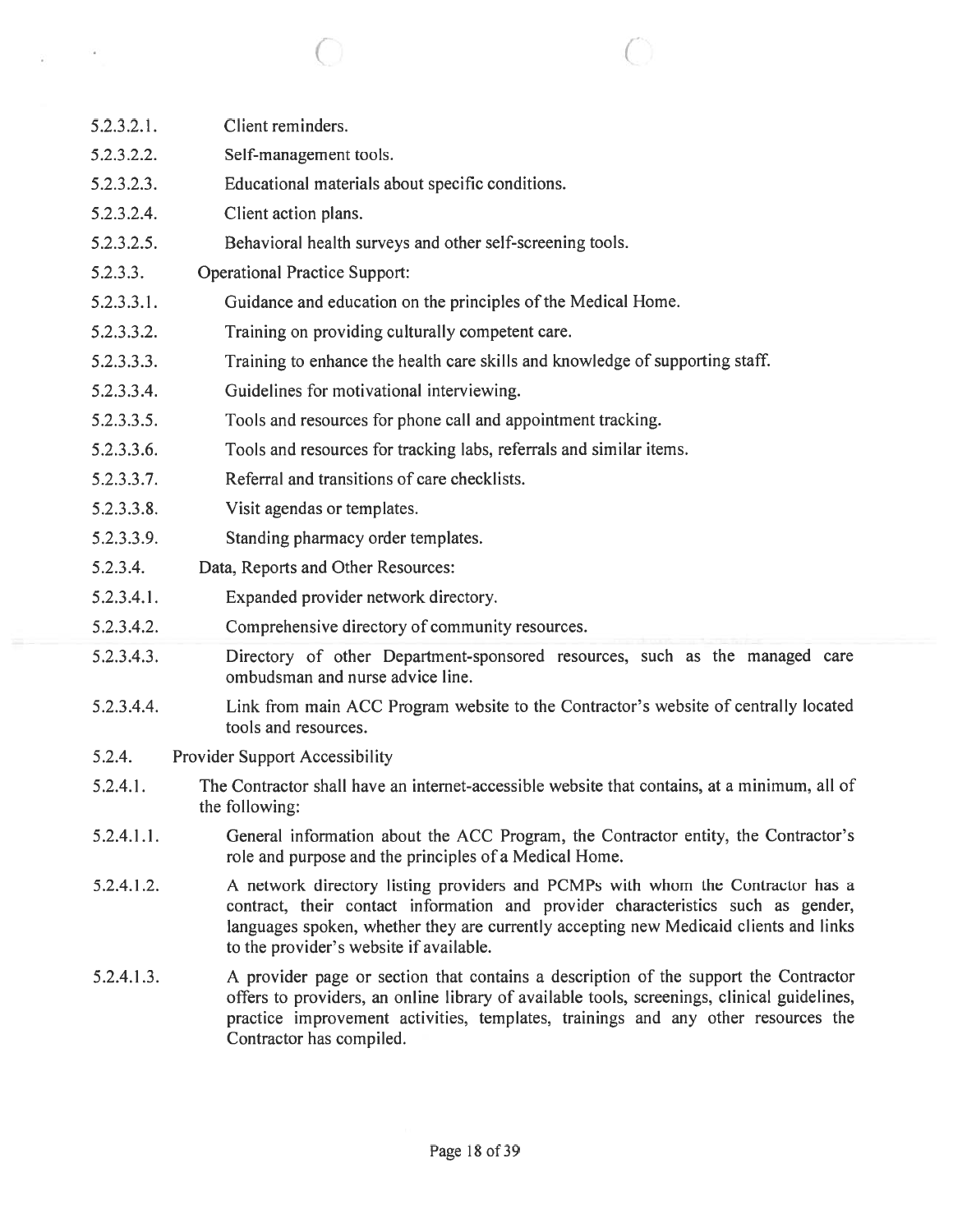5.2.4.1.4. A listing of immediately available resources to guide providers and their Members to needed community-based services, such as child care, food assistance, services supporting elders, housing, utility assistance and other non-medical supports.

 $\circ$  c

- 5.2.4.1.5. A specific provider page that contains comprehensive Contractor contact information, the Network Director, the Contractor's Policies and Procedures, the Contractor's best practices, training and practice support. The contact information on this page shall include <sup>a</sup> toll-free number for providers and the names, titles, email addresses, and cell and desk phone numbers for the Contractor's staff.
- 5.2.5. The Contractor shall provide interpreter services for all interactions with Members or Clients when there is no bilingual or multilingual Member of the Contractor available who speaks <sup>a</sup> language understood by <sup>a</sup> Member.
- 5.2.5.1. The Contractor may provide interpreter services for any PCMP in the Contractor's Region or any other provider with whom the Contractor has an agreemen<sup>t</sup> that the provider needs to interact with Members.

## 5.3. DATA ANALYSIS AND REPORTS

- 5.3.1. The Contractor shall provide reasonable network and care coordination data to the Department or to the SDAC at the Department's direction.
- 5.3.2. The Contractor shall access any reports, queries and searches it requires from the SDAC. The Contractor shall design any queries or searches it requires and interpret the results of the queries and searches it conducts.
- 5.3.2.1. The Contractor shall share with the PCMPs, the SDAC and the Department any specific findings or important trends discovered through the Contractor's analysis of the available data and information.
- 5.3.3. The Contractor shall educate and inform the PCMPs and providers about the data reports and systems available to the providers and the practical uses of the available reports.
- 5.3.4. The Contractor shall take appropriate action, based on the results of its searches, queries and analyses, to improve performance, target efforts on areas of concern and apply the information to make changes and improve the health outcomes of its members.
- 5.3.4.1. The Department may reques<sup>t</sup> that the Contractor repor<sup>t</sup> the results of any analysis it performs. At the Department's request, the Contractor shall repor<sup>t</sup> the results of the analyses it performed to the Department and what steps it intends to take based on those analyses, within ten (10) days of the Department's request. The Department may reques<sup>t</sup> additional information, that the Contractor perform further analyses or that the Contractor modify any steps it intends to take at the Department's sole discretion.

# SECTION 6.0 MEDICAL MANAGEMENT AND CARE COORDINATION

# 6.1. REFERRAL PROCESS ASSISTANCE

6.1.1. The Contractor shall ensure that all PCMPs with which it contracts are aware of and comply with the Department's referral requirements. These requirements include referring the PCMP's Members to specialty care, as appropriate, and ensuring that clinical referrals are completed between PCMPs and specialists/referred providers to facilitate optimal health care, care coordination, and information sharing.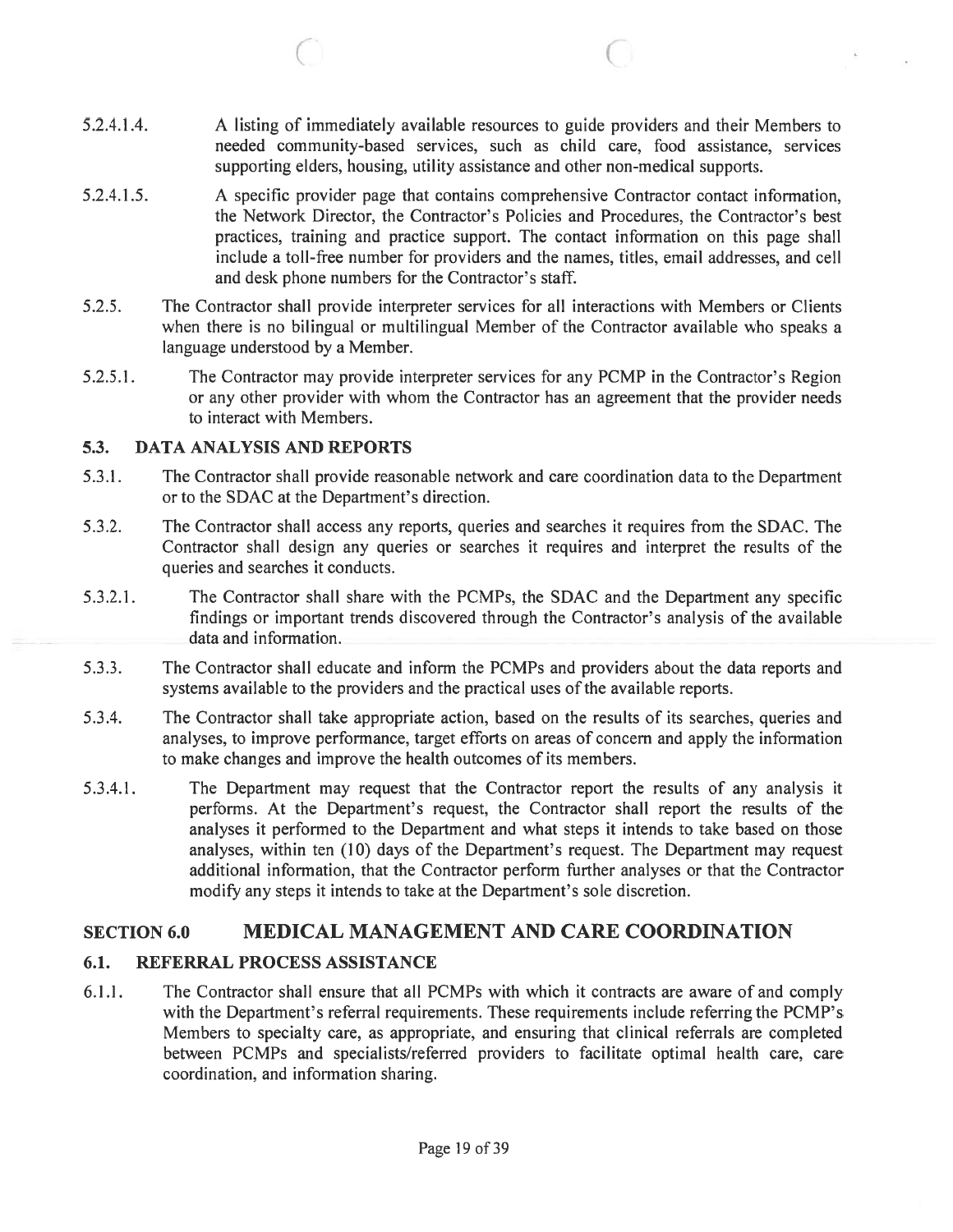6.1.1.1. The Contractor shall develop <sup>a</sup> written protocol for clinical referrals to facilitate care coordination and sharing of relevant Member information and deliver those protocols to the Department for review and approval.

 $\bigcap$ 

- 6.1.1.1.1. DELIVERABLE: Clinical Referral Protocol.
- 6.1.1.1.2. DUE: February 1,2013.

Ŷ.

- 6.1.1.2. The Department will review the Contractor's Clinical Referral Protocol and may direct changes. In the event that the Department directs changes, the Contractor shall make all changes to the Clinical Referral Protocol as directed by the Department.
- 6.1.1.2.1. DELIVERABLE: Clinical Referral Protocol including all changes directed by the Department.
- 6.1.1.2.2. DUE: Within three (3) Business Days from the Department's reques<sup>t</sup> for <sup>a</sup> change, unless more time is granted by the Department.
- 6.1.1.3. The Contractor shall implement the Clinical Referral Protocol by the later of March 1,2013 or the Department's approval of the Clinical Referral Protocol.
- 6.1.1.4. In the event that the Contractor desires to make <sup>a</sup> material change to its Clinical Referral Protocol, the Contractor shall deliver any updates to its Clinical Referral Protocol to the Department for review and approval.
- 6.1.1.5. The Contractor shall not implement any material change to the Clinical Referral Protocol or updated Clinical Referral Protocol prior to the Department's approval ofthat protocol.
- 6.1.1.6. The Contractors will work with providers and the Department to minimize administration burden on providers resulting from the Contractor's protocols.
- 6.1.2. The Contractor shall allow the PCMPs with which it contracts to refer Members to any specialists enrolled in Medicaid or any other Medicaid provider, including those not associated with the Contractor or another RCCO. The PCMP will not be required to provide <sup>a</sup> referral when the Member receives any of the following services:
- 6.1.2.1. Emergency care.
- 6.1.2.2. EPSDT screenings.
- 6.1.2.3. Emergency and non-emergen<sup>t</sup> medical transportation.
- 6.1.2.4. Anesthesiology services.
- 6.1.2.5. Dental services.
- 6.1.2.6. Vision services.
- 6.1.2.7. Family planning services.
- 6.1.2.8. Behavioral health services.
- 6.1.2.9. Home and Community-Based Waiver services, as defined in the State Plan that the Department has submitted to the Centers for Medicare and Medicaid Services.
- 6.1.2.10. Obstetrical care.
- 6.1.2.11. Primary care from <sup>a</sup> primary care physician, other than the Member's PCMP, if the Member's PCMP is unavailable to see the Member.
- 6.1.2.12. Hospice Care.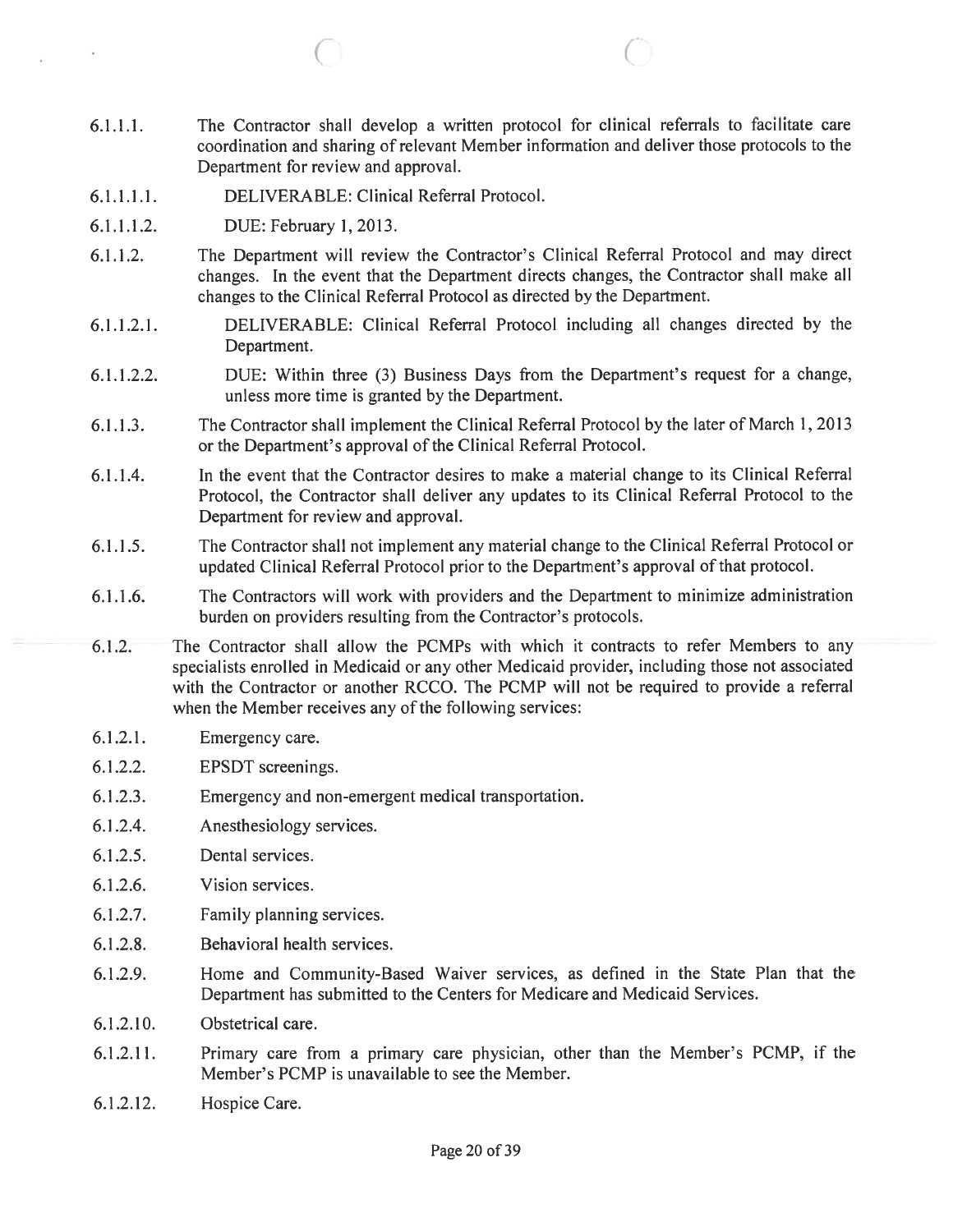6.1.3. After the clinical referral protocol described in section 6.1.1.3 is implemented, the Contractor shall ensure that the goal of improved communication and care coordination is met and that clinical referrals are occurring.

 $\overline{C}$  c

6.1.3.1. The Department may reques<sup>t</sup> and review data and supporting documentation from the Contractor to ensure compliance with this requirement. All such monitoring will be performed in <sup>a</sup> manner that will not unduly interfere with contract work.

#### 6.2. MEDICAL MANAGEMENT SUPPORT

- 6.2.1. The Contractor shall use, and recommend to PCMPs, traditional and non-traditional medical managemen<sup>t</sup> practices and tools to ensure optimal health outcomes and manage costs for the Department and the Contractor's Members. These practices and tools may include, but are not limited to, any of the following:
- 6.2.1.1. Traditional methods:
- 6.2.1.1.1. Coordination with the Department's utilization managemen<sup>t</sup> contractor to detect inappropriate utilization of services.
- 6.2.1.1.2. Integrating disease managemen<sup>t</sup> into the care of Members with multiple chronic conditions.
- 6.2.1 .1.3. Catastrophic case management.
- 6.2.1.1.4. Coordination of medical services for Members with serious, life-changing, and possibly life-threatening, illnesses and injuries.
- 6.2.1.2. Innovative and proven or promising practices:
- 6.2.1.2.1. Technologically enhanced communication, such as cell phone messages, email communication and text messaging.
- 6.2.1.2.2. Providing PCMPs with tools and resources to suppor<sup>t</sup> informed medical decisionmaking with Members.
- 6.2.1.2.3. Alternate formats for delivering care.
- 6.2.1.2.4. Methods for diversion to the most appropriate care setting.
- 6.2.2. The Department may review the Contractor's medical managemen<sup>t</sup> practices and tools. In the event that the Department determines any practice or tool to be ineffective, inappropriate or otherwise unacceptable, the Contractor shall cease using or recommending that practice or tool immediately upon notification by the Department of its unacceptability.

### 6.3. PROMOTION OF MEMBER EMPOWERMENT, HEALTHY LIFESTYLE CHOICES AND INFORMED DECISION MAKING

- 6.3.1. The Contractor shall promote Member education and informed decision-making regarding healthy lifestyle choices, medical treatment and all aspects of the Member's own health care. This education shall include an overview of the ACC Program and how to navigate services within the Colorado Medicaid program. The Contractor's strategies may include, but are not limited to:
- 6.3.1.1. A comprehensive approach to promoting healthy behavior that takes into consideration factors that affect healthy behavior, such as community and cultural practices and standards, daily work and life opportunities and limitations and Member awareness of how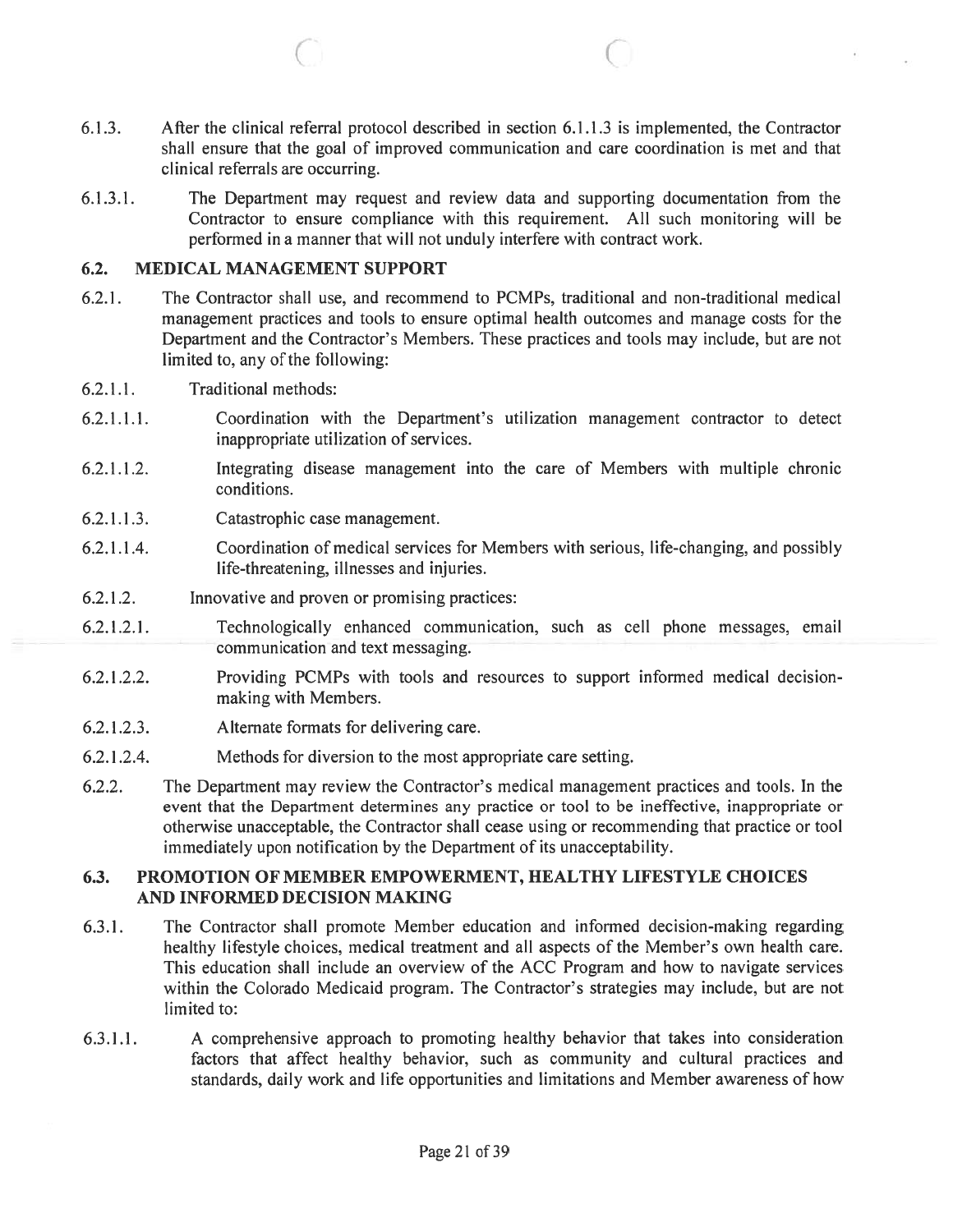behavior affects health. This approach may include clinical, personal and community-based strategies, as appropriate.

6.3.1.2. Motivational interviewing to create Member-centered, directive methods for increasing the member's intrinsic motivation to change behavior.

 $\circ$  c

- 6.3.1.3. Use of member decision aids.
- 6.3.1.4. Community health education, either provided by the Contractor or provided in partnership with the existing community of health educators, to help Members make lifestyle choices that lead to better health.
- 6.3.2. The Contractor shall adapt its existing Achieve Solutions website for the ACC Program and continue to update that site as appropriate. This website shall be available in both English and Spanish.
- 6.3.3. The Contractor shall conduct classes in both English and Spanish to teach and motivate Members to eat healthy and exercise.
- 6.3.4. The Department may review the Contractor's strategies for promoting Member education and informed decision-making. In the event that the Department determines any strategy to be ineffective, inappropriate or otherwise unacceptable, the Contractor shall cease using that strategy immediately upon notification by the Department of its unacceptability.

## 6.4. CARE COORDINATION

- 6.4.1. The Contractor shall provide care coordination for its Members, necessary for the Members to achieve their desired health outcomes in an efficient and responsible manner. The Contractor may allow the PCMPs other Subcontractors or other sources to perform some or all of the care coordination activities, but the Contractor shall be responsible for the ultimate delivery of care coordination services.
- 6.4.1.1. In the event that the Contractor allows <sup>a</sup> PCMP or other Subcontractor to perform any care coordination activities, the agreemen<sup>t</sup> with that PCMP or other Subcontractor shall comply with all requirements of the Contract.
- 6.4.2. Regardless of its relationships or contracts with PCMPs or Subcontractors, the Contractor shall:
- 6.4.2.1. Assess current care coordination services provided of its Members to determine if the providers involved in each Member's care are providing necessary care coordination services and which care coordination services are insufficient or are not provided.
- 6.4.2.2. Provide all care coordination services that are not provided by another source.
- 6.4.2.3. Work with providers who are responsible for the Member's care to develop <sup>a</sup> plan for regular communication with the person(s) who are responsible for the Member's care coordination.
- 6.4.2.4. Reasonably ensure that all care coordination services, including those provided by other individuals or entities, meet the needs of the Member.
- 6.4.2.5. Assign an individual to act as <sup>a</sup> care coordinator for any Member determined to be high risk by either the Contractor or the Department.
- 6.4.3. The Contractor shall develop <sup>a</sup> formal system of care coordination for its Members. This formal system shall have the following characteristics: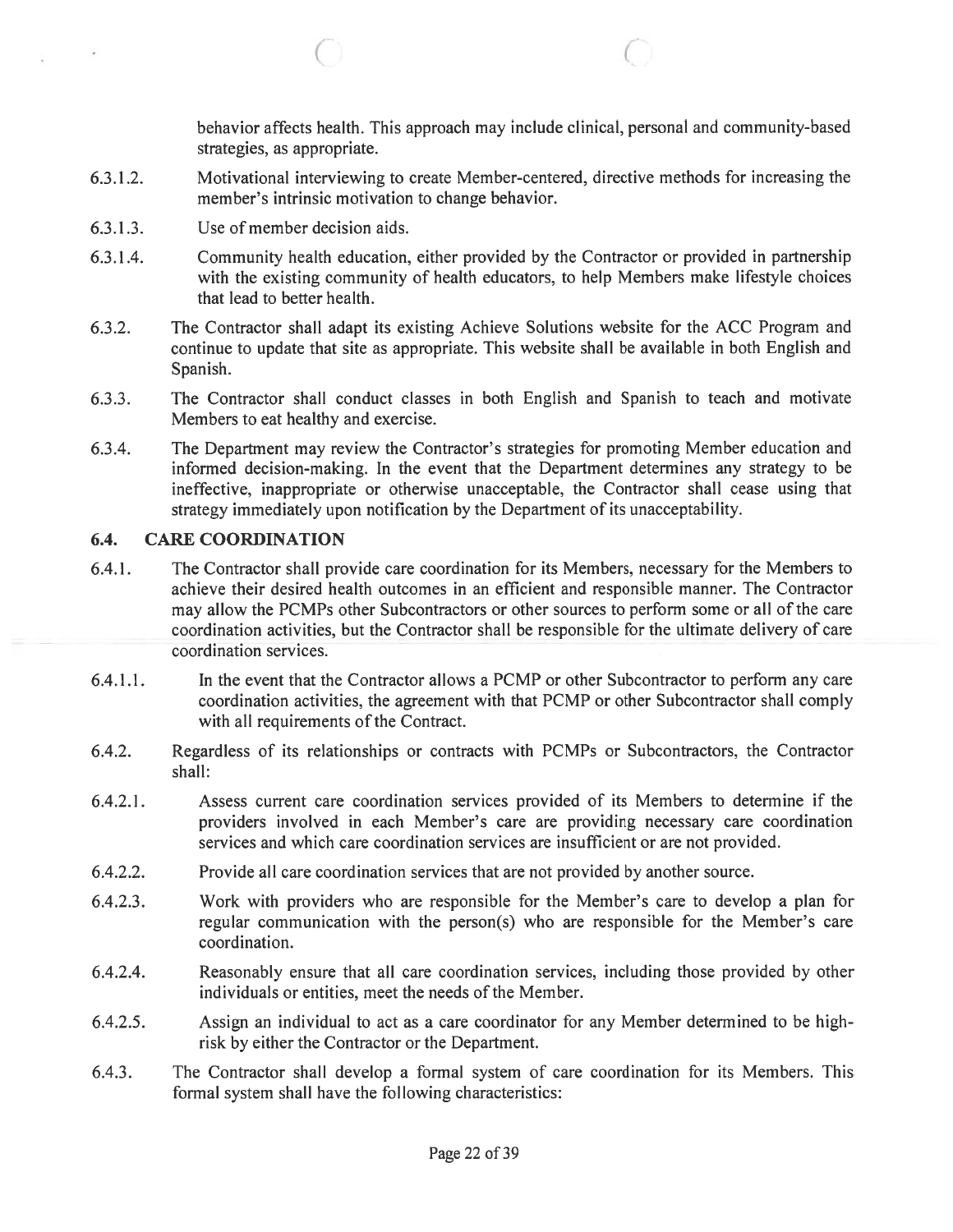- 6.4.3.1. Comprehensive Care Coordination characteristics include:
- 6.4.3.1.1. Assessing the Member's health and health behavior risks and medical and non-medical needs, including determining if <sup>a</sup> care plan exists and creating <sup>a</sup> care plan if one does not exist and is needed.

 $\bigcap$ 

- 6.4.3.1.1.1. The care plan shall include <sup>a</sup> behavioral health componen<sup>t</sup> for those clients in need of behavioral health services.
- 6.4.3.1.2. The ability to link Members both to medical services and to non-medical, communitybased services, such as child care, food assistance, services supporting elders, housing, utilities assistance and other non-medical supports. This ability to link may range from being able to provide Members with the necessary contact information for the service to arranging the services and acting as <sup>a</sup> liaison between medical providers, non-medical providers and the Member.
- 6.4.3.1.2.1. The Contractor shall maintain relationships with community organizations such as the Association for Retarded Citizen and Community Center Boards, Court Appointed Special Advocates, Colorado School for the Deaf and Blind, Multiple Sclerosis Society, Traumatic Brain Injury Association, and other relevant agencies.
- 6.4.3.1.2.2. The Contractor shall develop and maintain comprehensive knowledge and working relationships with community agencies including medical, social service, long-term care, legal, substance abuse, dental, developmental disability services, homeless services, school, educational and vocational and other agencies serving special populations.
- 6.4.3.1.3. Providing assistance during care transitions from hospitals or other care institutions to home- or community-based settings or during other transitions, such as the transition from children's health services to adult health services or from hospital or home care to care in <sup>a</sup> nursing facility. This assistance shall promote continuity of care and preven<sup>t</sup> unnecessary re-hospitalizations and document and communicate necessary information about the Member to the providers, institutions and individuals involved in the transition.
- 6.4.3.1.4. Providing solutions to problems encountered by providers or Members in the provision or receipt of care.
- 6.4.3.1.4.1. The Contractor shall document all problems presented by providers and Members in the provision or receipt of care and the solutions given to the provider or the Member. The Department may review any of the documented solutions and, should the Department determine the solution to be insufficient or otherwise unacceptable, may direct the Contractor to find <sup>a</sup> different solution or follow <sup>a</sup> specific course of action.
- 6.4.3.1.4.2. In all instances in which <sup>a</sup> Member has missed an initial appointment, the Contractor or Contractor's designee shall have <sup>a</sup> system for assisting Members in keeping scheduled appointments including <sup>a</sup> system for resolving barriers to care such as transportation or day care issues.
- 6.4.3.1.5. Informing the Members of the Department's Medicaid ombudsman to assist the Member in resolving health care issues and filing grievances.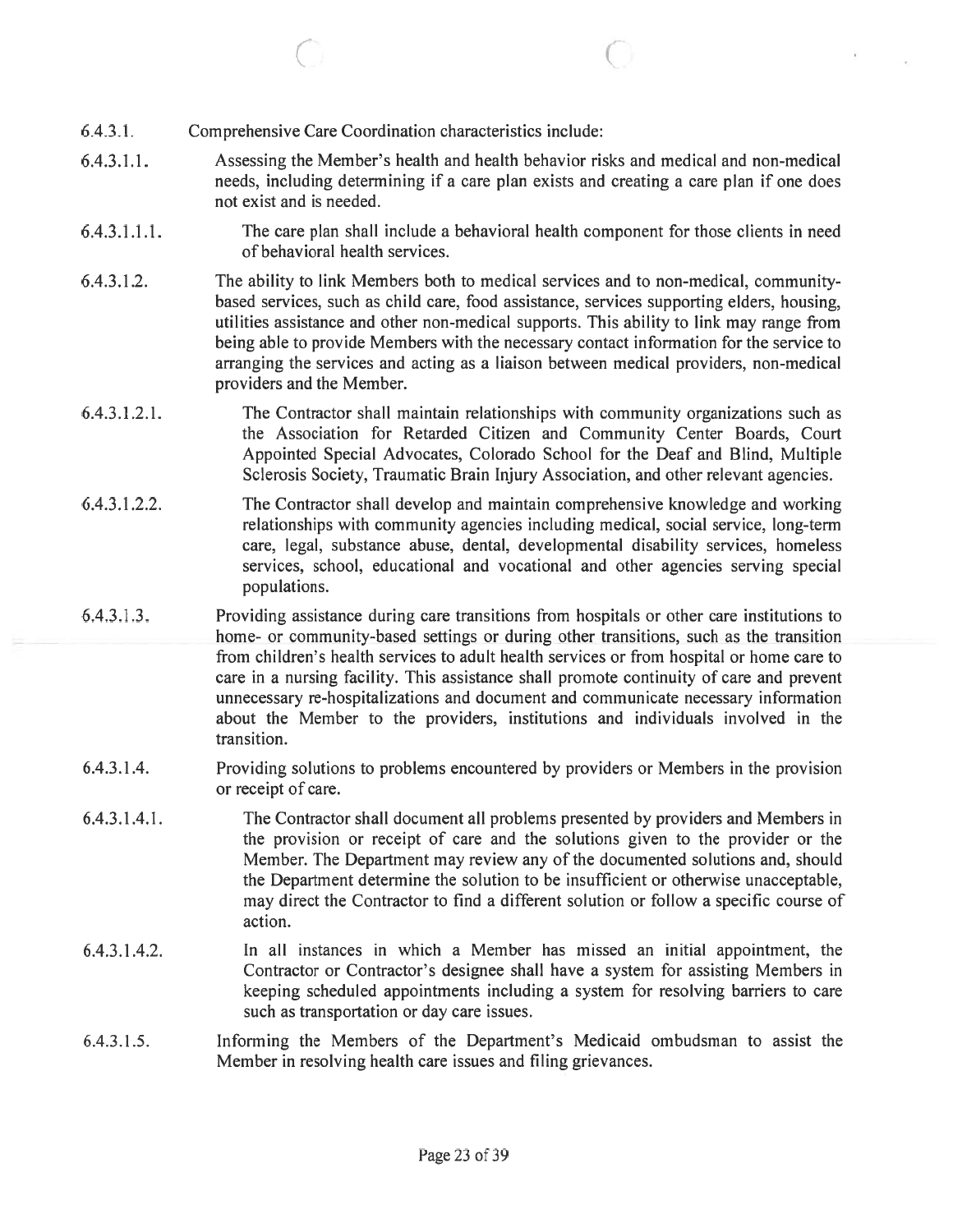6.4.3.1.6. Following up with Members to assess whether the Member has received needed services and if the Member is on track to reach their desired health outcomes.

 $\circ$   $\circ$   $\circ$ 

- 6.4.3.1.7. Conducting demographic analysis of the communities within the Contractor's Region to understand cultural, geographic and economic barriers to accessing healthcare and to gain insight into the racial, ethnic and cultural composition of the Members within the Contractor's Region.
- 6.4.3.2. Client/Family Centered characteristics include:
- 6.4.3.2.1. Ensuring that Members. and their families if applicable, are active participants in the Member's care, to the extent that they are able and willing.
- 6.4.3.2.2. Providing care and care coordination activities that are linguistically appropriate to the Member and are consistent with the Member's cultural beliefs and values.
- 6.4.3.2.3. Providing care coordination that is responsive to the needs of special populations, including, but not limited to:
- 6.4.3.2.3.1. The physically or developmentally disabled.
- 6.4.3.2.3.2. Children and foster children.
- 6.4.3.2.3.3. Adults and the aged.

Y.

- 6.4.3.2.3.4. Non-English speakers.
- 6.4.3.2.3.5. All expansion populations, as defined in Colorado House Bill 09-1293, the Colorado Health Care Affordability Act.
- 6.4.3.2.3.6. Members in need of assistance with medical transitions.
- 6.4.3.2.3.7. Members with complex behavioral or physical health needs.
- 6.4.3.2.3.8. Members with HIV: In order to serve this population, the Contractor shall coordinate with the STD/HIV section of the Colorado Department of Public Health and Environment, which administers the Ryan White-funded program.
- 6.4.3.2.4. Providing care coordination that aims to keep Members out of <sup>a</sup> medical facility or institutional setting and provide care in the Member's community or home to the greatest extent possible. The Contractor shall ensure that all care coordination activities comply with the Supreme Court decision in Olmstead v. L. C. (527 U.S. 581 (1999)).
- 6.4.3.3. Integrated Care Coordination characteristics include:
- 6.4.3.3.1. Ensuring that <sup>p</sup>hysical, behavioral, long-term care, social and other services are continuous and comprehensive and the service providers communicate with one another in order to effectively coordinate care.
- 6.4.3.3.2. Providing services that are not duplicative of other services and that are mutually reinforcing.
- 6.4.3.3.3. Implementing strategies to integrate member care such as:
- 6.4.3.3.3.1. Developing <sup>a</sup> knowledge base of care providers, case managemen<sup>t</sup> agencies and available services, both within the Contractor's network and the Members' communities.
- 6.4.3.3.3.2. Becoming familiar with the Department's initiatives and programs.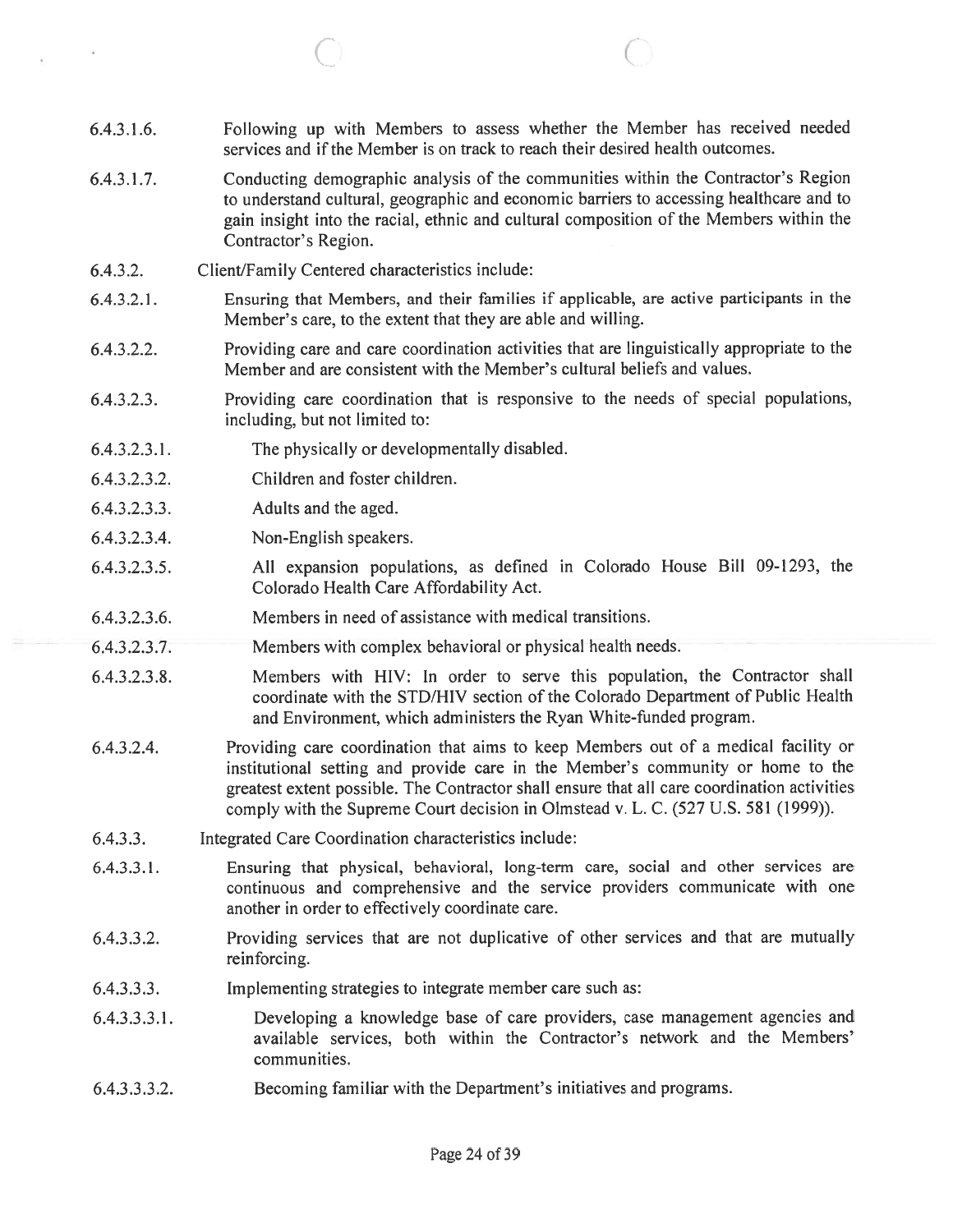6.4.3.3.3.3. Knowing the eligibility criteria and contact points for community-based service available to the Member's in the Contractor's Region, subject to the Department's direction.

 $\circ$  c

- 6.4.3.3.3.4. Identifying and addressing barriers to health in the in the Contractor's region, such as member transportation issues or medication managemen<sup>t</sup> challenges.
- 6.4.4. The Contractor shall document its formal system of care coordination and deliver this documentation to the Department within sixty (60) days of the Contract's Effective Date.
- 6.4.4.1. DELIVERABLE: Documented formal system of care coordination.
- 6.4.4.2. DUE: Sixty (60) days from the Contract's Effective Date.
- 6.4.5. The Contractor shall provide the Department with an updated documentation of its formal system of care coordination whenever it makes any significant change to its system, when <sup>a</sup> series of minor changes have combined into <sup>a</sup> significant change from the prior system or upon the Department's request. The Contractor shall deliver this documentation to the Department within sixty (60) days of the change has occurred or from any reques<sup>t</sup> by the Department for updated documentation.
- 6.4.5.1. DELIVERABLE: Updated documentation of formal system of care coordination.
- 6.4.5.2. DUE: Sixty (60) days from the change or from the Department's request.
- 6.4.6. The Department may review the Contractor's formal system of care coordination at any time. The Department may direct changes in the Contractor's system of care coordination in the event that it determines any aspec<sup>t</sup> of the system to be insufficient, inappropriate or otherwise unacceptable, for any reason. The Contractor shall immediately implement any changes directed by the Department and update its documentation of its formal system of care coordination accordingly.
- 6.4.7. The Contractor shall ensure coordination between behavioral health and physical health providers.

# SECTION 7.0 ACCOUNTABILITY

# 7.1. INITIAL PHASE PERFORMANCE METRICS

- 7.1.1. The Department shall calculate the regional baseline costs and utilization measures and make the baseline costs, calculation methodologies and utilization measures available to the Contractor in <sup>a</sup> reasonable timeframe. The Department shall calculate future cost and utilization measures using the same methodology as the baseline costs and utilization measures, and shall use these future costs and utilization costs to measure the Contractor's performance.
- 7.1.2. The Department shall only authorize the Contractor to enter the Expansion Phase if the future cost measurements show an aggregate reduction in costs for the Contractor's Region that meets the Department's budget goals. The Department shall determine whether any cost reduction meets the Department's budget goals in its sole discretion. The Department shall make reasonable efforts to provide the Contractor with cost reduction objectives so that the Contractor and its partners can align their efforts with the Department's program goals.
- 7.1.3. The Department shall measure the Contractor on the metrics contained in the Performance Target Table, as described in the following section on Expansion Phase Performance Metrics,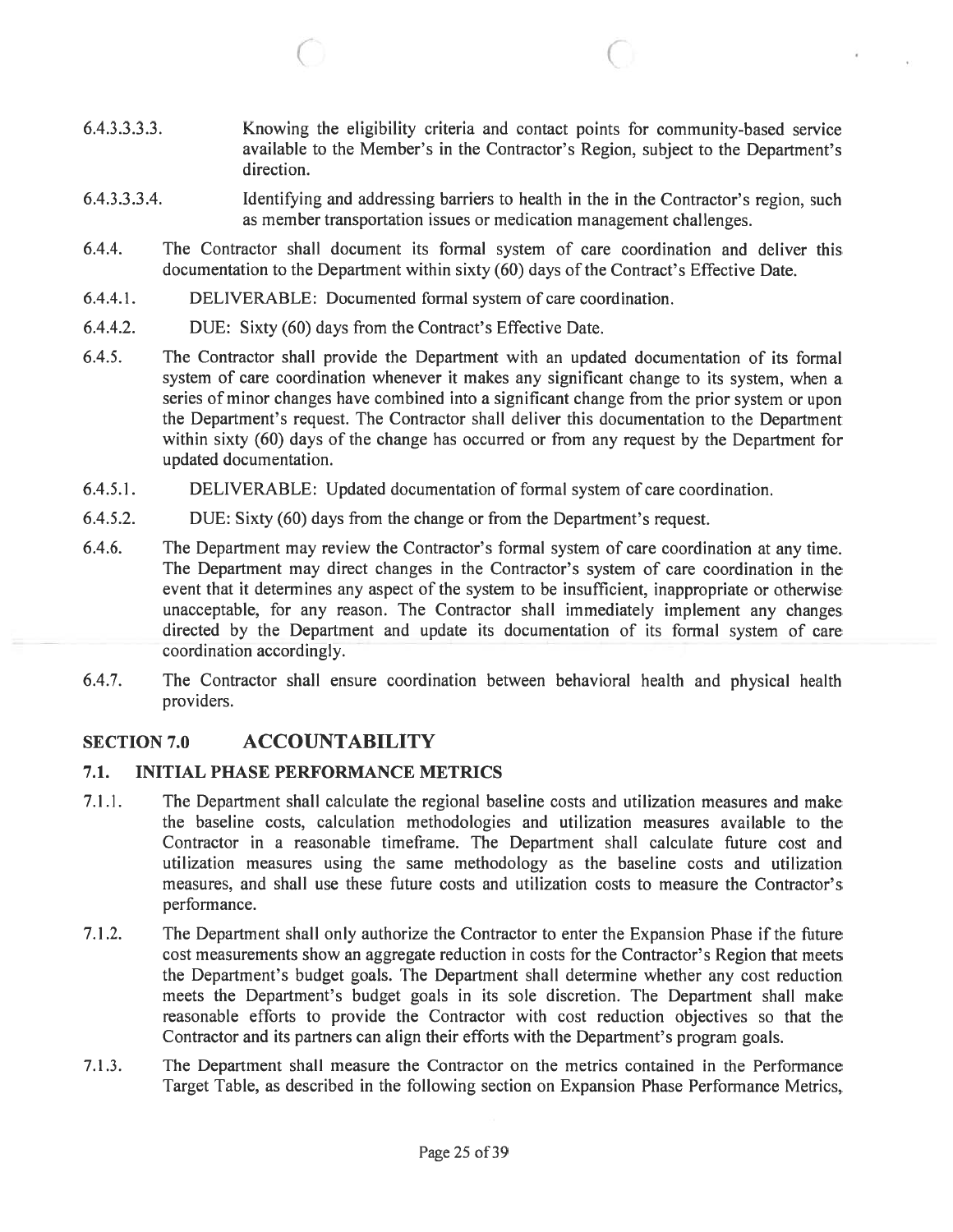during the Initial Phase. The Department shall make these measurements in order to create appropriate baselines and evaluate the Contractor's performance during the Initial Phase. The Department shall not pay the Contractor any incentive or other paymen<sup>t</sup> for meeting or exceeding any performance target before July 1, 2012.

7.1.3.1. The performance targets used to measure performance during the Initial Phase shall be the same as those used during the first year of the Expansion Phase.

 $\circ$  C

7.1.3.2. The Department shall provide the Contractor monthly data on each performance target during the incentive paymen<sup>t</sup> <sup>p</sup>ilot program. The data used by the Department to calculate the estimated incentive paymen<sup>t</sup> the Contractor would receive if the program was operational shall be based on the most recent ninety (90) day period for which complete data is available.

# 7.2. EXPANSION PHASE PERFORMANCE METRICS

- 7.2.1. Once the Contractor has entered the Expansion Phase, the Department shall begin enrolling additional members into the Contractor's plan at the Department's discretion. The Department may enroll any eligible Client within the Contractor's Region into the Contractor's <sup>p</sup>lan, and the Contractor shall accep<sup>t</sup> all new members enrolled by the Department.
- 7.2.2. The Department will use three performance targets to measure the Contractor during the first year of the Expansion Phase. The three performance targets will be Emergency Room Visits per 1,000 Full Time Enrollees (FTE5), Hospital Readmissions per 1,000 FTEs, and Outpatient Service Utilization of MRIs and CT Scans per 1,000 FTEs. The performance target goals will be the same as those described in the Section 9.2, Incentive Payments. The baseline for all performance targets listed in the following table shall be calculated based on the most recently available twelve (12) month period by the Department utilizing methodology that is fully disclosed to the Contractor in advance, with opportunity for consideration of comments submitted by the Contractor prior to finalization of the methodology by the Department.
- 7.2.3. The Department shall not include the AwDC population in the incentive paymen<sup>t</sup> calculations for the first year of their enrollment in the program. The incentive payments for this population shall be paid out based on the Contractor's performance for all other Full Time Enrollees.
- 7.2.4. During the second year of the Expansion <sup>p</sup>hase and every subsequent year, the Department shall consult with the Contractor to determine the measurement areas and performance targets for the Contractor based on the Department's priorities, goals, objectives and initiatives. The Department shall amend this Contract to establish the new measurement areas and performance targets no later than March  $1<sup>st</sup>$ .
- 7.2.5. The Department may institute <sup>a</sup> shared savings program during the expansion <sup>p</sup>hase at its discretion. In the event that the Department decides to institute <sup>a</sup> shared savings program, it shall work with the Contractor to amend this Contract as necessary to institute the program.

## 7.3. PERFORMANCE IMPROVEMENT

- 7.3.1. The Contractor shall submit. for Department approval, <sup>a</sup> three (3) year performance improvement program that shall include an annual Performance Improvement Plan (PIP) update. The PIP shall describe:
- 7.3.1.1. The Contractor's health and health care performance improvement goals and objectives, based on national standards, the Department's priorities, goals, objectives and initiatives and the needs of the Contractor's Region.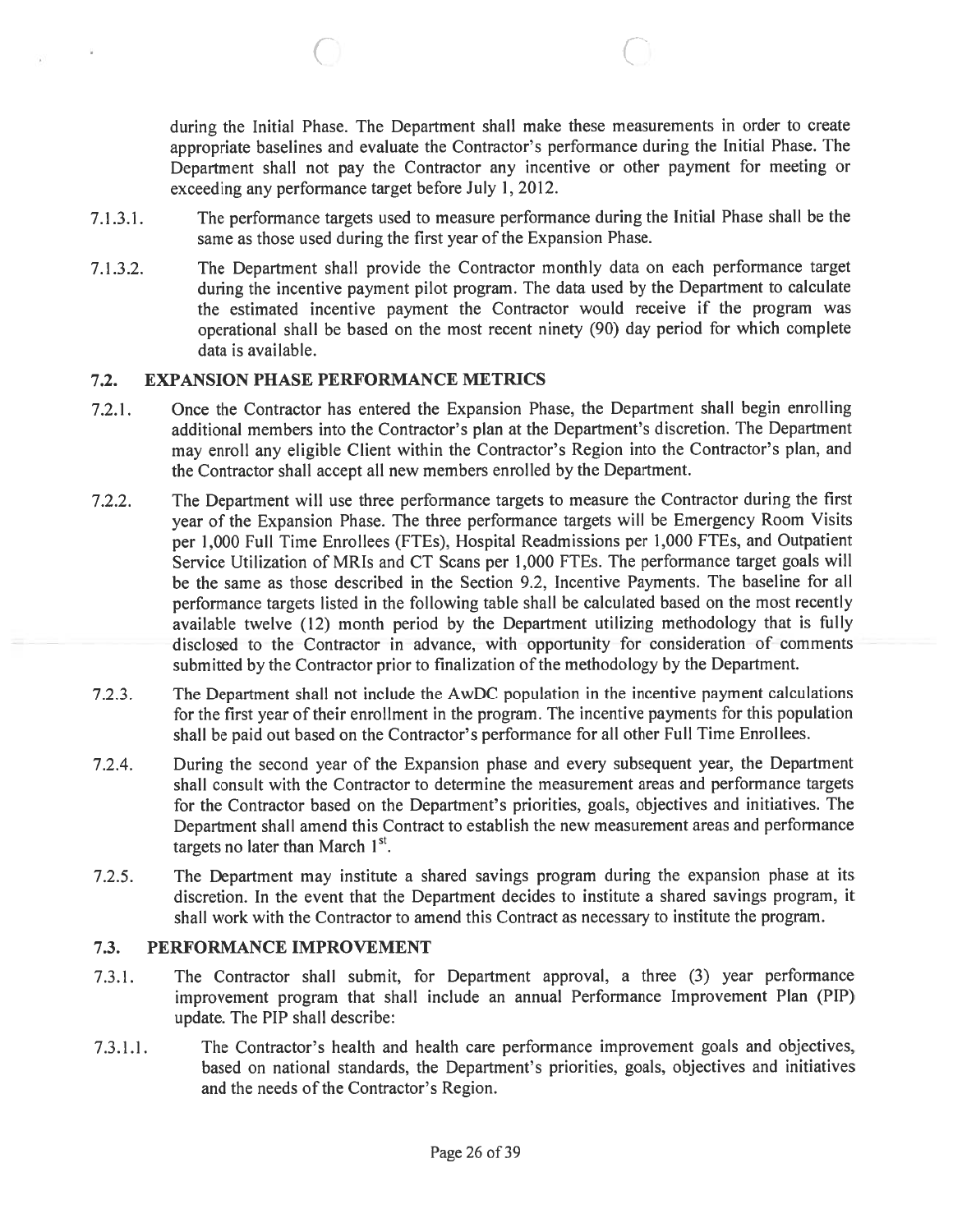7.3.1.2. The methods and strategies the Contractor will employ to achieve these stated goals and objectives.

C C

- 7.3.1.3. A statement of <sup>a</sup> minimum of two (2) targeted performance improvement activities, the rational for choosing each activity and <sup>a</sup> plan for addressing them.
- 7.3.2. The Contractor shall deliver the PIP updates to the Department on an annual basis by October first of that year.
- 7.3.2.1. DELIVERABLE: Initial Performance Improvement Plan; Annual PIP update.
- 7.3.2.2. DUE: The Initial Performance Plan is due by October 1, 2011; the PIP Update is due annually, by October  $1<sup>st</sup>$  of the year.
- 7.3.3. The Contractor shall include all relevant and available data, including those provided by the Department, the SDAC, claims data, prior authorization systems, registry data and data available through national collection initiatives, in any analysis, goal setting or the formulation of any strategy or plan.
- 7.3.4. The Department may review the Contractor's PIP at any time. The Department may direct reasonable changes in the Contractor's PIP in the event that it determines any aspec<sup>t</sup> of the plan to be insufficient, inappropriate or otherwise unacceptable, for any reason. The Contractor shall immediately implement any reasonable changes directed by the Department and update its PIP accordingly.

# 7.4. FEEDBACK AND INNOVATION

- 7.4.1. The Contractor shall create <sup>a</sup> Performance Improvement Advisory Committee to provide input into the Contractor's implementation of the ACC Program and the Contractor's own performance improvement program. The Performance Improvement Advisory Committee shall:
- 7.4.1.1. Be directed and chaired by one of Contractor's Key Personnel.
- 7.4.1.2. Have <sup>a</sup> formal, documented membership and governance structure.
- 7.4.1.3. Have <sup>a</sup> diverse membership, representative of the Contractor's Region, which includes members representing at least the following:
- 7.4.1.3.1. Members.
- 7.4.1.3.2. Member's families.
- 7.4.1.3.3. Advocacy groups and organizations.
- 7.4.1.3.4. The PCMP network.
- 7.4.1.3.5. Other Medicaid providers.
- 7.4.1.3.6. The Behavioral Health community.
- 7.4.1.3.7. Charitable, faith-based or service organizations within the community.
- 7.4.1.4. Hold regularly scheduled meetings, no less often than on <sup>a</sup> quarterly basis.
- 7.4.1.5. Open all scheduled meetings to the public.
- 7.4.1.6. Post the minutes of each meeting on the Contractor's website within seven (7) days of each meeting.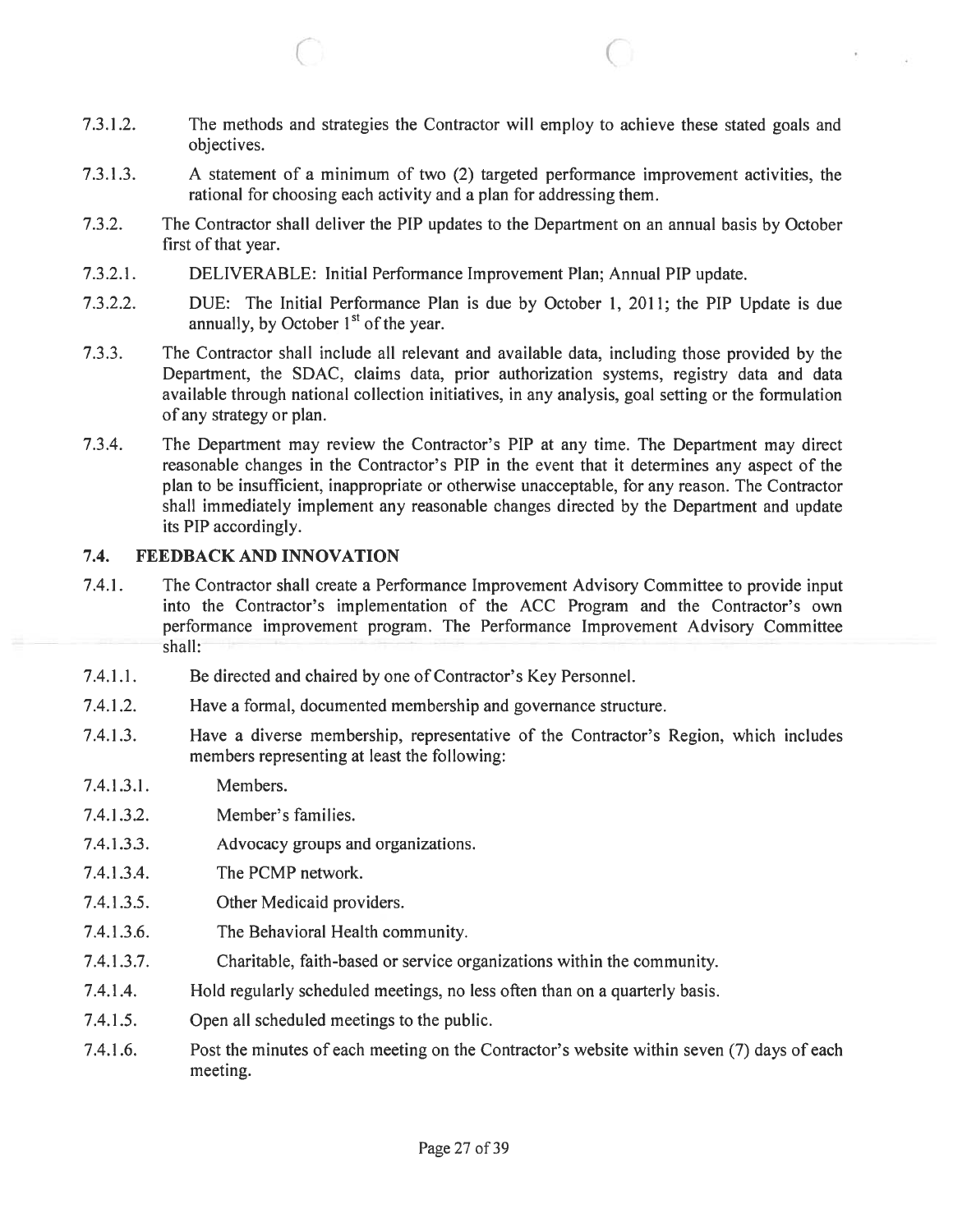- 7.4.1.6.1. DELIVERABLE: Posted meeting minutes, meeting information for upcoming meetings, and the name and direct phone number of <sup>a</sup> contact person on the Contractor's website.
- 7.4.1.6.2. DUE: Ten (10) business days from the date of the meeting.
- 7.4.2. The ACC Program Improvement Advisory Committee.

C

- 7.4.2.1. The Contractor shall provide one person to serve as <sup>a</sup> member of the Department's ACC Program Improvement Advisory Committee. This individual shall be the Contractor's representative to the ACC Program Improvement Advisory Committee.
- 7.4.3. Medical Management Oversight Advisory Committee
- 7.4.3.1. The Contractor shall provide one person to serve as a member of the Department's Medical Management Oversight Advisory Committee. This individual shall be the Contractor's representative to the Medical Management Oversight Advisory Committee.
- 7.4.3.2. The Contactor shall work with the Utilization Management contractor and the Statewide Data and Analytics contractor on improving the ACC Program.
- 7.4.4. SDAC Operations Committee

.

- 7.4.4.1. The Contractor shall provide one person to serve as <sup>a</sup> member of the Department's SDAC Operations Committee. This individual shall be the Contractor's representative to the SDAC Operations Committee.
- 7.4.5. AwDC expansion workgroup.
- 7.4.5.1. The Contractor shall provide one staff person to serve as <sup>a</sup> member of the AwDC expansion workgroup.
- 7.4.6. The Contractor's representative on each of the committees described in this section may serve on any number of committees, as time permits. If conflicting meetings, other obligations or any other event does not permit the Contractor's representative from attending <sup>a</sup> meeting, the Contractor shall provide an alternate representative to attend the meeting that the regular representative could not attend. The Contractor's representative shall attend all meetings in person, unless granted prior approval to attend through telephone, video conference or other means by the Department.
- 7.4.7. The Department may reques<sup>t</sup> the Contractor provide an replacement representative, for any of the committees in this section, from the Contractor in the event that the Department determines, in its sole discretion, that the existing representative is unacceptable or if the representative shows <sup>a</sup> pattern of being disruptive during meetings, being tardy to regularly scheduled meetings or failing to attend regularly scheduled meetings. In the event that the Department requests <sup>a</sup> replacement representative, the Contractor shall provide the replacement representative by the next regularly scheduled meeting of that committee.

# SECTION 8.0 PROGRAM REPORTING

## 8.1. ADMINISTRATIVE REPORTING

- 8.1.1. Network Report
- 8.1.1.1. The Network Report shall contain: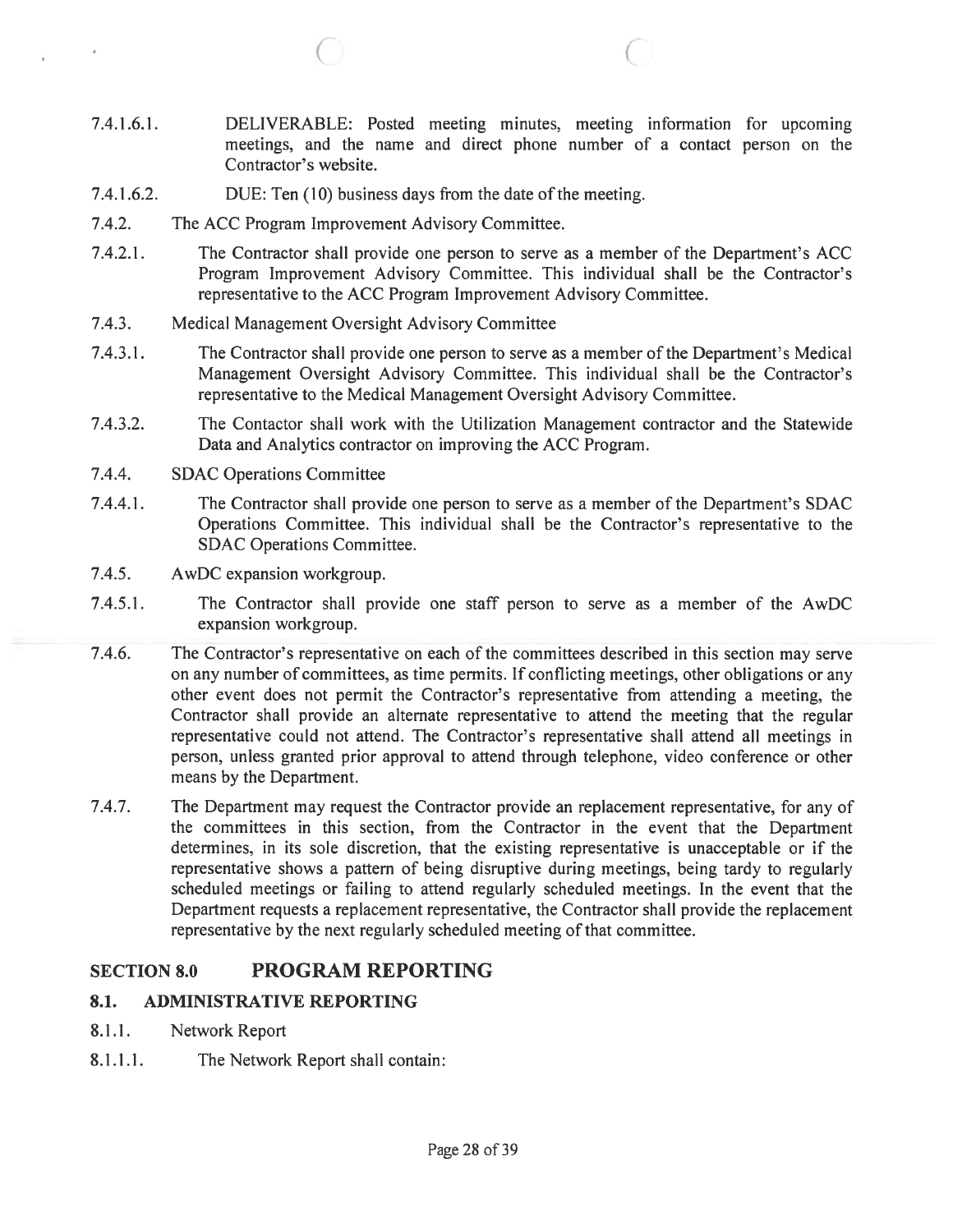8.1.1.1.1. A listing of the total number of providers by type of provider and by county, including, but not limited to, PCMPs, specialists and hospitals.

 $\begin{array}{ccc} \circ & \circ & \circ \end{array}$ 

- 8.1.1.1.2. The number of providers who are accepting new Clients.
- 8.1.1.1.3. A description of how the Contractor's network of providers meets the needs of the Member population in the Contractor's Region, specifically including <sup>a</sup> description of how Members in special populations, as described in section 4.1.6, are able to access care.
- 8.1.1.2. In addition to the requirements for all network reports, the repor<sup>t</sup> submitted at the beginning of the Department's fiscal year shall include <sup>a</sup> summary of the challenges and opportunities for improving the Contractor's network, the existing unmet needs within the Contractor's network and the Contractor's strategy for meeting those needs.
- 8.1.1.3. The Contractor shall submit the network repor<sup>t</sup> on <sup>a</sup> semi-annual basis.
- 8.1.1.3.1. DELIVERABLE: Network Report.
- 8.1.1.3.2. DUE: Semi-annually, by December  $31<sup>st</sup>$  and June  $30<sup>th</sup>$  of each year.
- 8.1.1.4. The Department may reques<sup>t</sup> interim Network Reports, containing the same information normally contained in <sup>a</sup> semi-annual Network Report, from the Contractor at any time other than <sup>a</sup> semi-annual reporting period.
- 8.1.1.4.1. DELIVERABLE: Interim Network Report.
- 8.1.1.4.2. DUE: within ten (10) Business Days after the Department's reques<sup>t</sup> for the interim Network Report.
- 8.1.2. Program Integrity Report
- 8.1 .2.1. The Contractor shall repor<sup>t</sup> to the Department any suspicion or knowledge of fraud or abuse, including, but not limited to, false or fraudulent filings of claims and the acceptance of or failure to return any monies allowed or paid on claims known to be fraudulent.
- 8.1.2.2. The Contractor shall repor<sup>t</sup> any suspicion or knowledge of fraud or abuse to the Department immediately upon receipt of the information causing suspicion or knowledge ofthe fraud or abuse.
- 8.1.2.3. The Contractor shall prepare <sup>a</sup> written program integrity repor<sup>t</sup> detailing the specific background information of any reported fraud or abuse, the name of the provider and <sup>a</sup> description of how the Contractor became aware of the information that led to the report. The Contractor shall deliver this Program Integrity Report to the Department within ten (10) business days from when it reported the fraud or abuse to the Department.
- 8.1.2.3.1. DELIVERABLE: Program Integrity Report.
- 8.1.2.3.2. DUE: Ten (10) days from the initial report of the fraud or abuse.
- 8.1.2.4. The Contractor shall repor<sup>t</sup> any possible instances of <sup>a</sup> Member's fraud, such as document falsification, to the department of human or social services in the county in which the Member resides, immediately upon gaining information leading to knowledge of the fraud or suspicion of fraud. The Contractor shall deliver <sup>a</sup> written repor<sup>t</sup> of the possible instances of the Member's fraud detailing the specific background information of the reported fraud, the name of the Member and <sup>a</sup> description of how the Contractor became aware of the information that led to the report. The Contractor shall deliver this Member fraud repor<sup>t</sup> to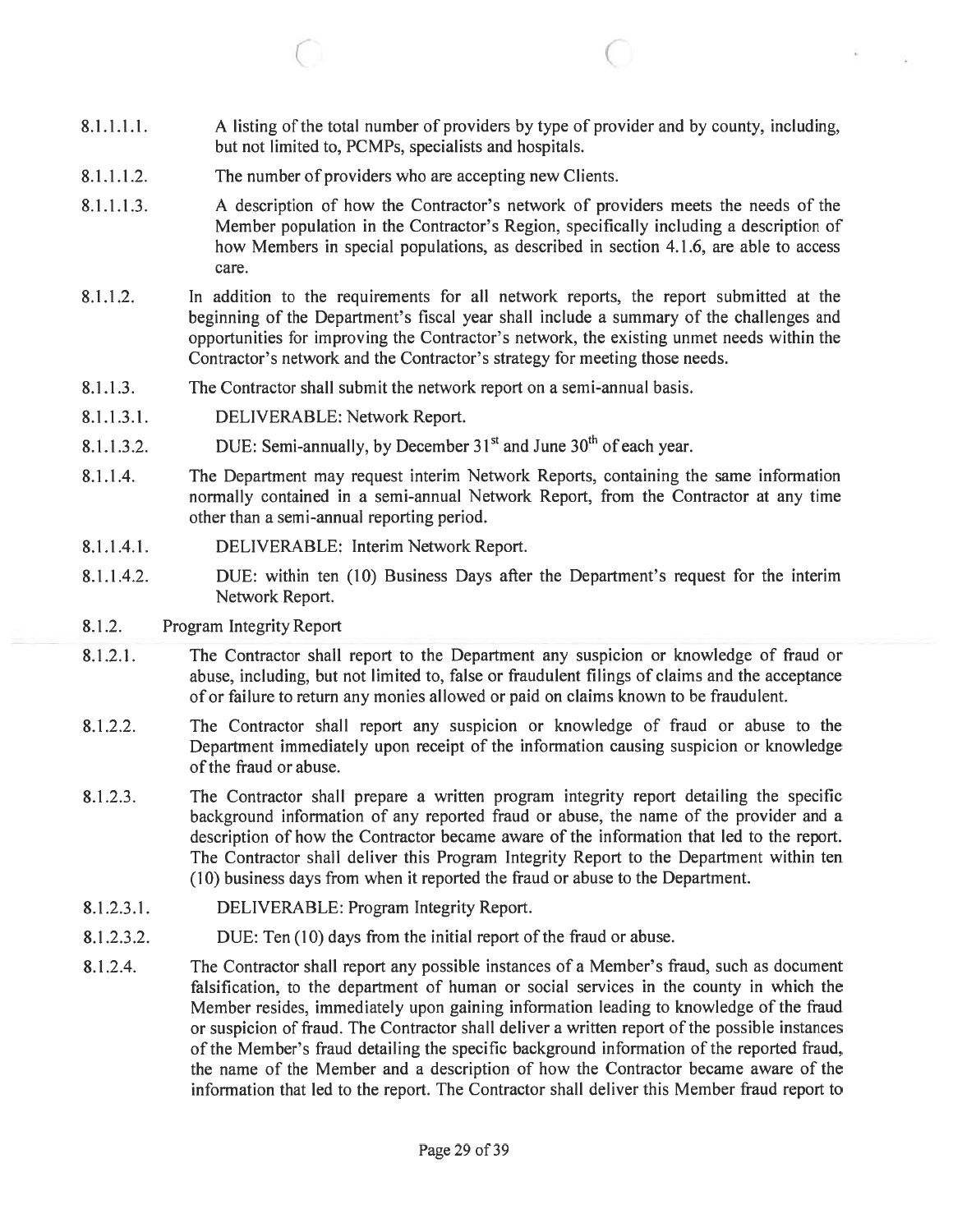the county department to which it made its initial repor<sup>t</sup> within ten (10) business days from when it reported the fraud to the county department.

- 8.1 .2.4.1. DELIVERABLE: Member Fraud Report.
- 8.1.2.4.2. DUE: Ten (10) days from the initial report of the fraud or abuse.

## 8.2. PERFORMANCE REPORTS

- 8.2.1. Performance Measures and Activities Report
- 8.2.1.1. The Contractor shall draw the appropriate data, information and reports from the SDAC to create its Performance Measures and Activity Report. The Performance Measures and Activity Report shall contain:

 $\bigcirc$  contracts to  $\bigcirc$ 

- 8.2.1.1.1. The Contractor's performance for the most recently completed calendar quarter in relation to the performance metrics described in Section 7.0 of this Statement of Work, the Contractor's current PIP activities and any metrics, goals or objectives given to the Contractor by the Department.
- 8.2.1.1.2. The Contractor's performance on all applicable metrics, goals and objectives from the previous four (4) quarters.
- 8.2.1.1.3. The Contractor's cumulative performance on all metrics, goals and objectives over the pas<sup>t</sup> twelve (12) consecutive months.
- 8.2.1.1.4. A summary of the Contractor's performance improvement activities completed during the previous quarter, currently in progress and planned for the upcoming quarter.
- 8.2.1.2. The Contractor shall provide the Performance Measures and Activity Report, to the Department, on a quarterly basis, within thirty (30) days from the end of the quarter that the report covers.
- 8.2.1.2.1. DELIVERABLE: Performance Measures and Activity Report.
- 8.2.1.2.2. DUE: Thirty (30) days from the end of the quarter that the report covers.
- 8.2.1.3. The Department shall make available to the Contractor all data in the MMIS, including, but not limited to, behavioral health encounters, physical health claims, dental claims and pharmacy claims on <sup>a</sup> monthly basis to suppor<sup>t</sup> the generation of the reports described in this section.
- 8.2.2. Integration Reporting
- 8.2.2.1. The Contractor shall submit to the Department a report that includes an environmental scan of current practices, challenges, and new strategies for integration of behavioral and physical health care for all covered populations. The Contractor shall collaborate with the BHOs in its region to create the report.
- 8.2.2.1.1. DELIVERABLE: Behavioral Health Integration Report.
- 8.2.2.1.2. DUE: July 1,2012.
- 8.2.3. Integrated care
- 8.2.3.1. The Contractor shall submit <sup>a</sup> semi-annual repor<sup>t</sup> describing all ofthe following:
- 8.2.3.1.1. Integrated care efforts and continuing challenges.
- 8.2.3.1.2. Updates on strategies identified in the Behavioral Health Integration Report.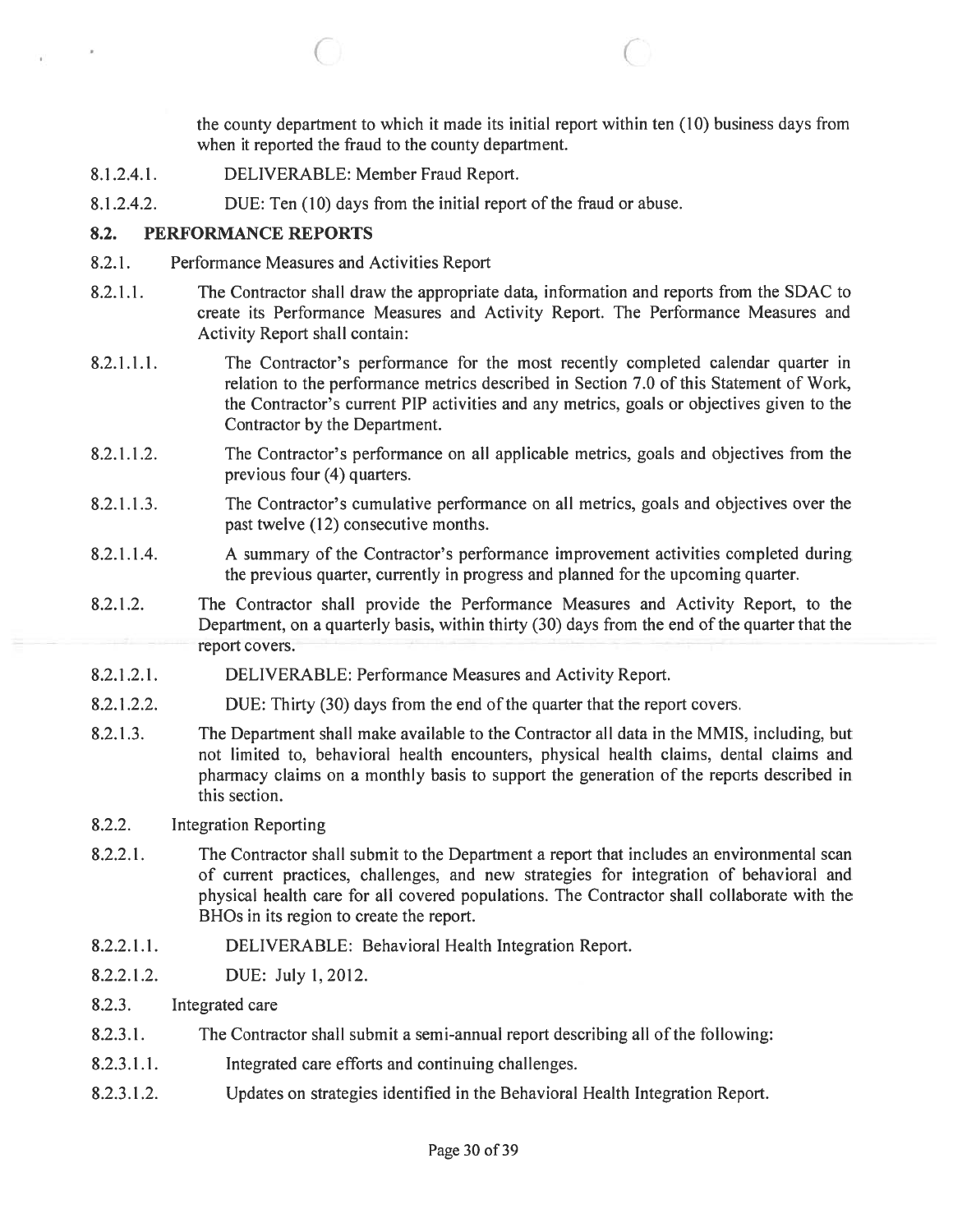- 8.2.3.1.3. DELIVERABLE: Integrated Care Report.
- 8.2.3.1.4. DUE: Semi-annually, by December  $31<sup>st</sup>$  and June  $30<sup>th</sup>$  of each year.
- 8.2.4. Member Outreach and Stakeholder Feedback Report
- 8.2.4.1. The Member Outreach and Stakeholder Feedback Report shall contain:
- 8.2.4.1.1. A summary of the feedback received from Members and other stakeholders, through any advisory committee or through any other means.

 $\overline{\begin{array}{ccc} \text{C} & \text{C} & \text{C} \end{array}}$ 

- 8.2.4.1.2. A description of trends and themes in the feedback received.
- 8.2.4.1.3. A description of overarching issues to address or system-wide problems that must be solved and <sup>a</sup> proposal to address these issues or solve the problems.
- 8.2.4.1.4. A summary of the feedback and complaints from Members, providers and the community at large and any advice or views expressed by the Contractor's Performance Improvement Advisory Committee.
- 8.2.4.1.5. Challenges identified in serving the AwDC population.
- 8.2.4.1.6. Lessons learned from the AwDC population related to their health needs and behaviors.
- 8.2.4.1.7. The results of the prior quarter's attempts to contact Members as described in section 3.1.1.3.3, including the success rate of connecting Members without <sup>a</sup> PCMP to <sup>a</sup> PCMP.
- 8.2.4.1.8. The Contractor's plan for contacting Members without <sup>a</sup> PCMP during the following quarter.
- 8.2.4.2. The Contractor shall provide the Member Outreach and Stakeholder Feedback Report, to the Department, on a quarterly basis, within thirty (30) days from the end of the quarter that the repor<sup>t</sup> covers.
- 8.2.4.3. The Stakeholder feedback repor<sup>t</sup> may contain information that is not reflected in the Contractor's regular grievance process and the information contained in such <sup>a</sup> repor<sup>t</sup> is not indicative of <sup>a</sup> weakness or limitation of the Contractor or the Contractor's systems.
- 8.2.4.3.1. DELIVERABLE: Member Outreach and Stakeholder Feedback Report.
- 8.2.4.3.2. DUE: Thirty (30) days from the end of the quarter that the report covers.

## 8.3. REPORT VERIFICATION

- 8.3.1. The Department may, in its sole discretion, verify any information the Contractor reports to the Department for any reason. The Department may use any appropriate, efficient or necessary method for verifying this information including, but not limited to:
- 8.3.1.1. Fact-checking.
- 8.3.1.2. Auditing reported data.
- 8.3.1.3. Requesting additional information.
- 8.3.1.4. Performing site visits.
- 8.3.2. In the event that the Department determines that there are errors or omissions in any reported information, the Contractor shall produce an updated report, which corrects all errors and includes all omitted data or information, and submit the updated repor<sup>t</sup> to the Department within ten (10) days from the Department's reques<sup>t</sup> for the updated report.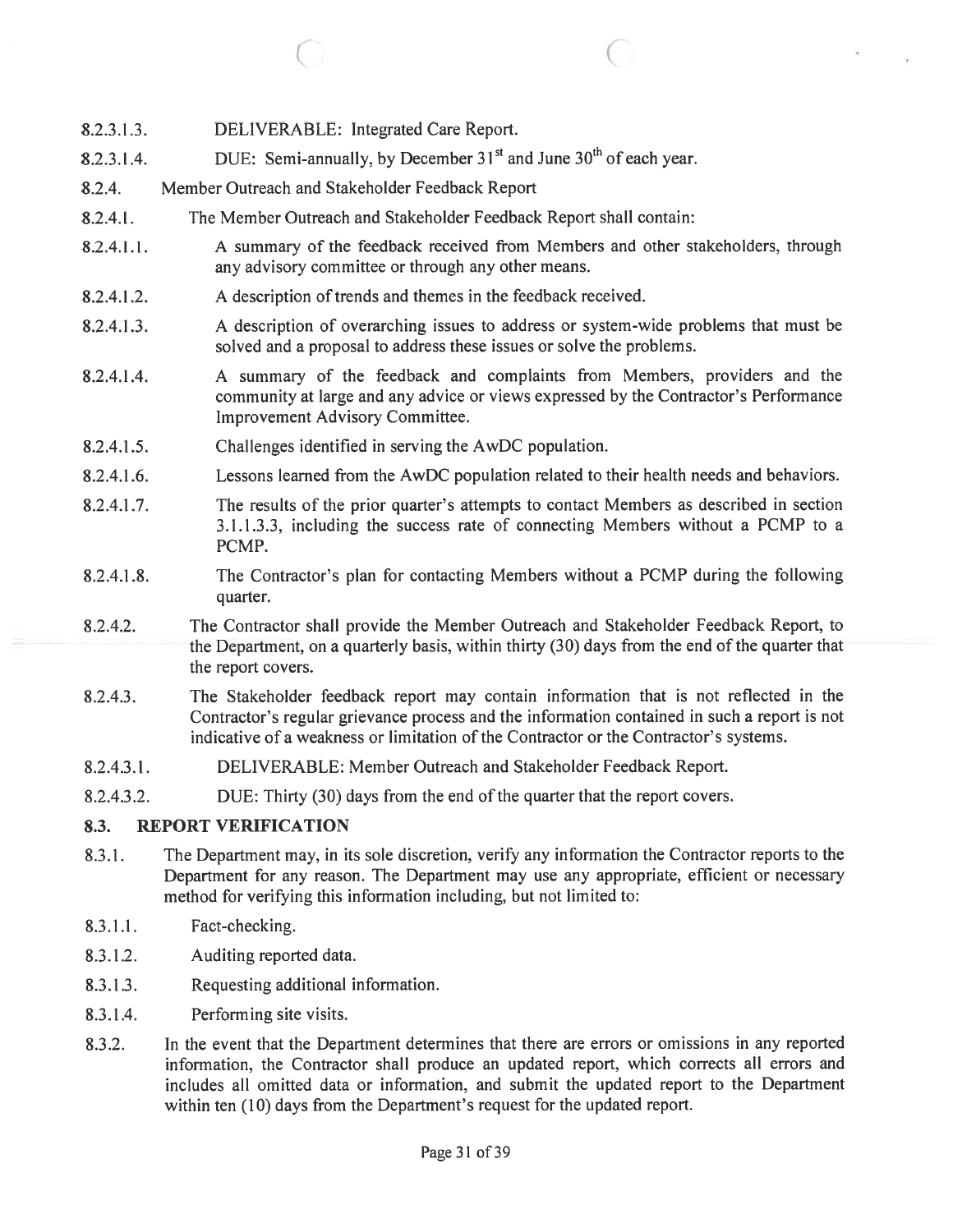8.3.2.1. DELIVERABLE: Updated reports.

C

8.3.2.2. DUE: Ten (10) days from the Department's reques<sup>t</sup> for an updated or corrected report.

# 8.4. REPORT FORMAT OR TEMPLATES

8.4.1. The Contractor shall provide all reports in <sup>a</sup> format or template directed by the Department. The Department will develop the templates with input from the Contractor. The Contractor shall ensure that all reports comply with the specific guidance provided by the Department related to that report.

# SECTION 9.0 COMPENSATION

## 9.1. PMPM PAYMENTS

9.1.1. The Department shall pay the Contractor, through the Colorado MMIS, <sup>a</sup> monthly PMPM Payment for each active Member enrolled in the Contractor's plan on the first day of that month.

| <b>Description</b>                                                   | Period                                   | <b>PMPM</b><br><b>Amount</b> |
|----------------------------------------------------------------------|------------------------------------------|------------------------------|
| A. All Members                                                       | Effective Date through June 30, 2012     | \$13.00                      |
| <b>B.</b> All Members                                                | July 1, 2012 through October 31,<br>2012 | \$12.00                      |
| C. All Members                                                       | November 1, 2012 forward                 | \$9.50                       |
| D. Additional for Members eligible<br>for Medicaid through the AwDC. | <b>Effective Date forward</b>            | \$3.00                       |

- 9.1.1.1. The PMPM payments shall only be made during the Initial Phase and the Expansion Phase. The Contractor shall not receive any PMPM Payment before the beginning of the Initial Phase.
- 9.1.1.2. The number of active Members enrolled in the Contractor's plan shall be calculated based on the number of enrollments in the Colorado Medicaid Management Information System.
- 9.1.1.3. The Department shall remit all PMPM Payments to the Contractor within the month for which the PMPM Payment applies. In the event that the Contractor is not compensated for <sup>a</sup> Member in <sup>a</sup> month for which the Contractor should have been compensated, the Department shall compensate the Contractor for that Member.

## 9.2. INCENTIVE PAYMENT

- 9.2.1. After July 1, 2012 and when the Contractor has been moved into the Expansion Phase, the Department shall pay the Contractor an Incentive Payment, through the MMIS, when the Contractor meets or exceeds the Level 1 Targets or Level 2 Targets, as calculated based on region-wide performance and described in Section 7.2 of this Statement of Work. In the event that the Contractor meets or exceeds the Level 2 target for any Measurement Area, the Contractor shall only receive the Level 2 Target Incentive Payment in place of the Level I Target Incentive Payment.
- 9.2.2. The following table describes the amounts available for each measurement area and the amount the Contractor may receive if it meets the stated performance targets.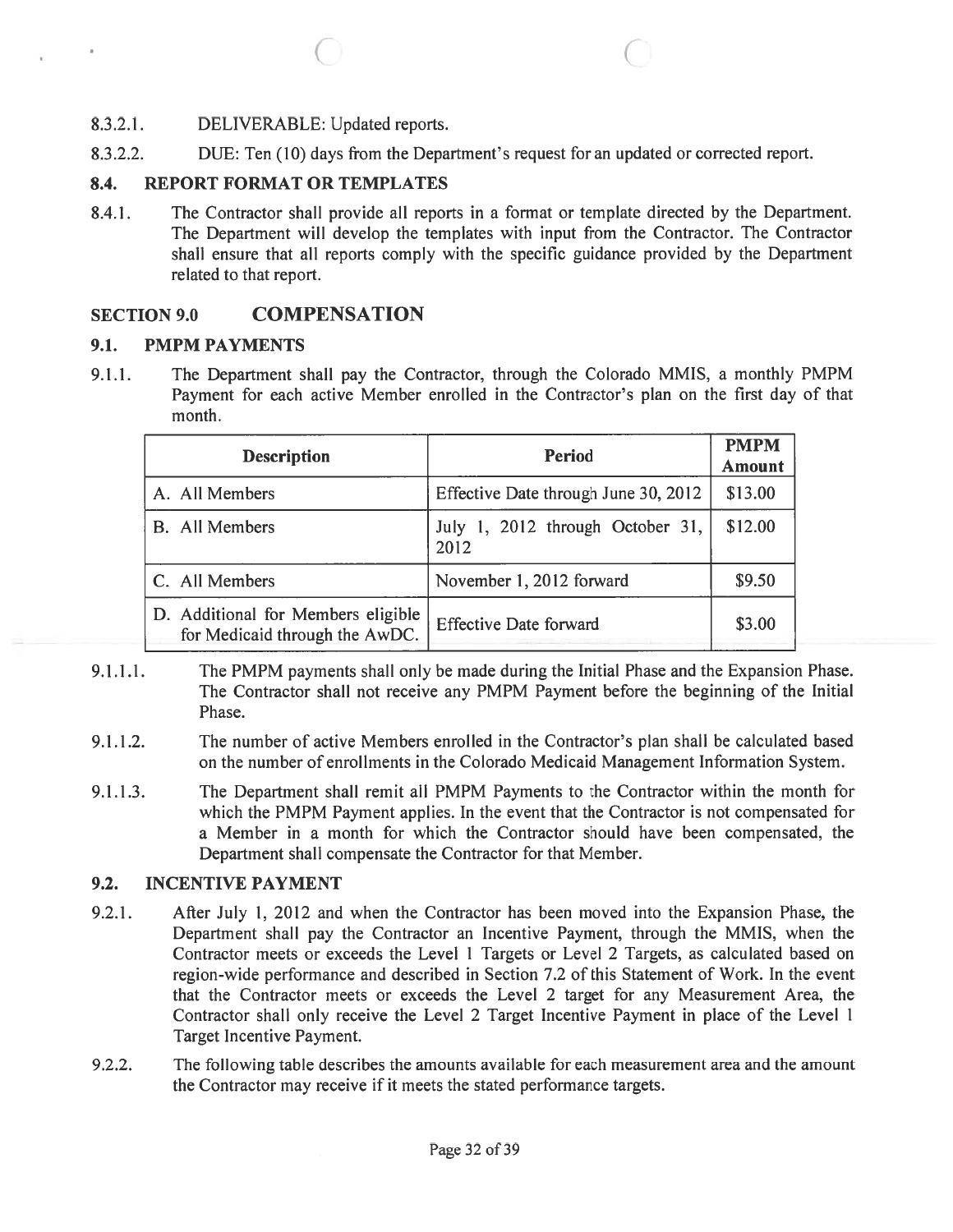## 9.2.2.1. Incentive Payment Table

|    | <b>Measurement Area</b>                                                     | <b>Performance Target</b><br><b>Percentage Improvement</b>                                                                                                                     | <b>Total Incentive Payment</b>                                                          |
|----|-----------------------------------------------------------------------------|--------------------------------------------------------------------------------------------------------------------------------------------------------------------------------|-----------------------------------------------------------------------------------------|
|    | A. Emergency Room Visits<br>per 1,000 Full Time<br>Enrollees (FTEs)         | Level 1 Target: Total Emergency<br>Room Visits reduced at least 1.0%<br>and less than 5.0% below baseline                                                                      | Level 1 Target: 66% of the Full<br>Amount                                               |
|    |                                                                             | Level 2 Target: Total Emergency<br>Room Visits reduced between 5.0%                                                                                                            | Level 2 Target: 100% of the Full<br>Amount                                              |
|    |                                                                             | or more below baseline                                                                                                                                                         | Full Amount: \$0.33 PMPM                                                                |
| Β. | Hospital Re-admissions<br>per 1,000 FTEs                                    | Level 1 Target: Total Hospital Re-<br>admissions reduced at least 1.0%<br>and less than 5.0% below baseline                                                                    | Level 1 Target: 66% of the Full<br>Amount                                               |
|    |                                                                             | Level 2 Target: Total Hospital Re-<br>admissions reduced between 5.0%<br>or more below baseline                                                                                | Level 2 Target: 100% of the Full<br>Amount<br>Full Amount: \$0.33 PMPM                  |
|    | C. Outpatient Service<br>Utilization of MRIs and<br>CT scans per 1,000 FTEs | Level 1 Target: Total Outpatient<br>Service Utilization of MRIs and CT<br>scans reduced at least 1.0% and less<br>than 5.0% below baseline<br>Level 2 Target: Total Outpatient | Level 1 Target: 66% of the Full<br>Amount<br>Level 2 Target: 100% of the Full<br>Amount |
|    |                                                                             | Service Utilization of MRIs and CT<br>scans reduced between 5.0% or<br>more below baseline                                                                                     | Full Amount: \$0.33 PMPM                                                                |

 $\begin{array}{ccc} \circ & \circ & \circ \end{array}$ 

9.2.2.2. The Department shall remit all Incentive Payments to the Contractor on a quarterly basis within one-hundred and eighty (180) days from the last day of the quarter in which the Incentive Payments were earned. The Department will calculate the Incentive Payment separately for each month in <sup>a</sup> quarter, and the Contractor may receive different amounts for each month within <sup>a</sup> quarter based on the specific performance targets the Contractor was able to meet during each specific month.

## 9.3. PAYMENT CALCULATION DISPUTES

9.3.1. In the event that the Contractor believes that the calculation or determination of any Incentive Payment or PMPM is incorrect, the Contractor shall notify the Department of its dispute within thirty (30) days of the receipt of the payment. The Department shall review calculation or determination and may make changes based on this review. The determination or calculation that results from the Department's review shall be final. No disputed paymen<sup>t</sup> shall be due until after the Department has concluded its review.

# SECTION 10.0 STARTUP PROCESS

# 10.1. START-UP PHASE

10.1.1. During the Start-Up Phase, the Contractor shall: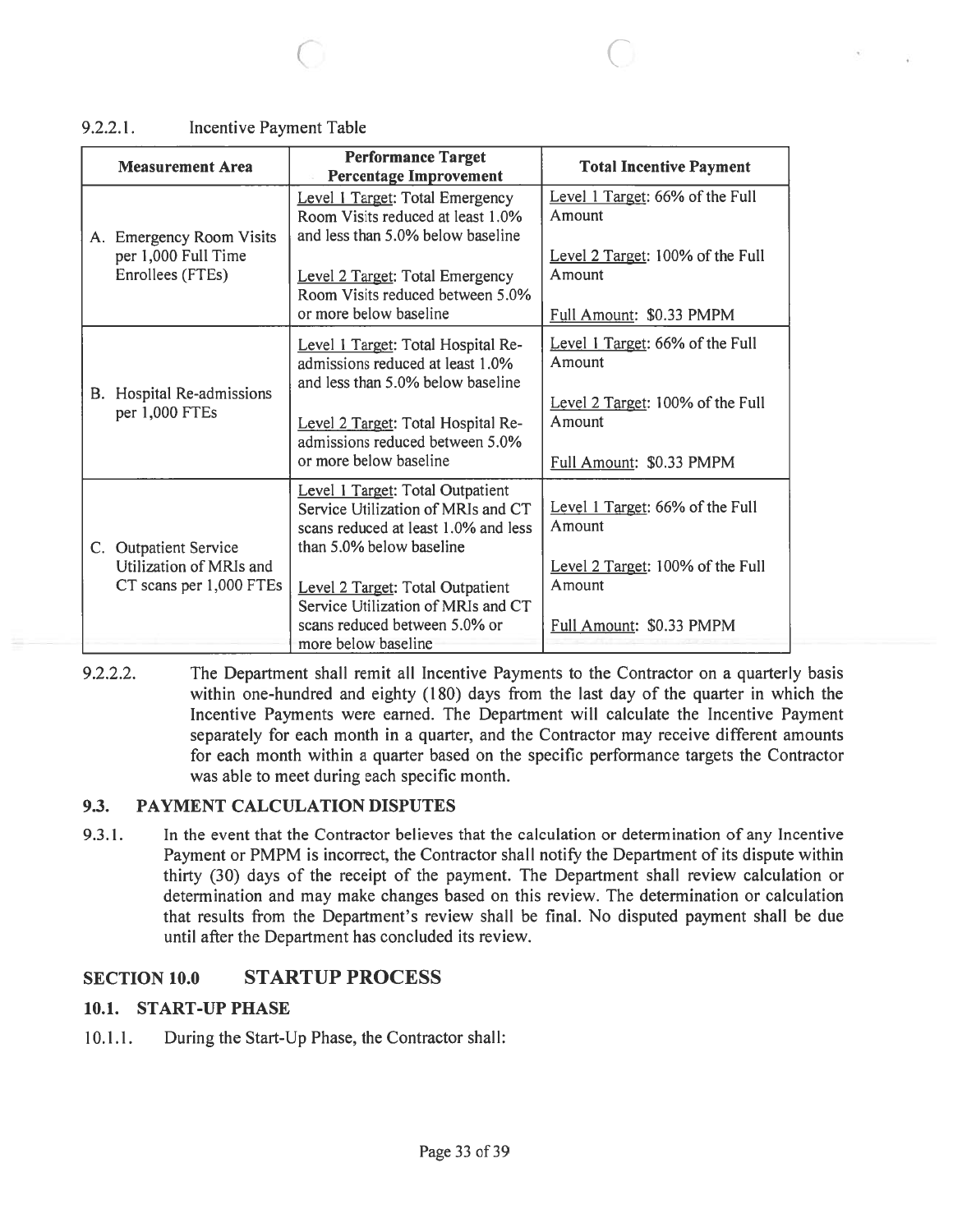10.1 .1 .1. Establish an Implementation Plan that includes <sup>a</sup> schedule of activities and milestones for the Start-Up Phase and the Initial Phase within seven (7) days from the Contract's Effective Date.

 $\circ$  c

- 10.1.1.1.1. DELIVERABLE: Implementation Plan.
- 10.1.1.1.2. DUE: Seven (7) days from the Contract's Effective date.
- 10.1.1.2. Create <sup>a</sup> Start-Up Plan containing the following components:
- 10.1.1.2.1. The Organizational Chart described in section 2.2.7 ofthis Statement of Work.
- 10.1.1.2.2. A Customer Service Plan that describes how the Contractor will track incoming telephone calls, emails and other contact from providers, Members and the genera<sup>l</sup> public, how it <sup>p</sup>lans to fulfill its customer service requirements and similar customer service related items.
- 10.1.1.2.3. A timeline for the creation of the website for the Contractor's Region and <sup>a</sup> description of the contents and structure of the site or a prototype of the website.
- 10.1.1.2.4. The ACC Program Member Handbook section specific to the Contractor's Region as described in Section 3.2.3.1 of this Statement of Work.
- 10.1.1.2.5. <sup>A</sup> description of how the Contractor intends to provide necessary provider orientation to the ACC Program and the Contractor's network and <sup>a</sup> plan for providing necessary provider training.
- 10.1.1.2.6.
- 10.1.1.2.6.1. DELIVERABLE: Start-Up Plan.
- 10.1.1.2.6.2. DUE: Thirty (30) days from the Contract's Effective Date.
- 10.1.1.3. Cooperate with the Department in the Department's Operational Readiness Review, including, but not limited to:
- 10.1.1.3.1. Providing all information, data or reports the Department requires or requests that are within the scope of the Operational Readiness Review.
- 10.1.1.3.2. Allowing the Department reasonable access to the Contractor's facilities and staff.
- 10.1.1.3.3. Developing and implementing any corrective action <sup>p</sup>lan, as directed by the Department.
- 10.1 .1.4. Complete all other deliverables contained in this Contract with <sup>a</sup> due date that occurs in the Start-Up Phase, including, but not limited to, all of the following:
- 10.1.1.4.1. The Communication Plan.
- 10.1.2. During the Start-Up Phase, the Department shall:
- 10.1.2.1. Work with the Contractor to define project managemen<sup>t</sup> and reporting standards.
- 10.1.2.2. Work with the Contractor to define expectations for content and format of all deliverables in the Contract.
- 10.1.2.3. Initiate an Operational Readiness Review to determine the Contractor's readiness and ability to provide services to its Members and resolve any identified operational deficiencies. The Department may require the Contractor to develop and implement <sup>a</sup>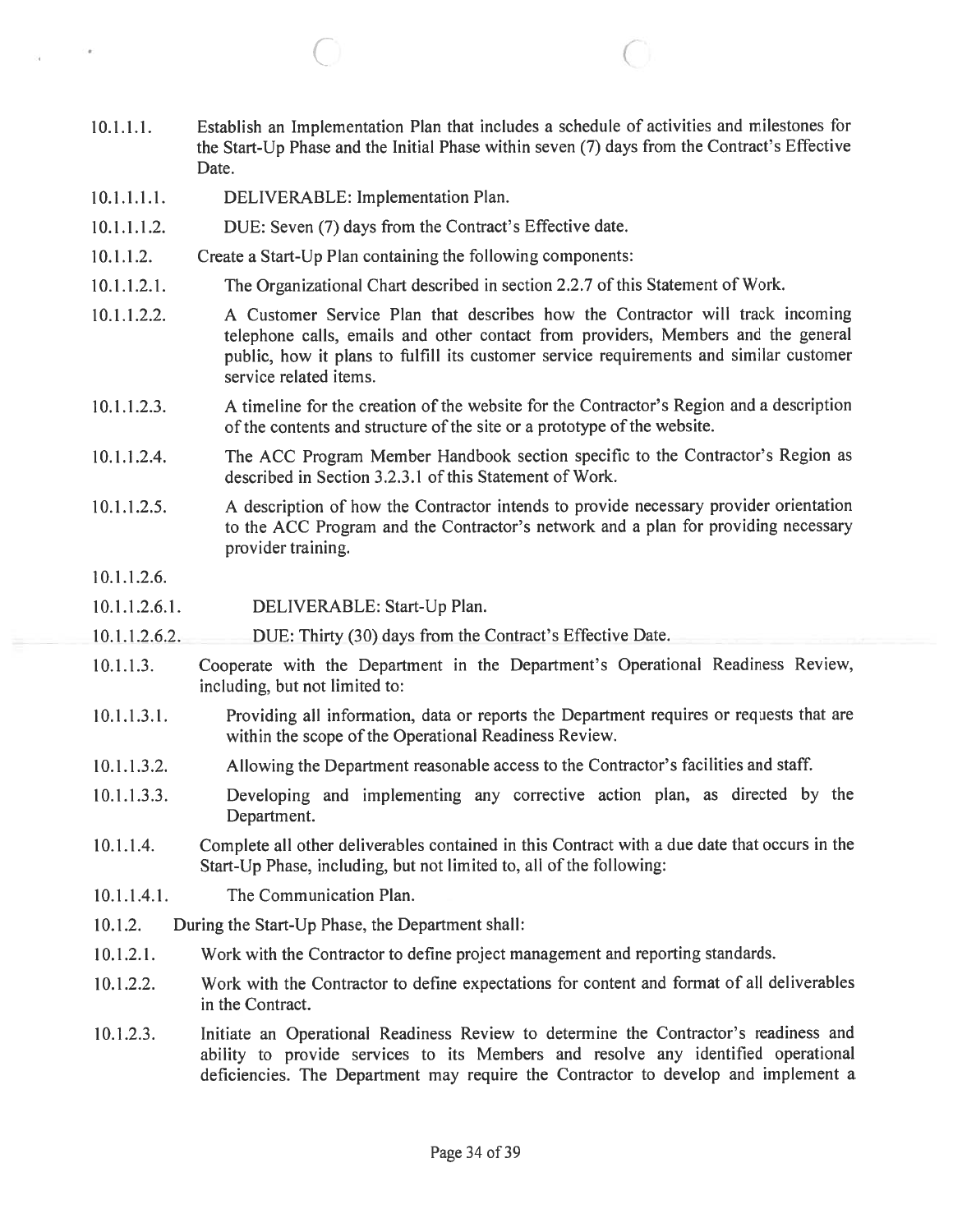corrective action plan to remedy any deficiencies found during the Operational Readiness Review.

# SECTION 11.0 TRANSITION AT TERMINATION

### 11.1. CONTRACTOR'S TRANSITION REQUIREMENTS

11.1.1. Upon termination of the Contract for any reason, the Contractor shall do all of the following for a period not to exceed sixty (60) days before termination of the Contract:

 $\overline{C}$  contrarion  $\overline{C}$ 

- 11.1.1.1. Provide the Department with all information related to the Contractor's PCMP Network, its Members and the services provided to those Members, for transition to the Department or any other contractor of the Contractor's responsibilities.
- 11.1.1.2. Provide for the uninterrupted continuation of all network management, care coordination and administrative services until the transition of every Member is complete and all requirements of the Contract are satisfied.
- 11.1.1.3. Designate an appropriate individual as the transition coordinator to work with the Department and any staff from the replacement contractor to ensure the transition does not adversely impact any member's care.
- 11.1.1.4. Provide to the Department all reports reasonably necessary for <sup>a</sup> transition.
- 11.1.1.5. Notify any Subcontractors of the termination of the Contract, as directed by the Department.
- 11.1.1.6. Notify all of the Members in the Contractor's Region that the Contractor will no Longer be the RCCO for the region, in <sup>a</sup> form and manner approved by the Department.
- 11.1.1.7. Notify each PCMP in the Contractor's PCMP Network of the termination and the end date of the Contract and explain to the provider how the provider may continue participating in the ACC Program.
- 11.1.1.8. Cooperate with the Department and any other replacement contractor during the transition, including, but not limited to, using reasonable efforts to share and transfer Member information and following any instructions or performing any required actions, as reasonably directed by the Department.
- 11.1 .1 .9. Provide the Department, in <sup>a</sup> format prescribed and approved by the Department:
- 11.1.1.9.1. A list of all PCMPs in the Contractor's PCMP Network.
- 11.1.1.9.2. A list of all Members in the Contractor's Region.

## SECTION 12.0 GENERAL REQUIREMENTS

### 12.1. CONTRACTORS AND SUBCONTRACTORS

- 12.1.1. Department Contractors
- 12.1.1.1. The Department may, in its sole discretion, use another contractor to perform any of the Department's responsibilities contained in the Contract. The Contractor shall work in coordination with any of these other contractors at the Department's direction. Any reference to the Department shall also include reference to its contractors as applicable.
- 12.1.2. Subcontractors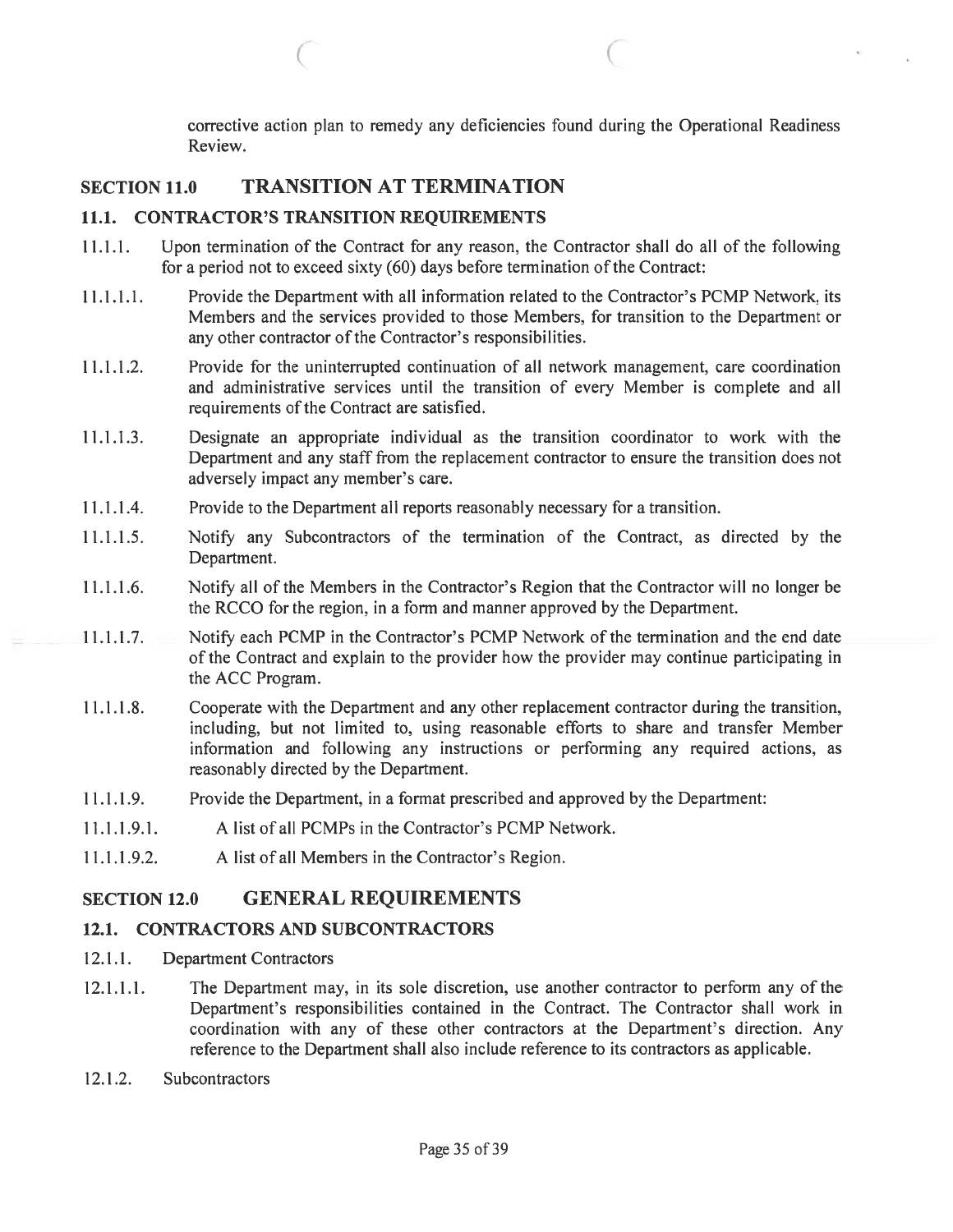12.1.2.1. Other than the care coordination provided by any PCMP, the Contractor shall not subcontract more than forty percen<sup>t</sup> (40%) of its responsibilities under the Contract, based on the total annual Contract value, to any other entity and it shall not subcontract more than twenty percen<sup>t</sup> (20%) of its responsibilities under the Contract, based on the total annual Contract value, to any single entity.

 $\circ$  c

- 12.1.2.2. The Contractor shall not enter into any agreement with a Subcontractor or have any Subcontractor begin work in relation to the Contract until it has received the express, written consent of the Department to subcontract with the specific Subcontractor. This consent requirement shall only apply to subcontracts that relate to ten percen<sup>t</sup> (10%) or more ofthe responsibilities under the Contract, based on the total annual Contract value.
- 12.1.2.3. Any agreemen<sup>t</sup> the Contractor has with <sup>a</sup> Subcontractor shall be in writing and shall require compliance with all of the terms in this Contract.

## 12.2. NO MEDICAL TREATMENT DIRECTION

- 12.2.1. The Contractor may make recommendations and provide suppor<sup>t</sup> to PCMPs and their Members to improve health outcomes, but shall not, under any circumstance, direct treatment or require the PCMP or Member to make any decision regarding that Member's health care.
- 12.2.2. The Contractor may not create or make any referrals, on behalf of any Member or provider, in its role as <sup>a</sup> RCCO. Only <sup>a</sup> provider may create or make any referrals, and the Contractor may facilitate the referral process and provide support for providers when the provider creates or makes <sup>a</sup> referral.

# 12.3. DUE DATE AND TIMELINES

- 12.3.1. All due dates, deadlines and timelines in this Statement of Work are measured in calendar days unless specifically stated otherwise. Additionally, all due dates, deadlines and timelines in this Contract, based on quarters, refer to state fiscal year calendar quarters, with the first quarter beginning on July  $1^{st}$  of each year. In the event that any due date or deadline falls on a weekend, <sup>a</sup> Department holiday or other day the Department is closed, the due date or deadline shall be automatically extended to the next business day the Department is open.
- 12.3.2. The Department may, in its sole discretion, extend the due date, deadline or timeline of any activity, deliverable or requirement under this Statement of Work. Any such extension shall only be valid if it is delivered to the Contractor in writing, in either <sup>a</sup> hard copy or electronic format.
- 12.3.3. All Contract deliverables shall be submitted electronically to:
- 12.3.4. acc@state.co.us and the Department's contract manager.

### 12.4. CYBER SECURITY

12.4.1. The Contractor shall ensure that all of its information technology systems and websites are operated and maintained in compliance with all state and federal statutes, regulations and rules and all State of Colorado Cyber Security Policies, in accordance with <sup>a</sup> reasonable implementation plan.

### 12.5. DISPUTES BETWEEN RCCOS

12.5.1. The Contractor shall cooperate with any other RCCO to resolve any dispute, regarding the ACC Program's policies, between the Contractor and the RCCO relating to any ACC Program related issue, including, but not limited to, issues relating to providers within the ACC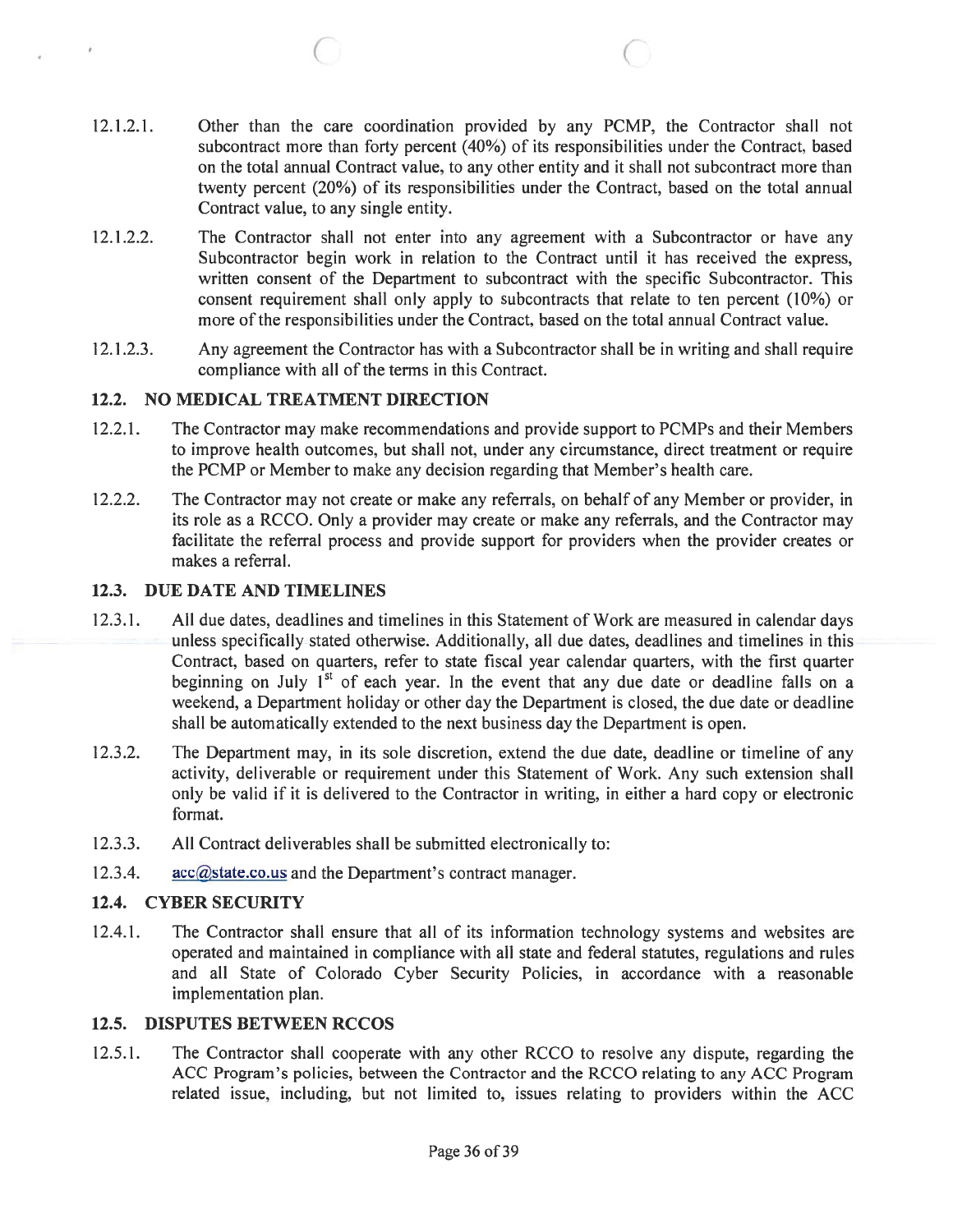Program, Members, performance target measurements or PMPM Payments. If the Contractor and another RCCO are unable to reach <sup>a</sup> resolution to the dispute, the Contractor shall submit <sup>a</sup> notice of the dispute to the Department. The Department may conduct any investigation or hearing it deems appropriate to the dispute, and shall make <sup>a</sup> final determination on the dispute. The Contractor shall abide by the Department's decision relating to any dispute described in this section.

## 12.6. DEBARRED ENTITIES

12.6.1. In addition to the Debarment and Suspension provisions in  $\S21(C)$  of this Contract, the Contractor shall not knowingly have a relationship with any of the following entities:

 $\bigcirc$  contracts to  $\bigcirc$ 

- 12.6.1.1. An individual who is debarred, suspended, or otherwise excluded from participating in procuremen<sup>t</sup> activities under the Federal Acquisition Regulation or from participating in non-procuremen<sup>t</sup> activities under regulations issued under Executive Order No.12549 or under guidelines implementing Executive Order No. 12549.
- 12.6.1.2. An individual who is an affiliate, as defined in the Federal Acquisition Regulation, of <sup>a</sup> person described in the prior paragraph.
- 12.6.2. For the purposes of this section, a relationship is described as:
- 12.6.2.1. A director, officer or partner of the Contractor.
- 12.6.2.2. A person or entity with more than five percent (5%) beneficial ownership of the Contractor.
- 12.6.2.3. A Person with an employment, consulting or other arrangemen<sup>t</sup> with the Contractor that is responsible for any of the Contractor's obligations under this Contract.

## 12.7. FEDERAL INTERMEDIATE SANCTIONS

- 12.7.1. The Department may implement any intermediate sanctions, as described in 42 CFR 438.702, if the Department makes the determination to impose sanctions under 42 CFR 438.700.
- 12.7.2. Before imposing any intermediate sanctions, the Department shall give the Contractor timely written notice that explains:
- 12.7.2.1. The basis and nature of the sanction.

## 12.8. TERMINATION UNDER FEDERAL REGULATIONS

- 12.8.1. The Department may terminate this Contract for cause and enroll any Member enrolled with the Contractor in other RCCOs or PCCMs, or provide their Medicaid benefits through other options included in the State plan if the Department determines that the Contractor has failed to:
- 12.8.1.1. Carry out the substantive terms of its contracts.
- 12.8.1.2. Meet applicable requirements in sections 1932, 1903(m) and 1905(t) of the Social Security Act (42 U.S.C. 401).
- 12.8.2. Before terminating the Contractor's Contract as described in this section, the Department shall:
- 12.8.2.1. Provide the Contractor <sup>a</sup> cure notice that includes, at <sup>a</sup> minimum, all ofthe following:
- 12.8.2.1.1. The Department's intent to terminate.
- 12.8.2.1.2. The reason for the termination.
- 12.8.2.1.3. The time and place for the pre-termination hearing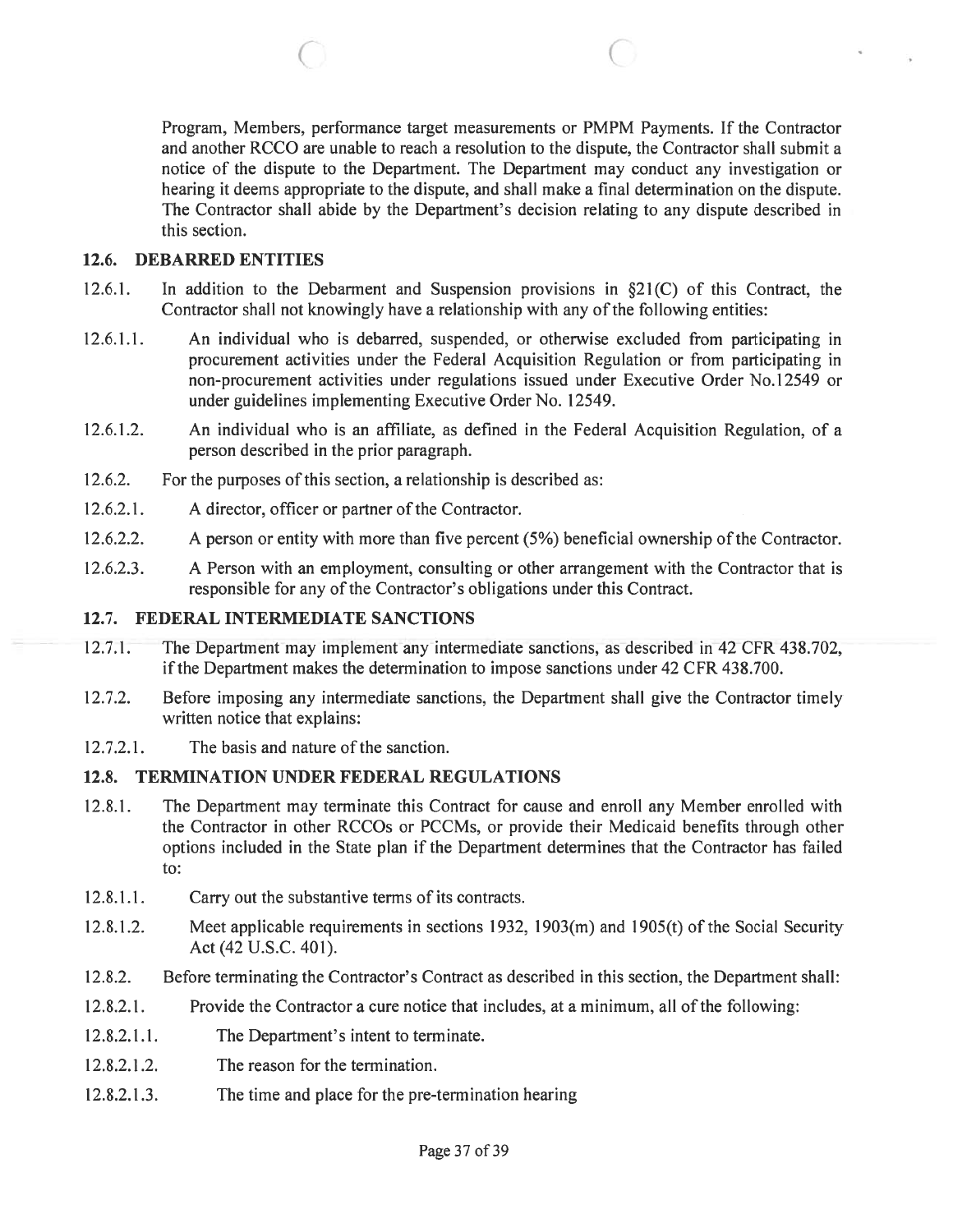12.8.2.2. Conduct <sup>a</sup> pre-termination hearing.

C

- 12.8.2.3. Give the Contractor written notice of the decision affirming or reversing the proposed termination of the Contract.
- 12.8.2.3.1. If the Department determines, after the hearing, to terminate the Contract for cause, then the Department shall send <sup>a</sup> written termination notice to the Contractor that contains the effective date of the termination.
- 12.8.2.3.2. Upon receipt of the termination notice, the Contractor shall give Members enrolled with the Contractor notice of the termination and information, consistent with 42 CFR 438.10, on their options for receiving Medicaid services following the effective date of termination.
- 12.8.3. Once the Department has notified the Contractor of its intent to terminate under this section, the Department may:
- 12.8.3.1. Give the Members enrolled with the Contractor written notice of the State's intent to terminate the Contract.
- 12.8.3.2. Allow Members enrolled with the Contractor to disenroll immediately, without cause.

## 12.9. INFORMATION AVAILABILITY

12.9.1. The parties acknowledge and agree that the ability of the Contractor to perform and optimize many of the functions contemplated under this agreement, including quality improvement, population health managemen<sup>t</sup> and care coordination functions, will depend, in part, upon the timely, complete and accurate production of claims, demographic, authorization and related data by the Department. The Department and Contractor agree to prioritize the implementation and maintenance of robust, effective data reporting mechanisms that suppor<sup>t</sup> the Contractor's ability to perform these functions, in accordance with Contractor's responsibility to reduce aggregate Medicaid program costs, improve health outcomes and patient experience. The parties affirm their reciprocal accountability for the production of Medicaid program data and for the achievement of Accountable Care Collaborative goals.

### 12.10. RETROSPECTIVE ENROLLMENT AND DISENROLLMENT

- 12.10.1. The Department may retroactively enroll Members for <sup>a</sup> period of not more than ninety (90) days in its discretion.
- 12.10.2. In the event of retrospective disenrollment, the Department will attempt to recoup any payments made:
- 12.10.2.1. After the date of <sup>a</sup> Member's death.
- 12.10.2.2. When <sup>a</sup> Member is determined to be in another state or to have otherwise received services in another state.

## 12.11. FEDERAL DISCLOSURES OF INFORMATION ON OWNERSHIP AND CONTROL

- 12.11.1. The Contractor shall provide all disclosures required by 42 CFR 455.104, as amended or hereinafter amended. These disclosures are:
- 12.11.1.1. The name and address of any person, either an individual or <sup>a</sup> corporation, with an ownership or control interest in the Contractor. For <sup>a</sup> corporate entity, the address shall include the primary business address, the address of each business location if there is more than one location and any applicable P.O. Box address.